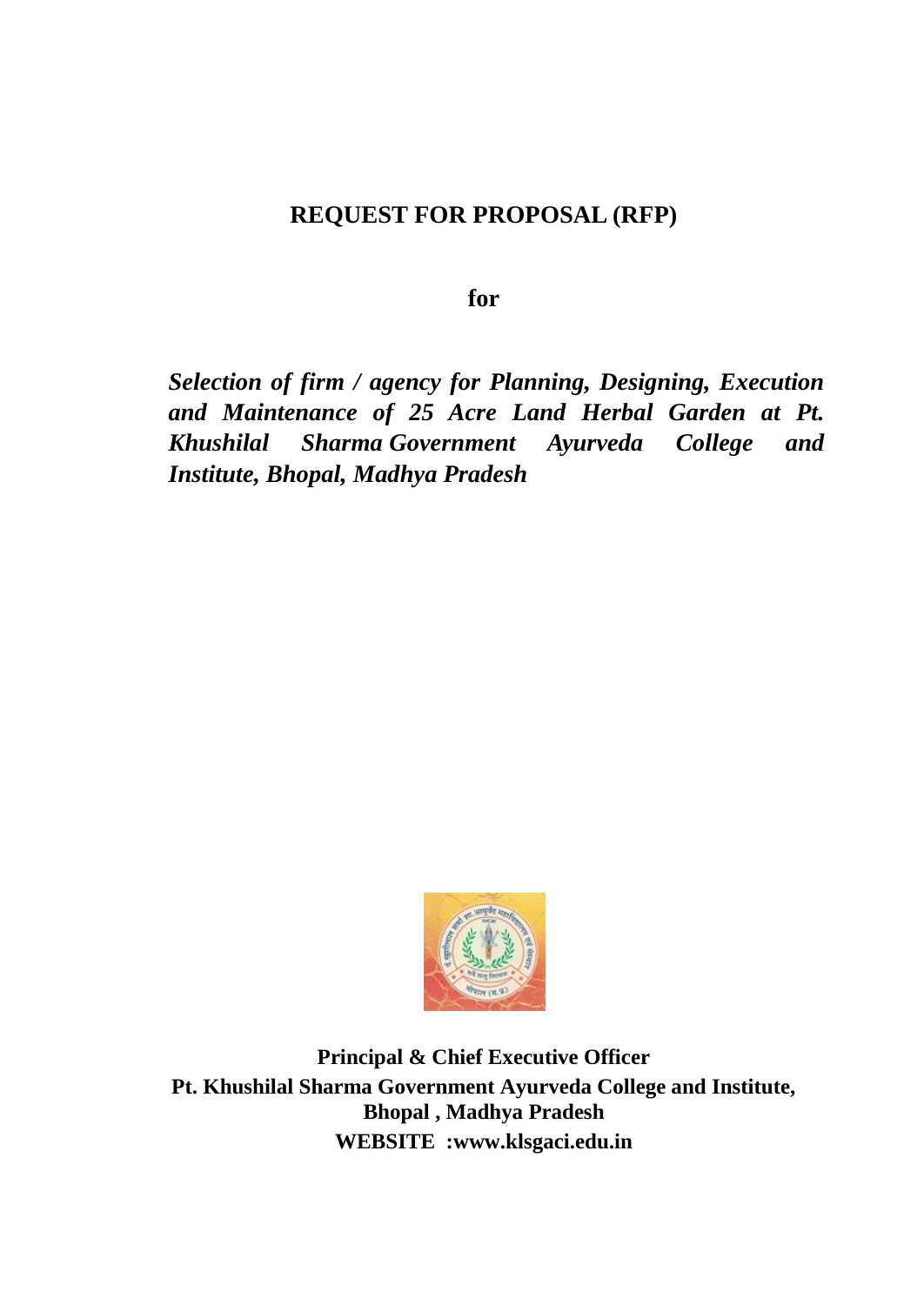# **Table of Contents**

| 1.  |                                                                      |  |  |  |
|-----|----------------------------------------------------------------------|--|--|--|
| 2.  |                                                                      |  |  |  |
| 3.  |                                                                      |  |  |  |
| 4.  |                                                                      |  |  |  |
| 5.  |                                                                      |  |  |  |
| 6.  |                                                                      |  |  |  |
| 7.  |                                                                      |  |  |  |
| 8.  |                                                                      |  |  |  |
| 9.  |                                                                      |  |  |  |
| 10. |                                                                      |  |  |  |
| 11. |                                                                      |  |  |  |
|     |                                                                      |  |  |  |
|     |                                                                      |  |  |  |
|     |                                                                      |  |  |  |
|     |                                                                      |  |  |  |
|     |                                                                      |  |  |  |
|     | ANNEXURE G - LIST OF EXPERTS REQUIRED, QUALIFICATIONS AND INPUTS  32 |  |  |  |
|     |                                                                      |  |  |  |
|     |                                                                      |  |  |  |
|     |                                                                      |  |  |  |
|     |                                                                      |  |  |  |
|     |                                                                      |  |  |  |
|     |                                                                      |  |  |  |
|     |                                                                      |  |  |  |
|     |                                                                      |  |  |  |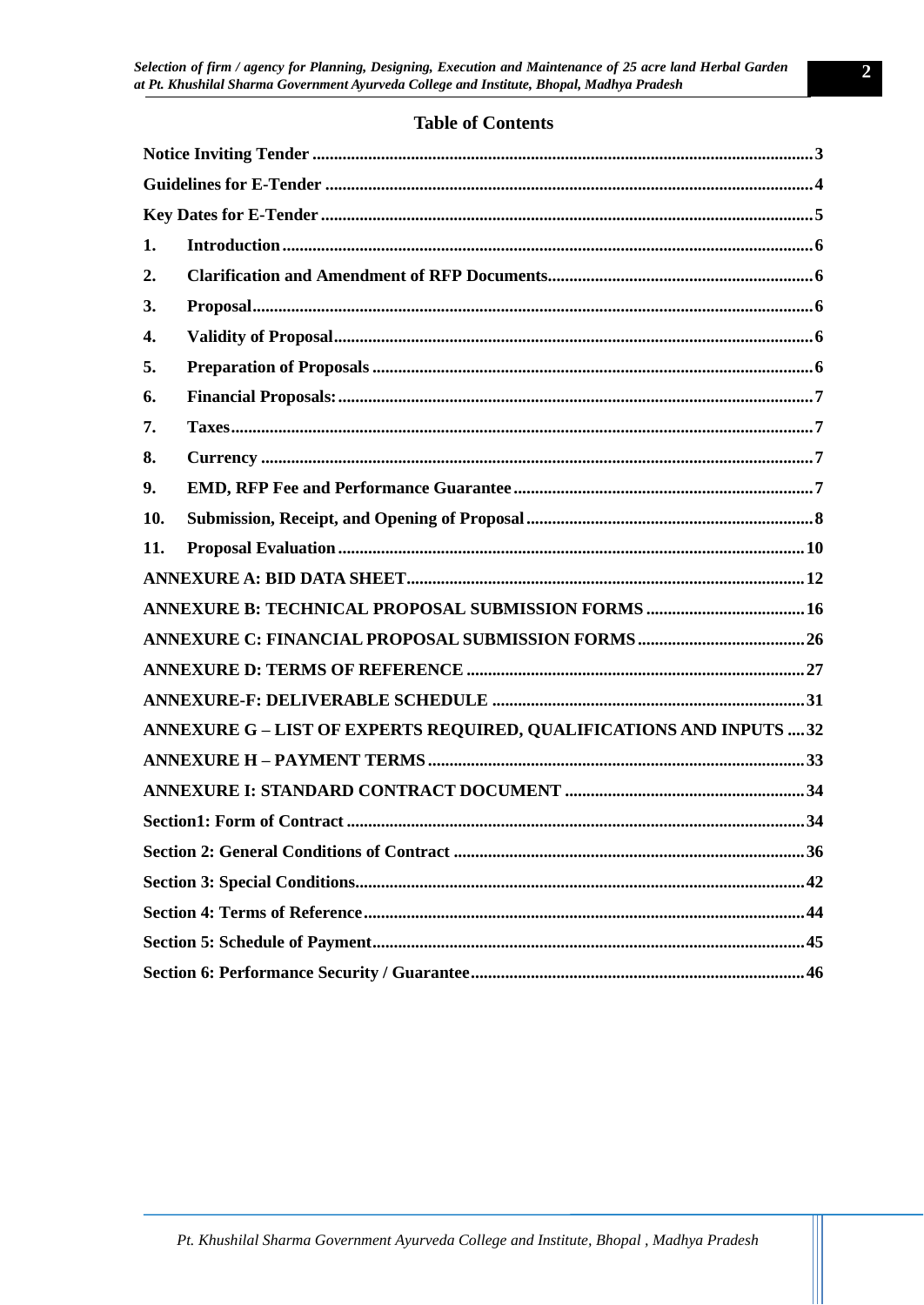# **Pt. Khushilal Sharma Government Ayurveda College and Institute,**

**Bhopal , Madhya Pradesh**

**[……………………, MP] WEBSITE : www.klsgaci.edu.in**

# **SYSTEM TENDER NO \_\_\_\_\_\_\_**

# **Notice Inviting Tender**

<span id="page-2-0"></span>Pt. Khushilal Sharma Government Ayurveda College and Institute, Bhopal , Madhya Pradesh hereby invites online proposals through e-tendering mode from reputed firms / agencies for **Planning, Designing, Execution and Maintenance of Herbal Garden at Pt. Khushilal Sharma Government Ayurveda College and Institute, Bhopal, Madhya Pradesh**. Selection process would be as per RFP terms and conditions. Online bids are invited from interested bidders as per following details.

| Name of Work                                                                                                                                                                                            | <b>Cost of Tender</b><br><b>Document</b> | <b>Earnest Money</b><br><b>Deposit (EMD)</b> |
|---------------------------------------------------------------------------------------------------------------------------------------------------------------------------------------------------------|------------------------------------------|----------------------------------------------|
|                                                                                                                                                                                                         |                                          | 3                                            |
| agency for Planning,<br>Selection of firm /<br>Designing, Execution and Maintenance of Herbal<br>Garden at Pt. Khushilal Sharma Government<br>Ayurveda College and Institute, Bhopal, Madhya<br>Pradesh | Rs. $10,000/$ - (Ten<br>Thousand only)   | Rs. 100,000/- (Rupees<br>One lakh only)      |

- 1. The bid documents can be purchased online only at [www.mptenders.gov.in](http://www.mpeproc.gov.in/) as per schedule : \_02\_/\_05\_/2022 at 10:30 A.M. to \_02/06/2022 at 05:30 P.M.
- 2. Interested bidders can view the detailed NIT on website https//www.mptenders.gov.in.
- 3. Key Dates are available on e-tender website.
- 4. Amendments to NIT if any would be published on website only, and not in newspapers.
- 5. PT. KLSGACI reserves the right to cancel the tender at any time without assigning any reason.

**Principal & Chief Executive Officer PT. KLSGACI, Bhopal MP Mobile - 9425373046**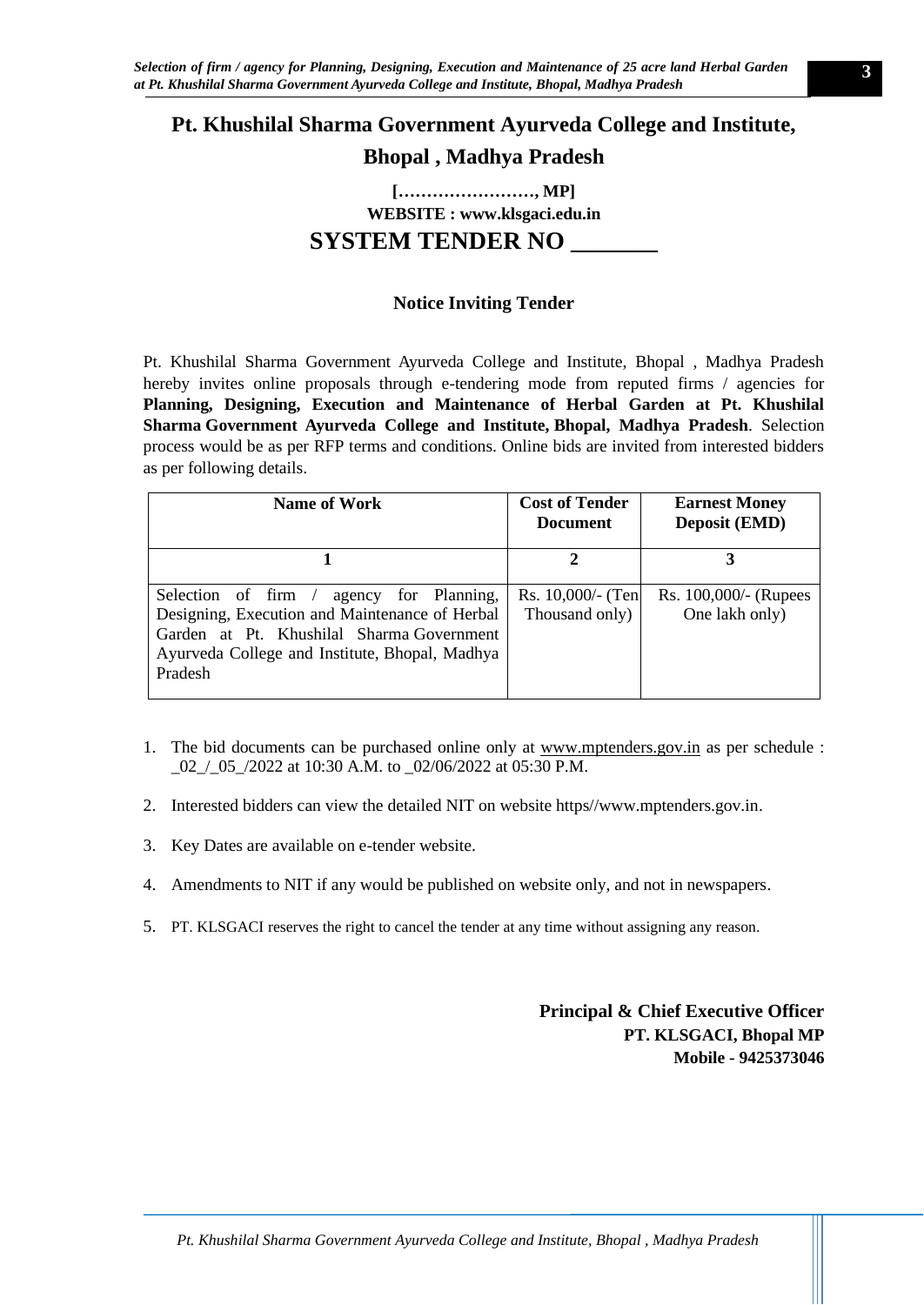# **Guidelines for E-Tender**

<span id="page-3-0"></span>Instructions regarding e-tendering are as follows:-

- i) For participation in e-tendering module it is mandatory for prospective bidders to get registration on website [www.mptenders.gov.in](http://www.mpeproc.gov.in/) by making online registration fees payment.
- ii) Tender documents can be purchased only online and downloaded from website [www.mptenders.gov.in](http://www.mpeproc.gov.in/) by making online payment for the tender documents fee.
- iii) Service and gateway charges shall be borne by the bidders.
- iv) Bids are required to be signed online using class III Digital Signature Certificate, Bidders are advised to obtain the same at the earliest. For information regarding issue of Digital Signature Certificate, bidders may visit website [www.mptenders.gov.in.](http://www.mpeproc.gov.in/) Please note that it may take upto 7 to 10 working days for issue of Digital Signature Certificate. Department will not be responsible for any delays in issue of Digital Signature Certificate and in submission of bid thereof. Amendments to RFP, if any, would be published on website only, and not in newspaper.
- v) Bidder must positively complete online e-tendering procedure at [www.mptenders.gov.in.](http://www.mpeproc.gov.in/) Department shall not be responsible for any delay / difficulties /inaccessibility of the downloading facility from the website for any reason whatever.
- vi) For any type of clarification bidders can visit [www.mptenders.gov.in](http://www.mpeproc.gov.in/) and / or contact no. 0120-4001002 / 4001005, Mail id: support-eproc@nic.in Support timings: 24 x 7.
- vii) Any bidder submitting the tender by his Digital Signature Certificate should invariably upload the scanned copy of the Authority Letter/POA or Board Resolution which authorizes the signatory of the bid to make the proposal. This shall be up-loaded along with the Proposal online.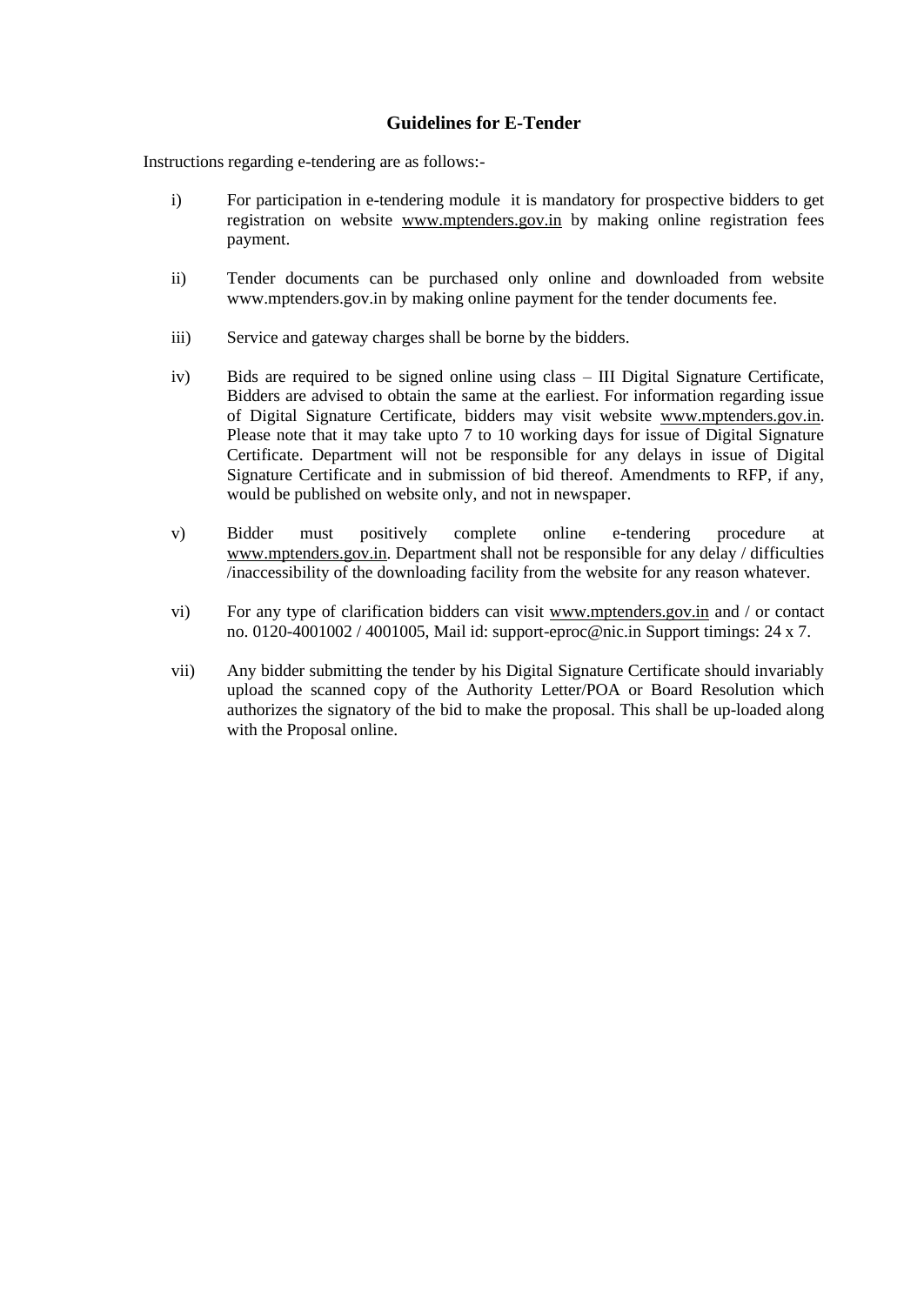# **Key Dates for E-Tender**

<span id="page-4-0"></span>

| Sr No.                  | <b>Stage</b>                                                                                                   | <b>Details</b>                                                                                                                                    |
|-------------------------|----------------------------------------------------------------------------------------------------------------|---------------------------------------------------------------------------------------------------------------------------------------------------|
| 1                       | Hosting of RFP Online                                                                                          | From: 02.05.2022                                                                                                                                  |
| $\overline{2}$          | Last time and date for<br>sending pre-bid queries                                                              | 2:00pm on date 11.05.2022                                                                                                                         |
| $\overline{\mathbf{3}}$ | Pre Bid Meeting                                                                                                | Time: 11:00 AM<br>Date: 11.05.2022<br>Venue Address: Pt. Khushilal Sharma<br>Government Ayurveda College and Institute,<br>Bhopal, Madhya Pradesh |
| $\overline{\mathbf{4}}$ | Online Submission of<br><b>Technical and Financial</b><br>Proposal (Proposal Due<br>Date PDD) (Envelope<br>B)  | At: Online<br>By: 05:00 PM<br>Date: 31.05.2022<br>Online address: www.mptenders.gov.in                                                            |
| 5                       | Opening of Technical<br>Proposal (online)                                                                      | Date: 02.06.2022<br>Time: $02:00$ pm                                                                                                              |
| 6                       | Technical presentation<br>on proposed<br>methodology and work<br>plan in response to the<br>terms of reference | Will be informed separately                                                                                                                       |
| 7                       | Opening of Financial<br>Proposal (Price Bid)                                                                   | Will be informed separately to the qualifying<br>bidders only.                                                                                    |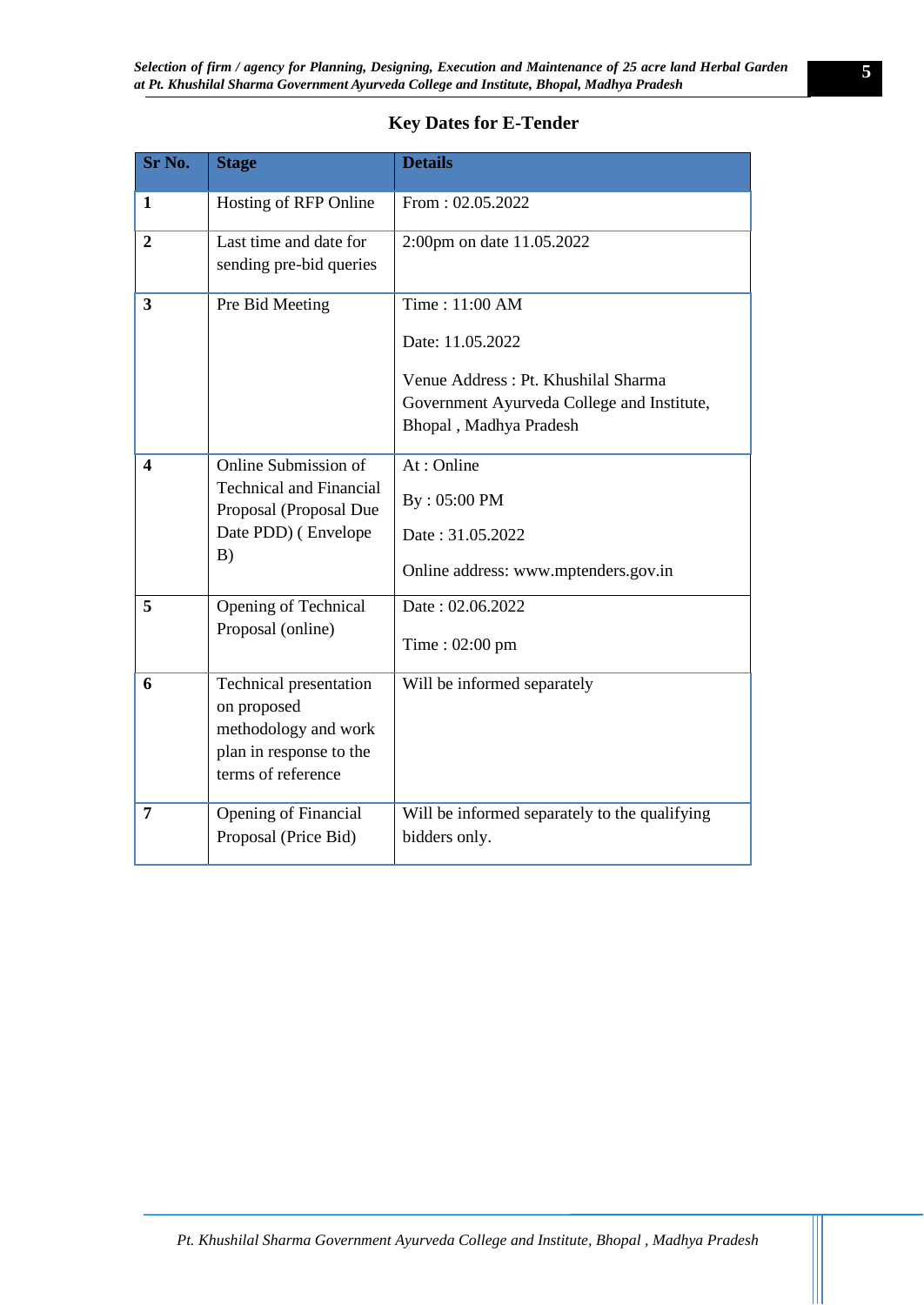# <span id="page-5-0"></span>1. **Introduction**

- 1.1 The bidders are invited to submit their online Proposal, for Assignment/job named in the Data Sheet at [www.mptenders.gov.in.](http://www.mptenders.gov.in/)
- 1.2 Bidder should familiarize themselves with local conditions and take them into account in preparing their Proposals. To obtain first-hand information on the Assignment/job and local conditions please refer annexure A bid data sheet.
- 1.3 The bidder is advised to visit and inspect the Site of Works and its surroundings and obtain all the information that may be necessary for preparing the bid. All costs in this respect shall have to be borne by the bidder.
- 1.4 Bidder shall bear all costs associated with the preparation and submission of their proposals and contract negotiation. The Institute is not bound to accept any proposal, and reserves the right to annul the selection process at any time prior to Contract award, without thereby incurring any liability to the bidders.

# <span id="page-5-1"></span>**2. Clarification and Amendment of RFP Documents**

- 2.1 Bidders may request a clarification on any clause of the RFP documents up to the number of days indicated in the Data Sheet before the proposal submission date. Any request for clarification must be sent in writing, or by standard electronic means to the Institute's address indicated in the Data Sheet. The Institute will respond in writing, and such responses shall be put up on the website where the RFP is posted (including an explanation of the query but without identifying the source of inquiry). Should the Institute deem it necessary to amend the RFP as a result of a clarification, it may do so at its discretion.
- 2.2 At any time before the submission of proposals, the Institute may amend the RFP by issuing an addendum in writing or by standard electronic means. The addendum shall be posted on the website where the RFP is posted and will be binding on them. To give bidders reasonable time in which to take an amendment into account in their proposals the Institute may, if the amendment is substantial, extend the deadline for the submission of proposal.

# <span id="page-5-2"></span>**3. Proposal**

3.1 A Bidder shall submit only one proposal. If a Bidder submits or participates in more than one proposal, such proposals shall be disqualified.

# <span id="page-5-3"></span>**4. Validity of Proposal**

4.1 The Data Sheet to bidder indicates how long Bidder's Proposals must remain valid after the submission date. During this period, Bidder shall maintain the availability of Professional staff nominated in the Proposal and also the financial proposal unchanged.

### <span id="page-5-4"></span>5. **Preparation of Proposals**

- 5.1 The Proposal as well as all related correspondence exchanged by the Bidder and the Institute shall be written in English language, unless specified otherwise.
- 5.2 In preparing their Proposal, Bidders are expected to examine in detail the documents comprising the RFP. Material deficiencies in providing the information requested may result in rejection of a Proposal.
- 5.3 Depending on the nature of the Assignment/job, Bidders are required to submit a Technica**l**  Proposal (TP) in forms provided in **Annexure B.** Submission of Technical Proposal non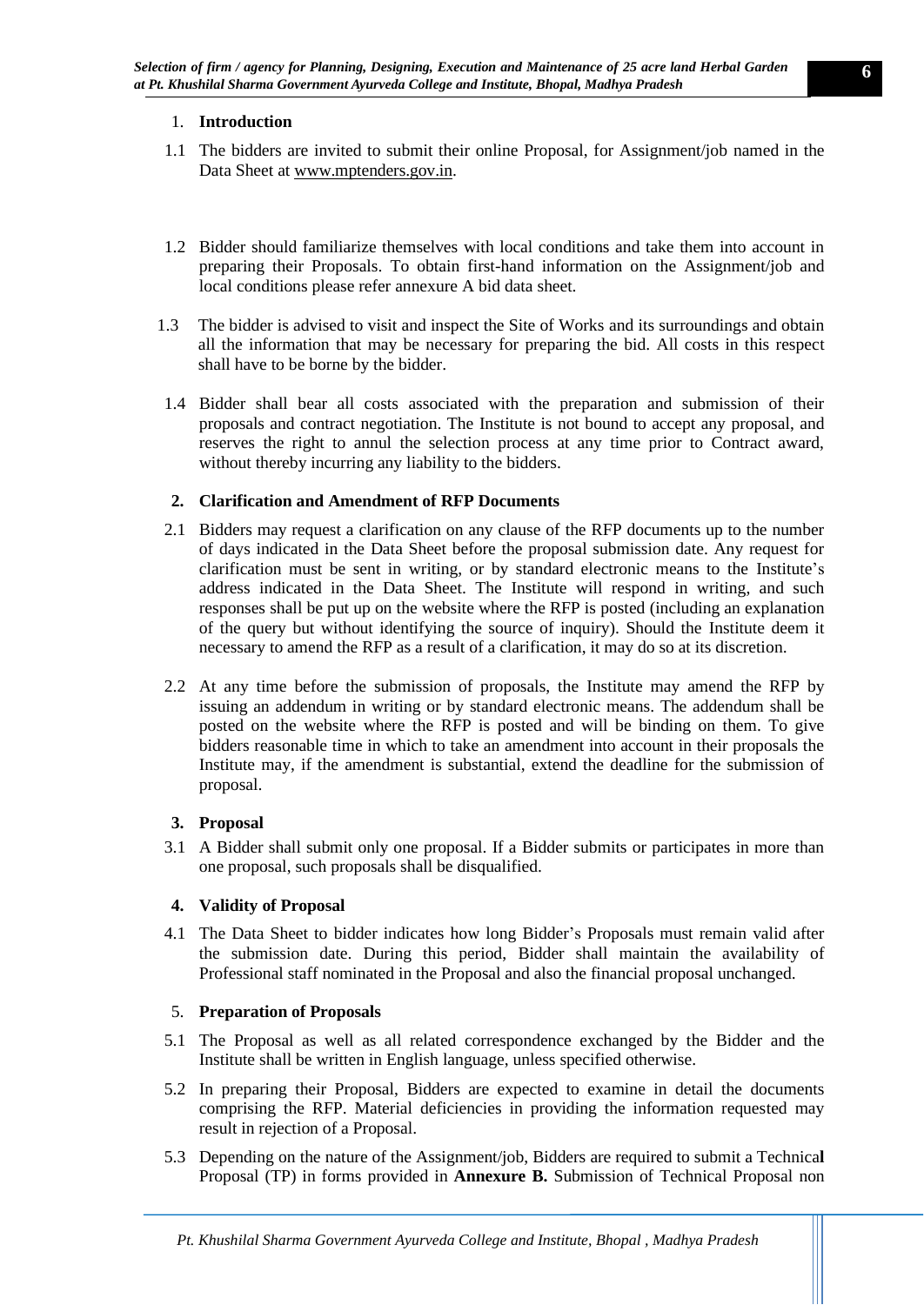confirming to bid document shall be deemed as non-responsive. A Presentation needs to be prepared and presented for performing the Assignment/job covering the subjects as technical approach and methodology, work plan, organization and staffing schedule and understanding of real estate market. Guidance on the content of this section of the Technical Proposals is provided under **Tech form – 4** .

5.4 The Technical Proposal shall not include any financial or price bid information. A Technical Proposal containing financial information may be declared non responsive and shall be rejected.

# <span id="page-6-0"></span>**6. Financial Proposals:**

6.1 **The Financial Proposal shall be prepared and submitted online only**. However, indicative format of the same is placed at **Annexure C**. The price quoted must include all costs associated with the Assignment/job, including (a) remuneration for staff and (b) reimbursable expenses. The financial proposal shall be un-conditional, and any conditions attached to it and any such conditional financial proposal shall be rejected summarily.

# <span id="page-6-1"></span>**7. Taxes**

The Bidder shall fully familiarize themselves about the applicable taxes (such as: GST, Cess etc.) on amounts payable by the Institute under the Contract. All taxes (applicable at the time of tender or enforced during the project period) must be included by the bidder in the financial proposal including GST. If changes in the applicable taxes or any new tax enforced during the project period due to change in legislation or for any other reason shall be borne by the bidder.

### <span id="page-6-2"></span>**8. Currency**

8.1 Bidder shall express the price of their Assignment/job in Indian Rupees only.

# <span id="page-6-3"></span>**9. EMD, RFP Fee and Performance Guarantee**

### 9.1 **Earnest Money Deposit (EMD)**

- i. An EMD of **Rs. 1,00,000/- (Rupees One lakh only)** shall be submitted only online using options available in the tender portal within the specified limit. Bidders advised to process it will in advance. No claim shall be entertained due to delay in online transactions via payment gateway / banking portal.
- ii. The EMD of the bidders those who are not qualified in technical proposal shall be returned within 60 days of opening of technical bid. **Earnest Money** of the unsuccessful bidder will be returned within 60 days of opening of price bid, except for the first and second ranked bids.

# 9.2 **Forfeiture of EMD :**

The EMD shall be forfeited by the Institute in the following events:

- i. If Proposal is withdrawn during the validity period or any extension agreed by the bidder thereof.
- ii. If the Proposal is varied or modified in a manner not acceptable to the Institute after opening of Proposal during the validity period or any extension thereof.
- iii. If the bidder tries to influence the evaluation process.
- iv. If the first ranked bidder withdraws his proposal during negotiations (failure to arrive at consensus by both the parties shall not be construed as withdrawal of proposal by the bidder / agency) or refuses to sign the contract after being awarded the work.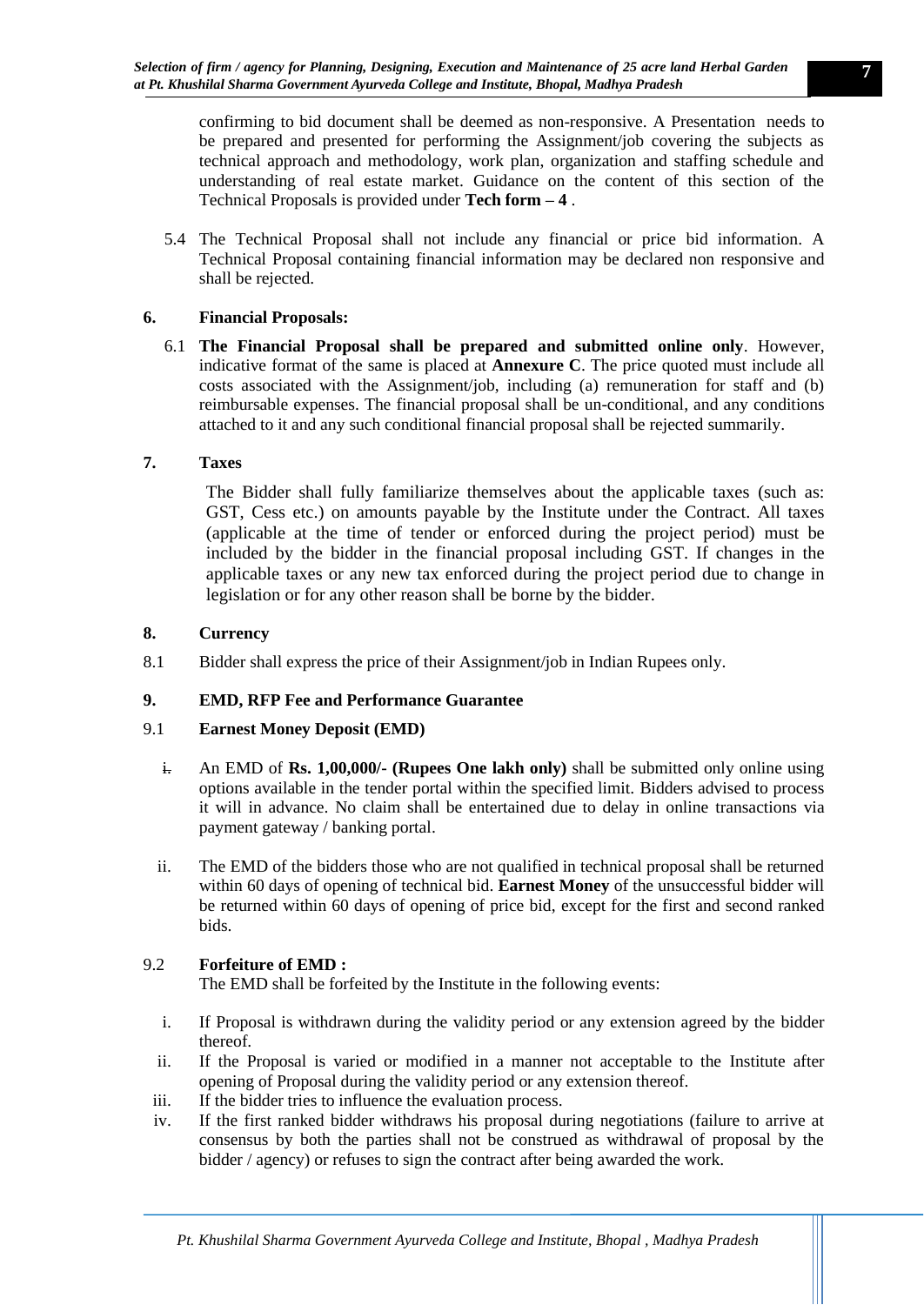- 9.3 **RFP Fee-**RFP fee should be payable online along with form fees as mention on e-tender website. All bidders are required to pay **Rs. 10,000/- (Rupees Ten thousand only)**  towards RFP Fee The RFP Fee is Non-Refundable. **Please note that the Proposal, which does not accompany the RFP fee and EMD would be rejected as non-responsive.**
- 9.4 **Performance Guarantee:** The selected bidder shall be required to furnish a Performance Guarantee of 3% of contract quoted price by the bidder in the form of unconditional and irrevocable bank guarantee from a scheduled commercial bank in India for the period of Contract period plus 6 months. The bank guarantee must be submitted after award of contract but before signing of Contract. Successful bidder has to renew the bank guarantee on same terms and conditions for the period up to contract including extension period, if any. Performance Guarantee would be returned only after successful completion of tasks assigned to them and only after adjusting/ recovering of any dues recoverable/payable from/by the Bidder on any account under the contract.

# <span id="page-7-0"></span>**10. Submission, Receipt, and Opening of Proposal**

The bidders is required to submit digitally signed Bid i.e. Envelope A, B  $\&$  C by e-tender only at www.mptenders.gov.in in following manner:

- 10.1 **Envelope A –** Proof of payment made towards the cost of RFP & EMD i.e. transaction receipt, acknowledgment to be submitted online on or before proposal due date.
- 10.2 **Envelope B (Technical Bid)** To be submitted online on or before the proposal due date. All documents shall be scanned clearly and submitted online. Technical proposal shall be opened for those bidders who are responsive in **Envelope A.**

Following forms provided in the RFP

Form Tech 1: Letter of Proposal plus

- Firm / Company Incorporation Documents
	- i. Memorandum and Articles of Association signed by Managing Director/ Director or Company Secretary in case of Pvt Ltd, Ltd, or LLP.
	- ii. Partnership agreement signed by all the partners in case of Partnership firm.
- PAN Card of the Firm / Company
- GST Registration Certificate
- Signed copy of entire RFP document as proof of acceptance of terms therein.

Form Tech 2: Format for Power of Attorney of Proposer appointing Designated Representative

Form Tech 3 : Tech 3: Project Detail Sheet (PDS)

Form Tech 4: Description of Approach, Methodology and Work

Form Tech 5: Team Composition and Task Assignment/Jobs

Form Tech 6: Curriculum Vitae (CV) for Proposed Experts

Form Tech 7: Financial Capability of Bidder / agency with audited balance-sheet.

Form Tech 8: Activity (Work) Schedule

Form Tech 9: Format for Self - Declaration certifying that the Entity/Promoter/s / Director/s of Entity are not blacklisted (On a Stamp Paper of relevant value)

Form Tech 10: Undertaking

Evaluation of the technical proposal shall be carried as per RFP by the Evaluation committee and result shall be declared on website. Intimation to qualified bidder shall be made by email.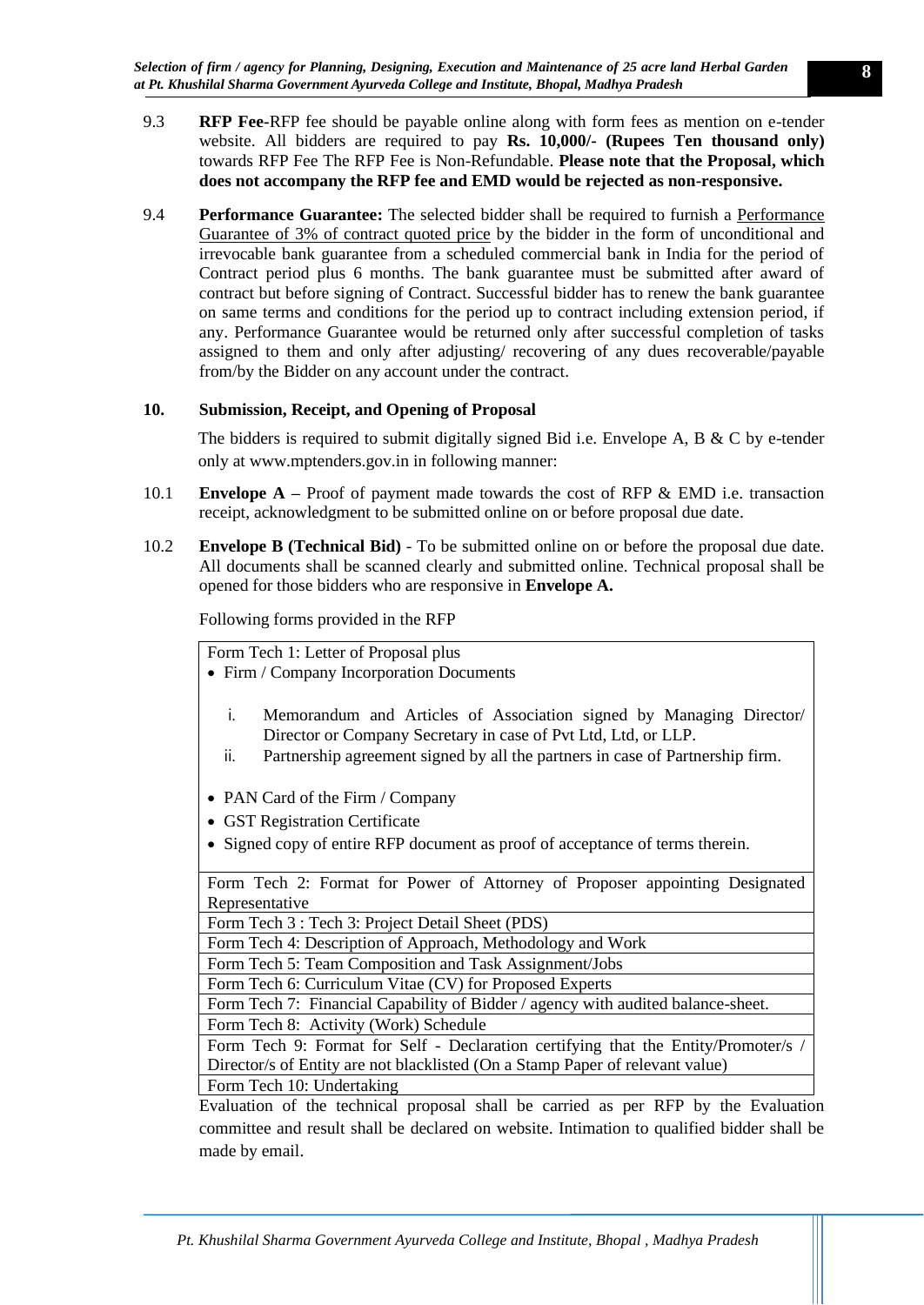- 10.3 **Envelope C-** The Financial bid submitted online only on e-tender website will be opened for those who qualifies in technical proposal of **Envelope B**.
- 10.4 **Pre-Bid Meeting:** A pre proposal meeting will be held at the date and time mentioned in the key dates. Any queries or suggestions from any prospective bidder should be sent in writing to the e mail address of the client representative as mentioned in data sheet before the date of the pre-bid meeting in MS word format. Such queries will be answered and will be uploaded on the website. Such responses may serve to modify certain terms and conditions and such modified terms shall be part of the RFP / Contract.

# 10.5 **Rejection of Bids**

The proposals submitted in following manner shall be summarily rejected.

- Proposals not submitted by e-tender;
- Proposals not signed by the Authorized signatory;
- Proposals not submitted in line with the RFP clauses and format of submission as directed in the RFP document
- Proposals which are submitted without RFP fee and EMD in the form specified in RFP;
- Proposals of the bidder who have not submitted the Price Proposal online.
- Proposal of the bidder who have made physical submission of the Price/financial Proposal.

# 10.6 **Right to reject any or all Proposals**

- 1. Notwithstanding anything contained in this RFP, the PT. KLSGACI, reserves the right to accept or reject any Proposal and to annul the Selection Process and reject all Proposals, at any time without any liability or any obligation for such acceptance, rejection or annulment, and without assigning any reasons thereof.
- 2. Without prejudice to the generality, the PT. KLSGACI reserves the right to reject any Proposal if:
- a) at any time, a material misrepresentation is made or discovered, or
- b) the Applicant does not provide, within the time specified by the PT. KLSGACI, the supplemental information sought by the PT. KLSGACI for evaluation of the Proposal. Misrepresentation/ improper response by the Applicant may lead to the disqualification of the Applicant. If such disqualification / rejection occurs after the Proposals have been opened and the highest ranking Applicant gets disqualified / rejected, then the PT. KLSGACI reserves the right to consider the next best Applicant, or take any other measure as may be deemed fit in the sole discretion of the PT. KLSGACI, including annulment of the Selection Process.

# **a. Proposal Bid opening**

Technical bids of those bidders who have submitted responsive bids in terms of proper submission of EMD and RFP fees and are meeting other criteria for responsiveness shall be opened first and assessed.

The Authority shall assign marks only to the bidders meeting eligibility and qualification criteria as provided in the RFP.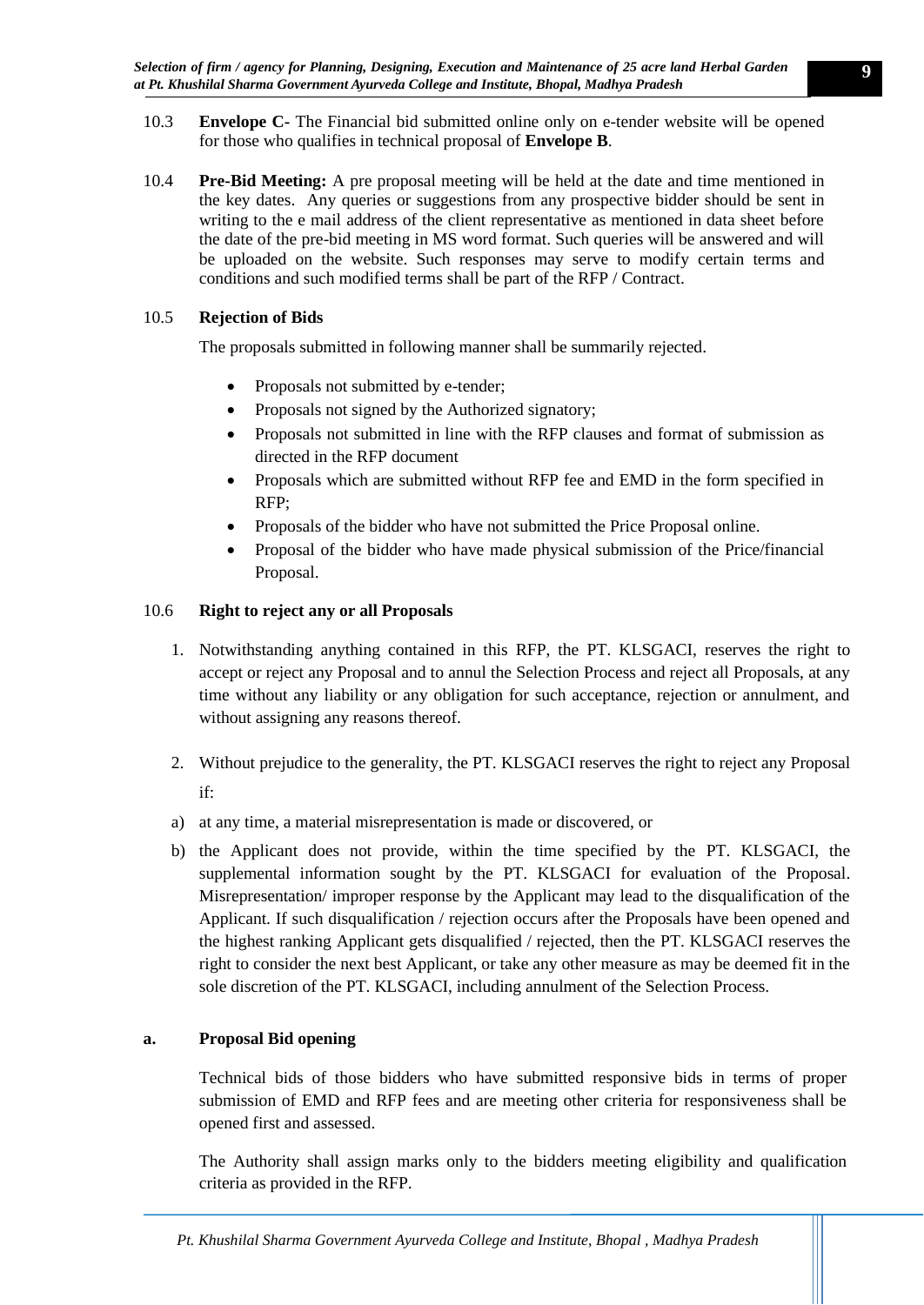The financial bid of those bidders who are Technically Qualified shall be opened only.

b. **Earnest Money** of the unsuccessful bidder will be returned within 60 days of the end of validity period of the offer or execution of agreement with the successful bidder whichever is earlier, except for the first and second ranked bids.

# <span id="page-9-0"></span>**13. Proposal Evaluation**

- a. From proposals opening to Contract award, the Bidders should not contact the Institute on any matter related to its Technical and/or Financial Proposal. Any effort by Bidders to influence the Institute in the examination, evaluation, ranking of Proposals, and recommendation for award of Contract may result in the rejection of the Bidders' Proposal.
- b. The Institute shall form a Evaluation Committee for Selection of Bidder which will carry out the entire evaluation process.
- c. **Evaluation of Technical Proposals:** Technical proposals significantly deviating from formats specified in this RFP will be considered non-responsive. Evaluation Committee while evaluating the responsive Technical Proposals shall have no access to the Financial Proposals until the technical evaluation is concluded, and the competent authority accepts the recommendation.
- d. The Evaluation Committee shall evaluate the Technical Proposals on the basis of their responsiveness to the RFP and by applying the evaluation criteria, sub-criteria specified in the Data sheet. In the first stage of evaluation, a Proposal shall be rejected if it is found deficient as per the requirement indicated in the Data sheet for responsiveness of the proposal. Only responsive proposals shall be further taken up for evaluation. Evaluation of the technical proposal will start first and at this stage the financial bid (proposal) will remain **unopened.**  The qualification of the bidder and the evaluation criteria for the technical proposal shall be as defined in the Data sheet.
- e. **Public opening & evaluation of the Financial Proposals:** Financial proposals of only those firms who are technically qualified shall be opened publicly on the date  $\&$  time specified the Data sheet, in the presence of the Bidders representatives who choose to attend. The name of the Bidders, their technical score (if required) and their financial proposal shall be read aloud.
- f. **Availability of Professional Staff/Experts**: The Institute expects to negotiate a Contract on the basis of the Professional staff named in the Proposal. Before contract negotiations, the Institute will require assurances that the Professional staff will be actually available. The Institute will not consider substitutions during contract negotiations unless both parties agree that undue delay in the selection process makes such substitution unavoidable or for reasons such as death or medical incapacity or if the professional staff has left the organization. No substitution of the proposed staff shall be permitted upto the award of the contract. After the award, substitute of staff with equivalent or better qualifications and experience than the original candidate may be possible only under very exceptional circumstances and with the approval of Institute.
- g. **Conclusion of the Negotiations**: Negotiations will conclude with a review of the draft Contract. To complete negotiations the Institute and the Bidder / agency will initial the agreed Contract. If negotiations fail, the Institute may reject all the proposals received and invite fresh proposals.

### **14. Award of Contract**

a. Institute shall issue a Letter of Intent (LOI)/ Award (LOA) to the selected Bidder and promptly notify all other Bidders who have submitted proposals about the decision taken.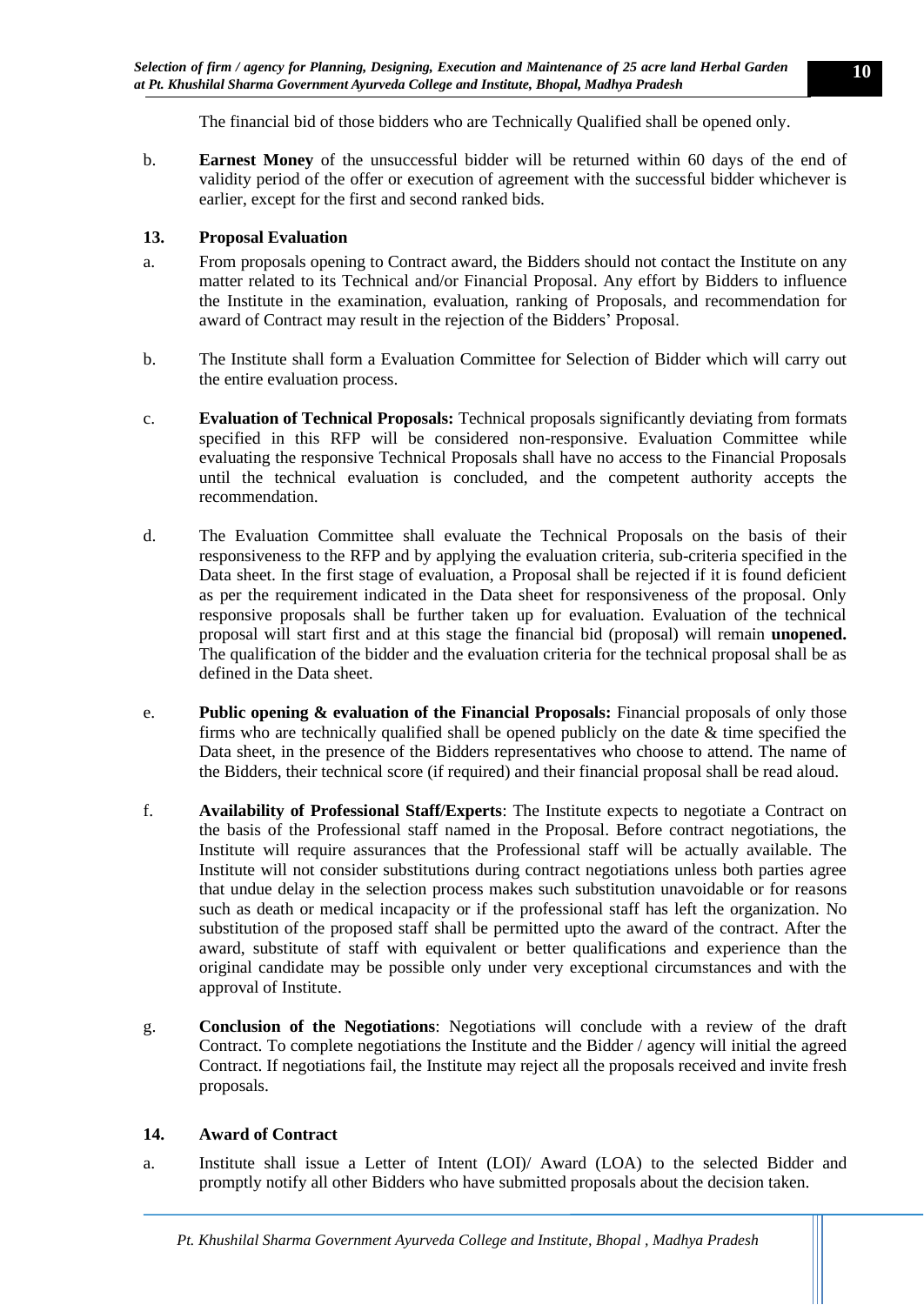- b. The bidders will sign the contract after fulfilling all the formalities/pre-conditions mentioned in the form of contract in **Section-6**, within 15 days of issuance of the Letter of Intent.
- c. The Bidder is expected to commence the Assignment/job on the date as will be specified in the LOA and at the location specified in the Data Sheet.

# **15. Confidentiality**

Information relating to evaluation of Proposals and recommendations concerning awards shall not be disclosed to the Bidders who submitted the Proposals or to other persons not officially concerned with the process, until the publication of the award of Contract. The undue use by any Bidder of confidential information related to the process may result in the rejection of its Proposal and may be subject to the provisions of the Institute's antifraud and corruption policy.

# **16. Right to request information**

The Evaluation Sub-Committee or its appointed bidder assisting it shall have the right to request for more information relating to any Proposal should there be the need for any clarifications of information submitted, filling information gaps, or evidence of claims already made.

Such request shall be made in writing indicating a last time and date of submission. In case the requested information is not made available, the Institute shall proceed evaluation based on the available information only.

# **a. Brief description of the Selection Process**

An Evaluation Committee would be constituted by the PT. KLSGACI for the evaluation of bids including Technical and Financial proposals received from the bidders. The evaluation shall be done in two stages. In the first stage, the Technical Proposal shall be evaluated as specified in bid data sheet Based on this technical evaluation, a list of short-listed applicants shall be prepared as specified in bid data sheet. In the second stage, the Financial Proposal shall be evaluated as specified in bid data sheet. Proposals will finally be ranked according to their combined technical and financial scores (QCBS i.e. Quality Cum Cost Basis Selection) as specified in bid data sheet.

# **b. Pre-Proposal visit to the Site and inspection of data**

Prospective applicants may visit the Site and review the available data at any time prior to PDD. For this purpose, they will provide at least two days' notice to the nodal officer specified below:

> **Principal & Chief Executive Officer PT. KLSGACI, Bhopal MP Mobile - 9425373046**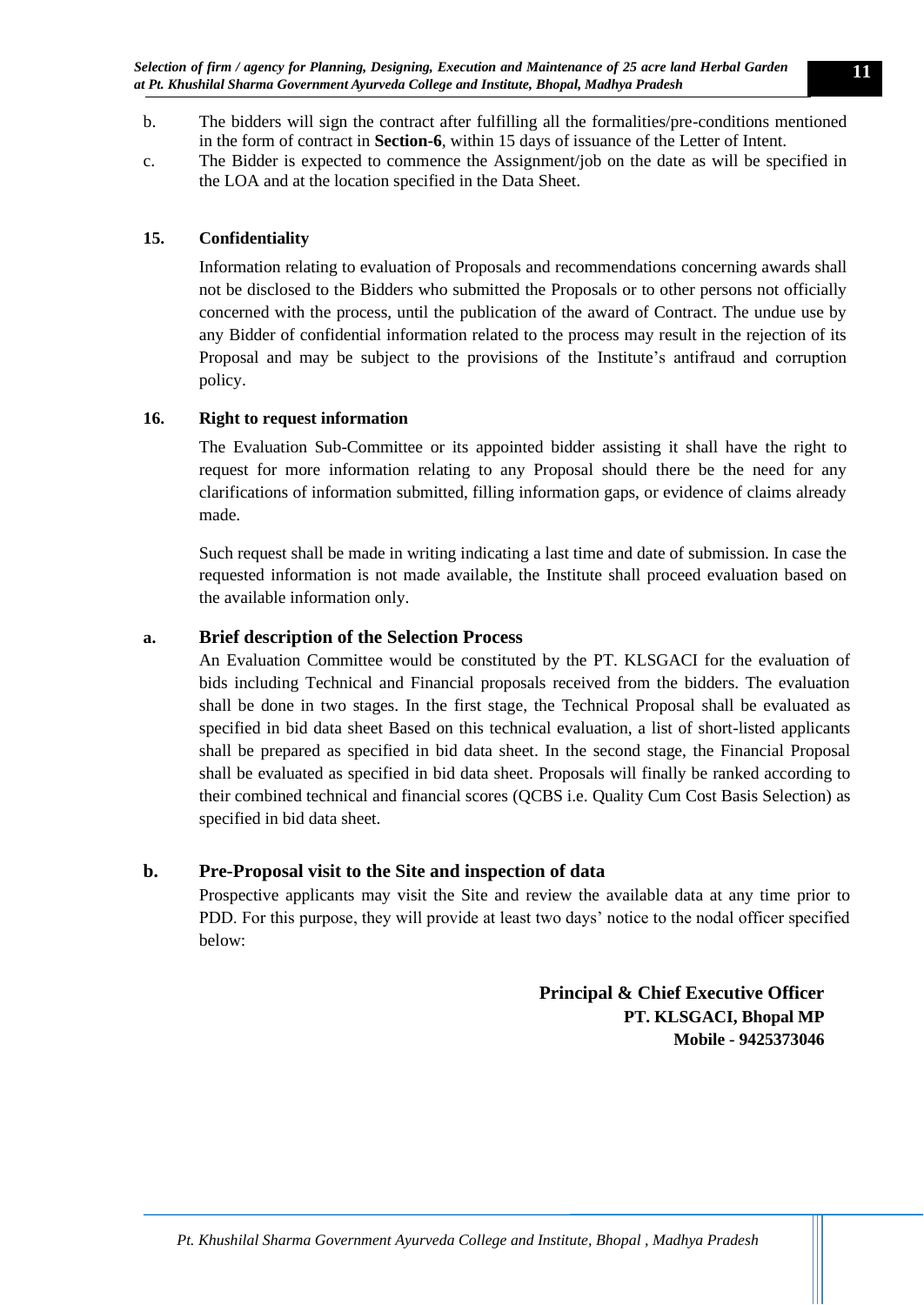# **ANNEXURE A: BID DATA SHEET**

- <span id="page-11-0"></span>**1 Name of the Client: Pt. Khushilal Sharma Government Ayurveda College and Institute, Bhopal , Madhya Pradesh**
- **2** Method of selection: **Quality cum Cost Basis (QCBS)**
- **3** Financial Proposal to be submitted together with Technical Proposal: **Yes**

Title of Service is: **"Selection of firm / agency for Planning, Designing, Execution and Maintenance of Herbal Garden at Pt. Khushilal Sharma Government Ayurveda College and Institute, Bhopal, Madhya Pradesh"**

- **4** Client Representative : Principal & CEO, **Pt. Khushilal Sharma Government Ayurveda College and Institute, Bhopal , Madhya Pradesh** PHONE : 0755-2970310 FAX : 0755-2970310 EMAIL : [principal@klsgaci.nic.in](http://klsgaci.edu.in/index.php) WEB : http://www.klsgaci.edu.in/
- **5** Proposals must remain **valid for 180 days** after the submission date indicated in this Bid Data **Sheet**
- **6** The Bidder is required to include with its Proposal written confirmation of authorization / Power of Attorney to sign on behalf of the Bidder : **Yes**
- **7** Joint Ventures or Consortia are permissible: **No**
- **8** The Bidder must submit both Technical Proposal and Financial Proposal online. RFP Fee must also be submitted as per norms of E-tendering. The EMD fee need to submit online via instrument available in tender portal. Financial Proposal should be submitted online only and shall include a percentage based Quote in the format provided under **Annexure C.**
- **9 Earnest Money Deposit (EMD)** must be submitted online. The amount of the EMD is **Rs.1,00,000 /-** (Rs. One Lakh only).
- **10** A **Performance Security** of 3% of contract value in form of Bank Guarantee of any Nationalized Bank with validity of 6 months after stipulated project completion period.
- **11 Method of Selection**: A firm will be selected under Quality cum Cost Based System (QCBS) as follows:

The technical quality of the proposal will be given a weightage of 80%. The method of evaluation of technical qualification will follow the procedure given in Data Sheet and firms getting equal or more than 70/100 in technical qualifications shall only be considered to be qualifying.

The price bids of only those bidders who qualify technically will be opened. The proposal with the lowest cost may be given a financial score of 100 and the other proposal given financial score that are inversely proportionate to their prices. The financial proposal shall be allocated weight of 20%. For working out the combined score, the Institute will use the following

*Pt. Khushilal Sharma Government Ayurveda College and Institute, Bhopal , Madhya Pradesh*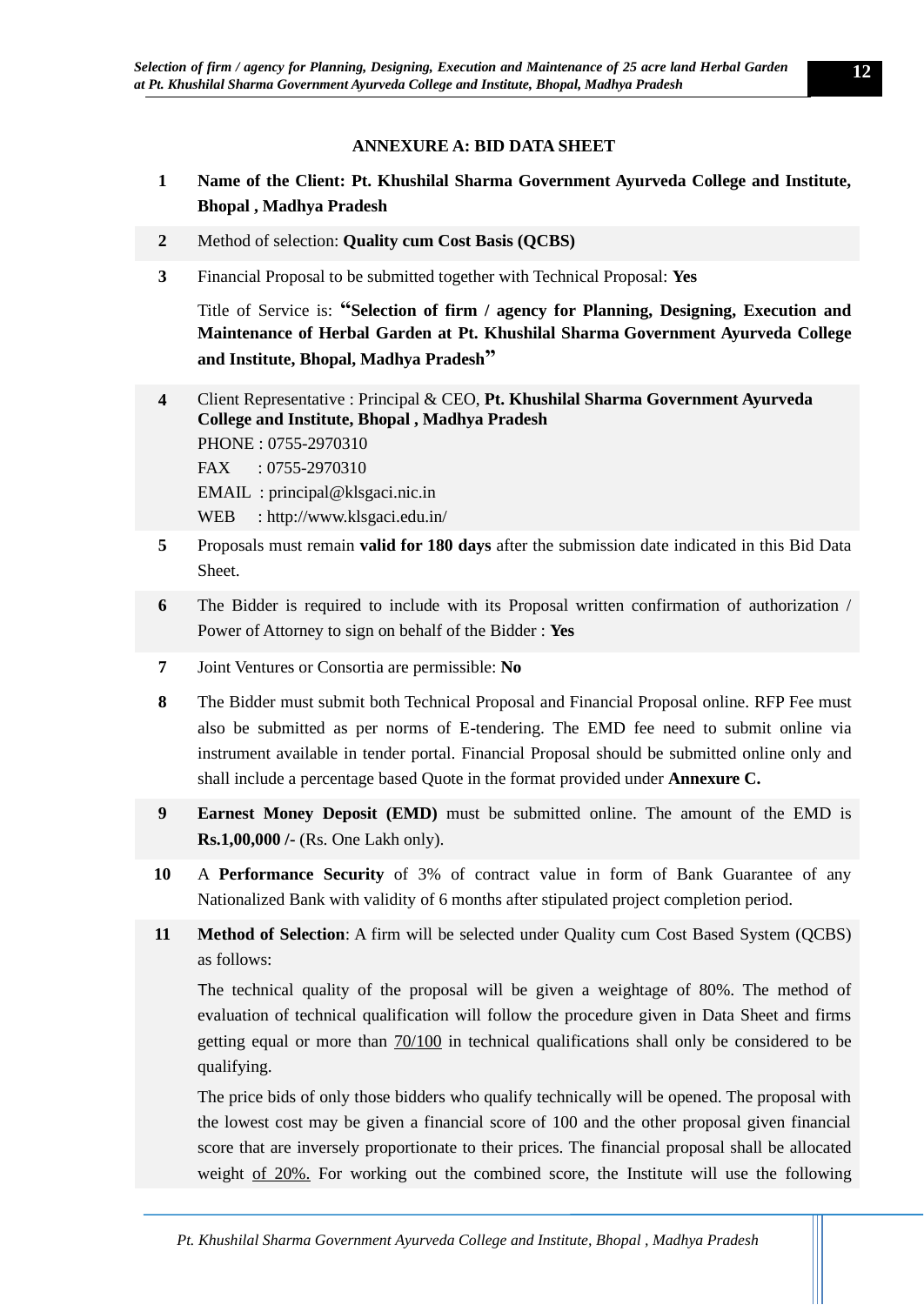### formula:

Total points =  $[0.8x T(s)]+[0.2x100xLEC/EC]$ , where

T (s) stands for technical score

EC stands for Evaluated Cost of the financial proposal.

LEC stands for Lowest Evaluated Cost of the financial proposal

The proposals will be ranked in terms of total points scored. The proposal with the highest total points (H-1) will be considered for award of contract and will be called for discussions, if required.

**12** Any pre-proposal queries may be sent to [principal@klsgaci.nic.in](mailto:principal@klsgaci.nic.in) by email in MS word format only.

Bidder/s may also talk to **CEO Pt. Khushilal Sharma Government Ayurveda College and Institute, Bhopal , Madhya Pradesh** for any clarification of RFP documents prior to Bid Submission. All related correspondence exchanged by the Bidder/s would also form part of the Proposal.

**13 Address for submission of Proposals and opening of Bids:** As per Key Dates

- **14 Expected date for public opening of Technical Proposals:** As per Key Dates
- **15** Expected date for public opening of Financial Proposals (if Applicable) : As per Key Dates (Tentative).
- **16** Expected date for commencement of services: *[To be Notified]*
- **17 Stipulated time of completion**: 3 year i.e., initial 1 year for implementation of work as per Scope of work and specifications followed by 2 year maintenance of the developed garden.

#### **18 Minimum Eligibility: All bids must fulfill all the Pre- Qualifications stated below:**

- The firm must possess valid GST Registration and valid incorporation documentsThe .
- The **Minimum Audited Average Annual Turnover** should be of **Rs 25.00 Lakh (Rupees Thirty Lakh)** from similar nature of work during last five preceding financial years **(FY 16-17, FY 17-18, FY 18-19, FY 19-20, FY 20-21)** preceding the PDD.
- **The bidder should have completed at least one similar work of over the past 10 years preceding the Proposal Due Date (PDD) Central / State Government, or PSU's or any Government Entity. The similar work includes consultancy for landscape design of a Herbal Garden / Garden / Garden Corridor / Parks of area not less than 5 acre.** The bidder should produce certificate of the same.

#### Note:

- Annual turnover should be certified by the Chartered Accountant. In case of FY 2020-21, unaudited balance sheet certified by Chartered Accountant shall also be acceptable.
- The project should be completed project and certificate regarding the same should be issued by an officer not below the rank of Executive Engineer.
- Bidder has to mention the details / contact number of client for the purpose of verification of completion certificates in Tech form 3.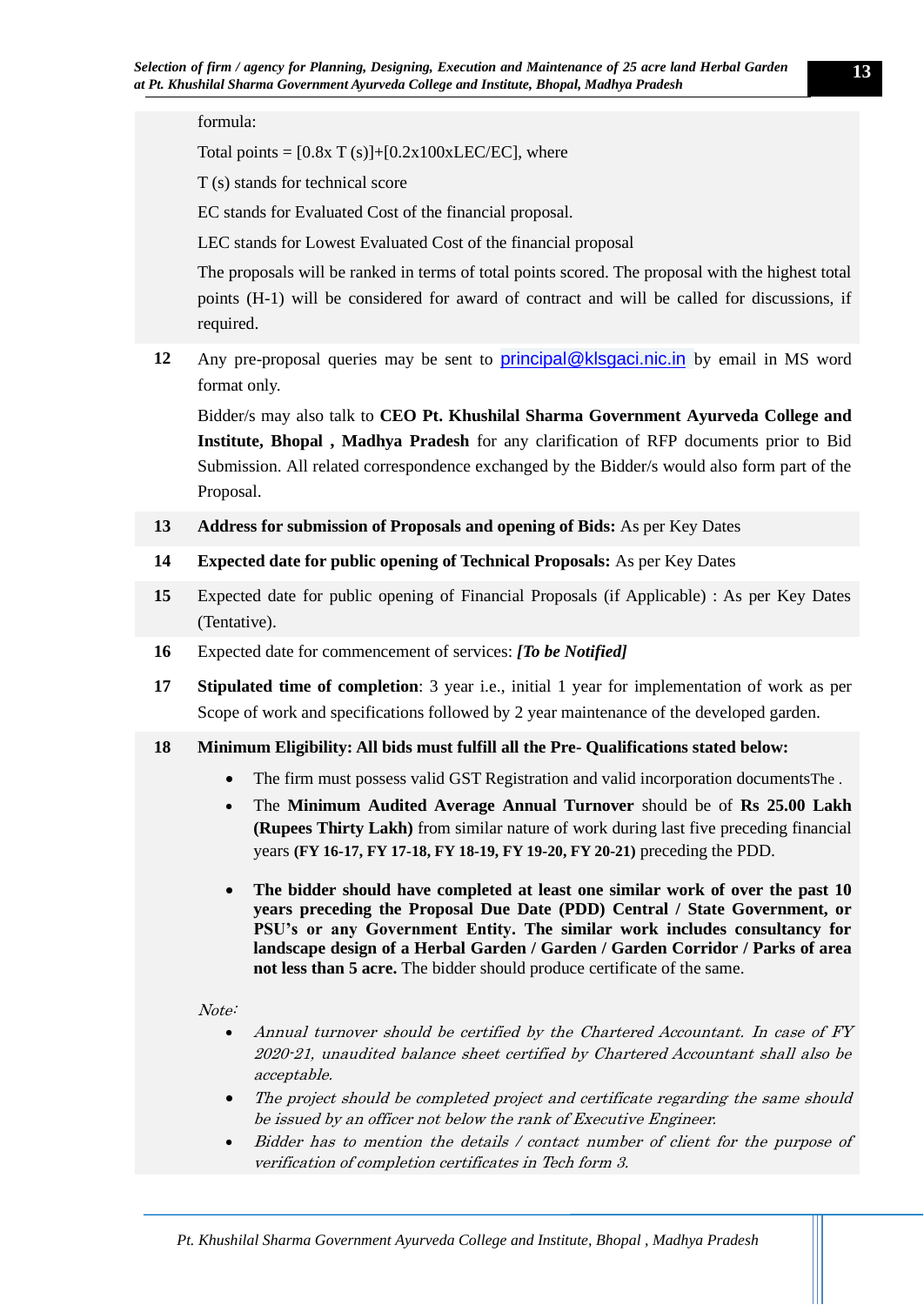- Project completed before the submission of bid shall also be considered.
- **19 Qualifications Criteria:** Bids that meet the minimum eligibility criteria shall be taken to next stage of Qualifications Assessment. The Qualifications Assessment shall be in terms of Technical Bid Evaluation and shall be marked out of 100. Bids of only those bidders obtaining 70 marks out of 100, shall be considered for further evaluation. These marks shall be used for Bid evaluation in the form of QCBS.

| S.N                     | <b>Criteria</b>                                                                                                                                                           | <b>Score</b> |
|-------------------------|---------------------------------------------------------------------------------------------------------------------------------------------------------------------------|--------------|
| $\mathbf{1}$            | Average annual turnover of the Bidder / agency from the similar<br>nature of work in preceding five financial years<br>(FY 16-17, FY 17-18, FY 18-19, FY 19-20, FY 20-21) | 10           |
| $\mathbf I$             | INR 25 lakh - INR 50 lakh                                                                                                                                                 | 2.5          |
| $\mathbf{I}$            | Above INR 50 lakh - INR 75 Lakh                                                                                                                                           | 5            |
| III                     | Above INR 75 lakh - INR 100 Lakh                                                                                                                                          | 7.5          |
| IV                      | Above INR 100 Lakh                                                                                                                                                        | 10           |
| $\overline{2}$          | Relevant Experience of the Bidder / agency's Firm in last 10 years                                                                                                        | 20           |
| $\mathbf{I}$            | Experience relevant to the assignment / job with comprehensive area of<br>similar assignment more than 5 acres                                                            | 5            |
| $\mathbf{I}$            | Experience relevant to the assignment / job with comprehensive area of<br>similar assignment more than 10 acres                                                           | 10           |
| III                     | Experience relevant to the assignment / job with comprehensive area of<br>similar assignment more than 15 acres                                                           | 15           |
| IV                      | Experience relevant to the assignment / job with comprehensive area of<br>similar assignment more than 20 acres                                                           | 20           |
| $\overline{\mathbf{3}}$ | Presentation of proposed approach, methodology and work plan in<br>response to the terms of reference                                                                     | 40           |
| $\mathbf I$             | Technical approach & methodology and adherence to ToR                                                                                                                     | 5            |
| $\mathbf{I}$            | Work plan                                                                                                                                                                 | 5            |
| III                     | Concept plan                                                                                                                                                              | 30           |
| $\overline{\mathbf{4}}$ | Personnel (CVs) (Refer Annexure G)                                                                                                                                        | 30           |
| A                       | <b>Team Leader</b>                                                                                                                                                        | 10           |
| $\bf{B}$                | Landscape Architect                                                                                                                                                       | 10           |
| E                       | Architect                                                                                                                                                                 | 10           |

### **20. Qualifications Assessment: Technical Bid Evaluation Criteria**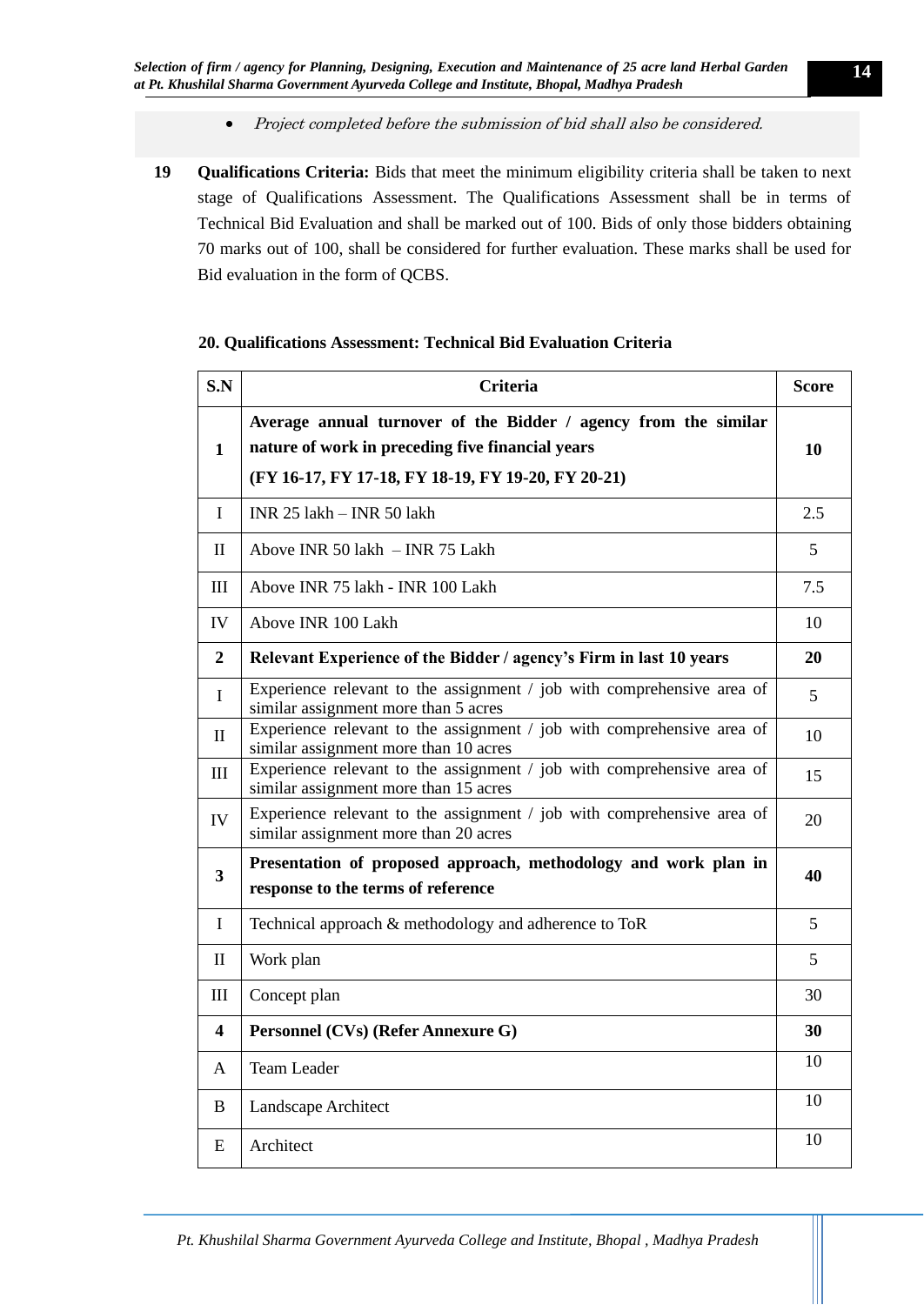| <b>Total</b>                      | 100    |
|-----------------------------------|--------|
| <b>Qualifying Technical Marks</b> | 70/100 |

\**Bidders should submit copies of Certificates duly signed and sealed by the Authorized signatory as documentary evidence for Experience of undertaking similar assignments of each category. Marking of profession staff shall be done as explained in the next point of Data Sheet.* 

# **21 Grading / Marking of Professional Staff:**

The assessment and marking for each member of the Professional staff will be based on the assessment plan given below. Marks will first be given out of 100 and then reduced to marks given as above.

|     | Assessment of marks for each member of the professional staff<br>out of 100.                                                                 | <b>Marks</b> |
|-----|----------------------------------------------------------------------------------------------------------------------------------------------|--------------|
| (a) | <b>General qualifications</b>                                                                                                                | 35           |
|     | Professional Educational Qualification. The details are:                                                                                     |              |
|     | Relevant Bachelor's Degree (20 marks)<br>$\bullet$                                                                                           |              |
|     | Relevant Master's Degree (15 additional marks)                                                                                               |              |
| (b) | Adequacy for the project                                                                                                                     | 65           |
|     | i. Total length of experience (20 marks)                                                                                                     |              |
|     | 5 years of experience (5 marks)<br>$\bullet$                                                                                                 |              |
|     | Experience more than 5 years to 10 years (10 marks)<br>$\bullet$                                                                             |              |
|     | Experience more than 10 years to 15 years (15 marks)<br>$\bullet$                                                                            |              |
|     | Experience more than 15 years (20 marks)<br>$\bullet$                                                                                        |              |
|     | ii. Professional Experience Specific to the assignment (45)                                                                                  |              |
|     | Relevant projects for each expert <sup>1</sup> in any Eligible Project<br>$\bullet$<br>Assignment as defined in <b>Point 8</b> of Data Sheet |              |
|     | One Project (15 Marks);                                                                                                                      |              |
|     | Two Projects (25 Marks)                                                                                                                      |              |
|     | Three Projects (35 Marks);                                                                                                                   |              |
|     | More than Three Projects (45 Marks)                                                                                                          |              |
|     | <b>Total Points</b>                                                                                                                          | 100          |
|     |                                                                                                                                              |              |

<sup>1</sup>*Projects shall be sufficiently large or significant to be considered.*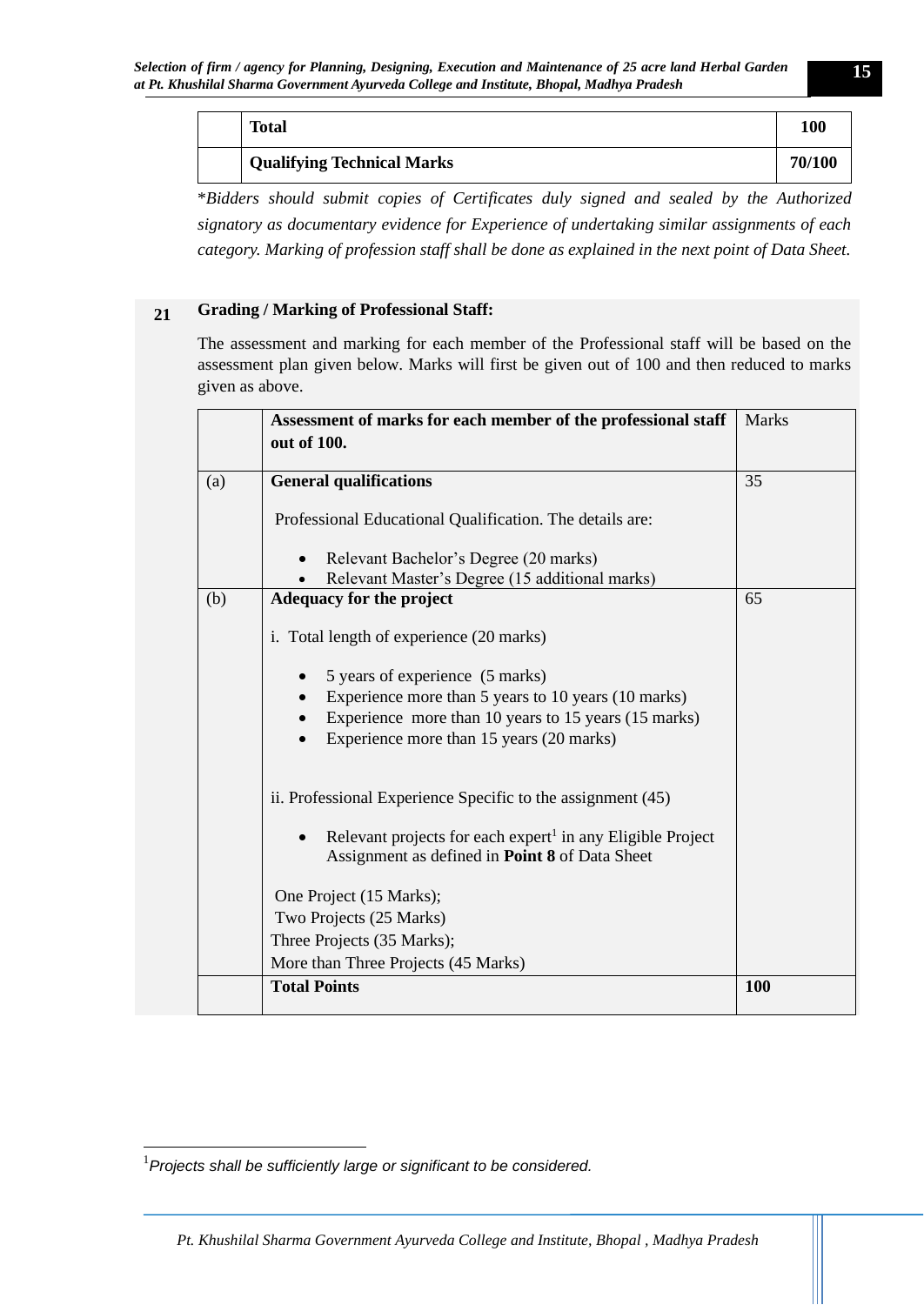# **ANNEXURE B: TECHNICAL PROPOSAL SUBMISSION FORMS**

#### <span id="page-15-0"></span>**Tech 1: Letter of Proposal**

*[Location, Date]*

**To** 

**Principal & CEO, Pt. Khushilal Sharma Government Ayurveda College and Institute, Bhopal , Madhya Pradesh**

Subject: - Selection of firm / agency for Planning, Designing, Execution and Maintenance of Herbal Garden at Pt. Khushilal Sharma Government Ayurveda College and Institute, Bhopal, Madhya Pradesh

### Dear Sir / Madam

We, the undersigned, offer to provide the Tree transplantation services for captioned assignment in accordance with your Request for Proposal dated **[***Insert Date***]** and our Proposal. We are hereby submitting our Proposal, which includes the Technical Proposal and a Financial Proposal online under a separate envelope.

We hereby declare that we have read the Terms and Conditions and all information included in the RFP, and abide by the same, and specifically to conditions mentioned.

We hereby declare that all the information and statements made in this Proposal are true and accept that any misleading information contained in it may lead to our disqualification.

We confirm that all personnel named in the tender will be available to undertake the services.

We undertake, if our Proposal is accepted, to initiate the Tree transplantation Services related to the assignment not later than the date indicated in the Bid Data Sheet.

We understand you are not bound to accept any Proposal you receive.

Yours faithfully,

Authorized Signatory *[In full and initials]:*

Name and Title of Signatory:

Name of Firm/s, Address, Contact No., and E mail id:

#### **Please enclose the following:**

**(i) Firm Incorporation Documents (Memorandum and Articles of Association signed by Managing Director/ Director or Company Secretary).** 

**(ii) GST Registration Certificate**

**(iii) Signed copy of entire RFP document as proof of acceptance of terms therein.**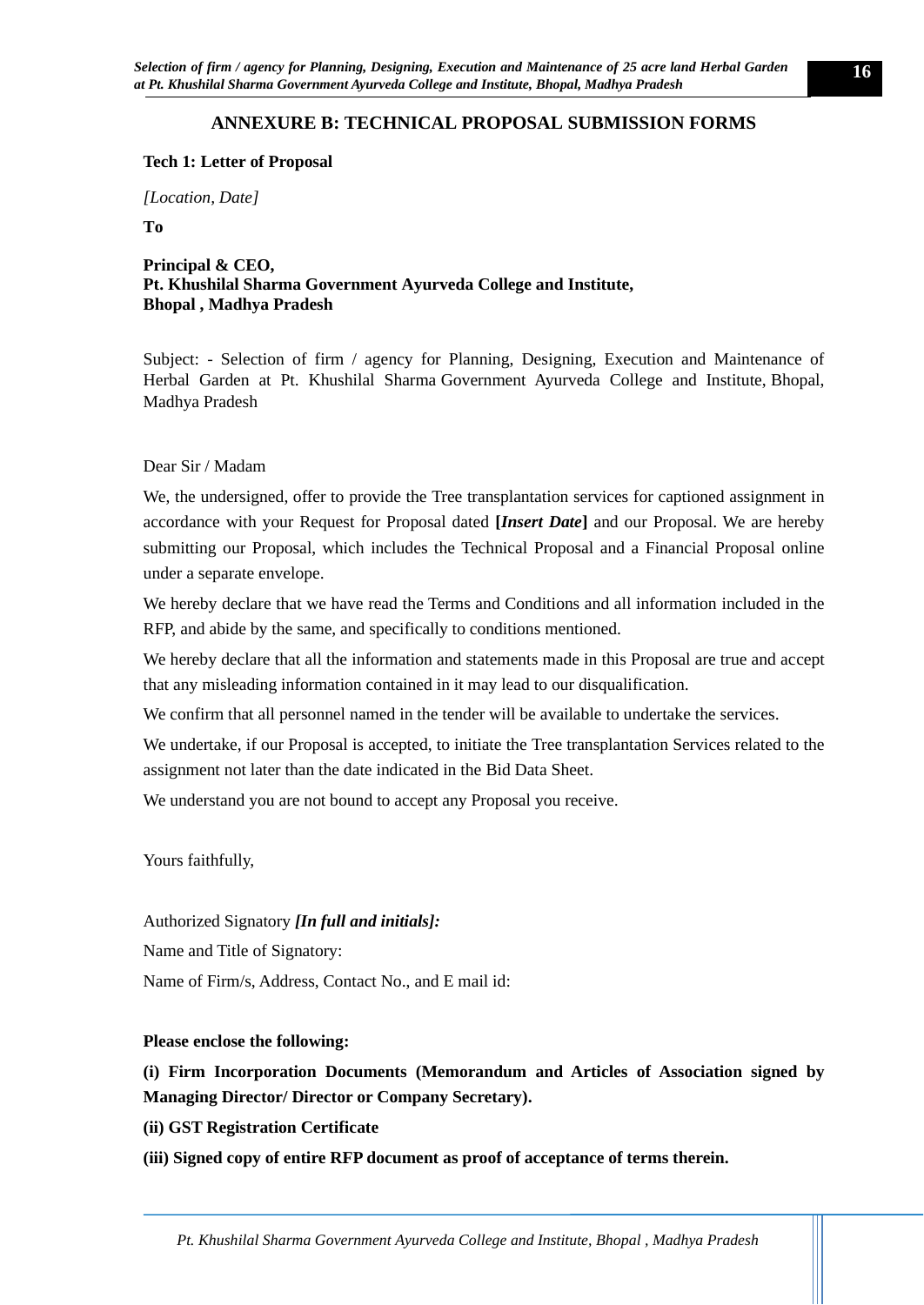# **Tech 2: Format for Power of Attorney of Proposer appointing Designated Representative**

# *(Applicable in case of Proposal not being signed by the person directly authorized by the firm through a board/partners' resolution)*

Know all men by these presents, we, ......................................... (name of Firm and address of the registered office) do hereby constitute, nominate, appoint and authorize Mr / Ms. ...................................... son/daughter/wife and presently residing at ........................................, who is presently employed with us and holding the position of ............................ as our true and lawful attorney (hereinafter referred to as the "Authorised Representative") to do in our name and on our behalf, all such acts, deeds and things as are necessary or required in connection with or incidental to submission of our Proposal for **Selection of firm / agency for Planning, Designing, Execution and Maintenance of Herbal Garden at Pt. Khushilal Sharma Government Ayurveda College and Institute, Bhopal, Madhya Pradesh** proposed to be developed by PT. KLSGACI including but not limited to signing and submission of all applications, proposals and other documents and writings, participating in pre-bid and other conferences and providing information / responses to the Authority, representing us in all matters before the Authority, signing and execution of all contracts and undertakings consequent to acceptance of our proposal and generally dealing with the Authority in all matters in connection with or relating to or arising out of our Proposal for the said Project and / or upon award thereof to us till the entering into of the Agreement with the Authority.

AND, we do hereby agree to ratify and confirm all acts, deeds and things lawfully done or caused to be done by our said Authorized Representative pursuant to and in exercise of the powers conferred by this Power of Attorney and that all acts, deeds and things done by our said Authorized Representative in exercise of the powers hereby conferred shall and shall always be deemed to have been done by us.

IN WITNESS WHEREOF WE, ................... THE ABOVE NAMED PRINCIPAL HAVE EXECUTED THIS POWER OF ATTORNEY ON THIS .................... DAY OF ................... , 2021

For

.......................................

Witnesses:

 $1.$  2.

Notarised

(Signature, name, designation and address)

Accepted

........................................

(Signature, name, designation and address of the Attorney) Bidder / agency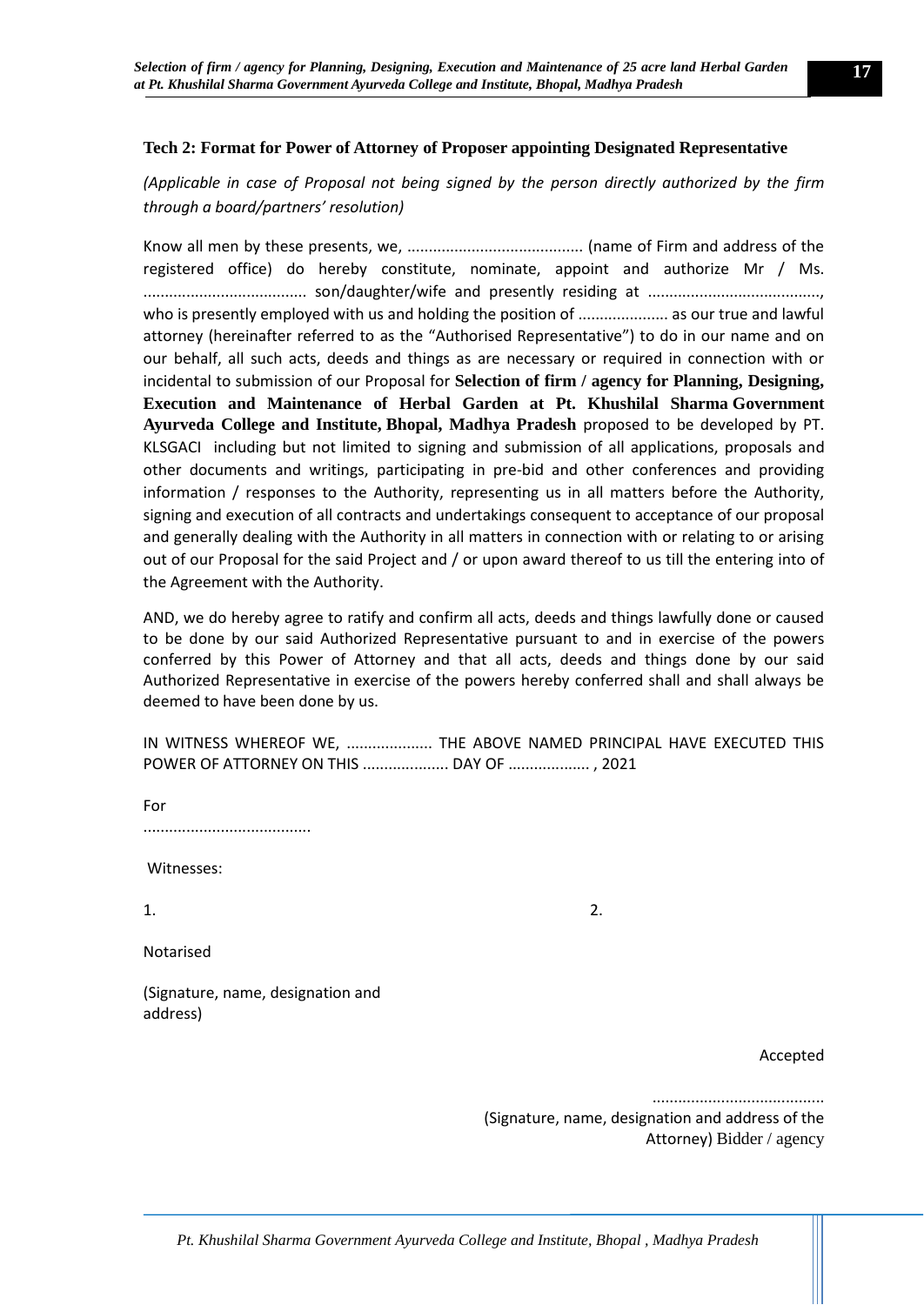# **Tech 3: Project Detail Sheet (PDS)**

Using the format below, provide information on each reference assignment for which your firm/entity, either individually as a corporate entity or as one of the major companies within an association/JV, was legally contracted. Also, in case you are bidding as a Consortium, please provide information for Bidder / agency in separate PDS.

| <b>PROJECT DETAILS:</b>                                                          |          |  |  |  |
|----------------------------------------------------------------------------------|----------|--|--|--|
| <b>Name</b>                                                                      |          |  |  |  |
| Category                                                                         |          |  |  |  |
| Type                                                                             |          |  |  |  |
| Location                                                                         |          |  |  |  |
| Value (INR Lakh)                                                                 |          |  |  |  |
| Name of Client                                                                   |          |  |  |  |
| Location of client                                                               |          |  |  |  |
| Address / Contact Detail of Client                                               |          |  |  |  |
| Project status                                                                   |          |  |  |  |
| <b>Start Date</b>                                                                |          |  |  |  |
| <b>Completion Date</b>                                                           |          |  |  |  |
| <b>MANPOWER DETAILS:</b>                                                         |          |  |  |  |
| No. of professional manpower provided                                            |          |  |  |  |
| No. of professional man months provided                                          |          |  |  |  |
| Details of senior manpower                                                       |          |  |  |  |
| <b>Team Leader</b><br>Position<br>$\mathbf{1}$                                   |          |  |  |  |
| 2 <sup>1</sup><br><b>Project Coordinator</b>                                     |          |  |  |  |
| <b>NARRATIVE DESCRIPTION OF PROJECT:</b>                                         |          |  |  |  |
| <b>ACTUAL DESCRIPTION OF SERVICES PROVIDED:</b>                                  |          |  |  |  |
| <b>WORK</b><br><b>ORDER/COMPLETION</b><br><b>CERTIFICATE</b><br><b>ATTACHED:</b> | Yes / No |  |  |  |

*Note: Attach the certificate from the client as documentary evidence with each Project Detail Sheet. Project without certificate may not be considered for evaluation purpose.*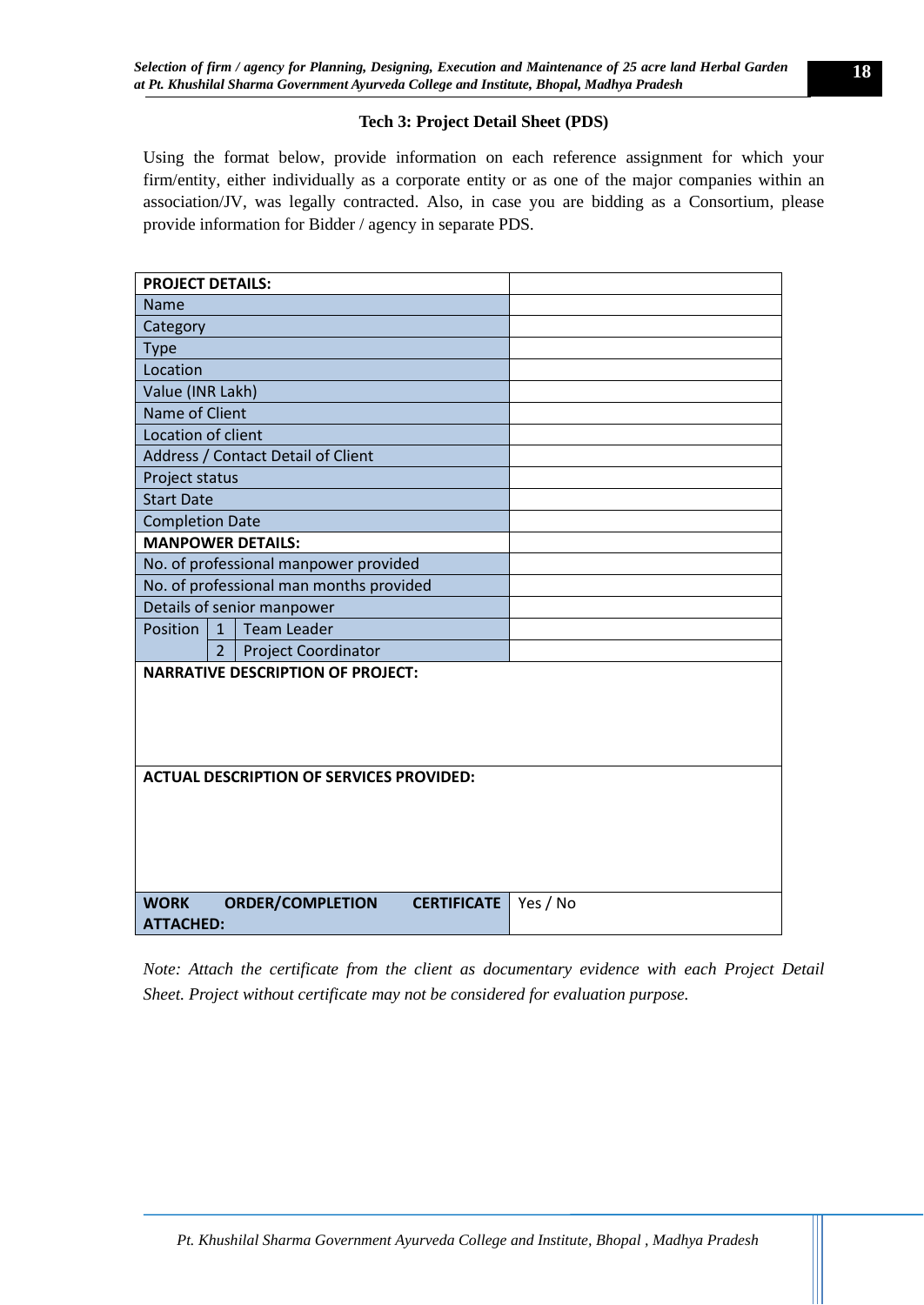# **Form Tech-4: Description of Approach, Methodology and Work Plan for Performing the Assignment/Job**

Technical approach, methodology and work plan are key components of the Technical Proposal. You are suggested to present your Technical Proposal divided into the following three chapters:

- a) Technical Approach and Methodology and adherence to ToR,
- b) Work Plan, and
- c) Concept Plan,

In Technical Approach and Methodology, you should explain your understanding of the objectives of the Assignment/job, approach to the Assignment/job, methodology for carrying out the activities and obtaining the expected output, and the degree of detail of such output. You should highlight the problems being addressed and their importance, and explain the technical approach you would adopt to address them. You should also explain the methodologies you propose to adopt and highlight the compatibility of those methodologies with the proposed approach.

In Work Plan, bidder should **propose and justify** the main activities of the Assignment/job, their content and duration, phasing and interrelations, milestones (including interim approvals by the Institute), and delivery dates of the reports. The proposed work plan should be consistent with the technical approach and methodology, showing understanding of the TOR and ability to translate them into a feasible working plan. A list of the final documents, including reports, drawings, and tables to be delivered as final output, should be included here. The work plan should be consistent with the Work Schedule.

In concept plan bidder / agency should **propose and justify** the structure and composition of the site plan in minimum 3 options with advantage / merits.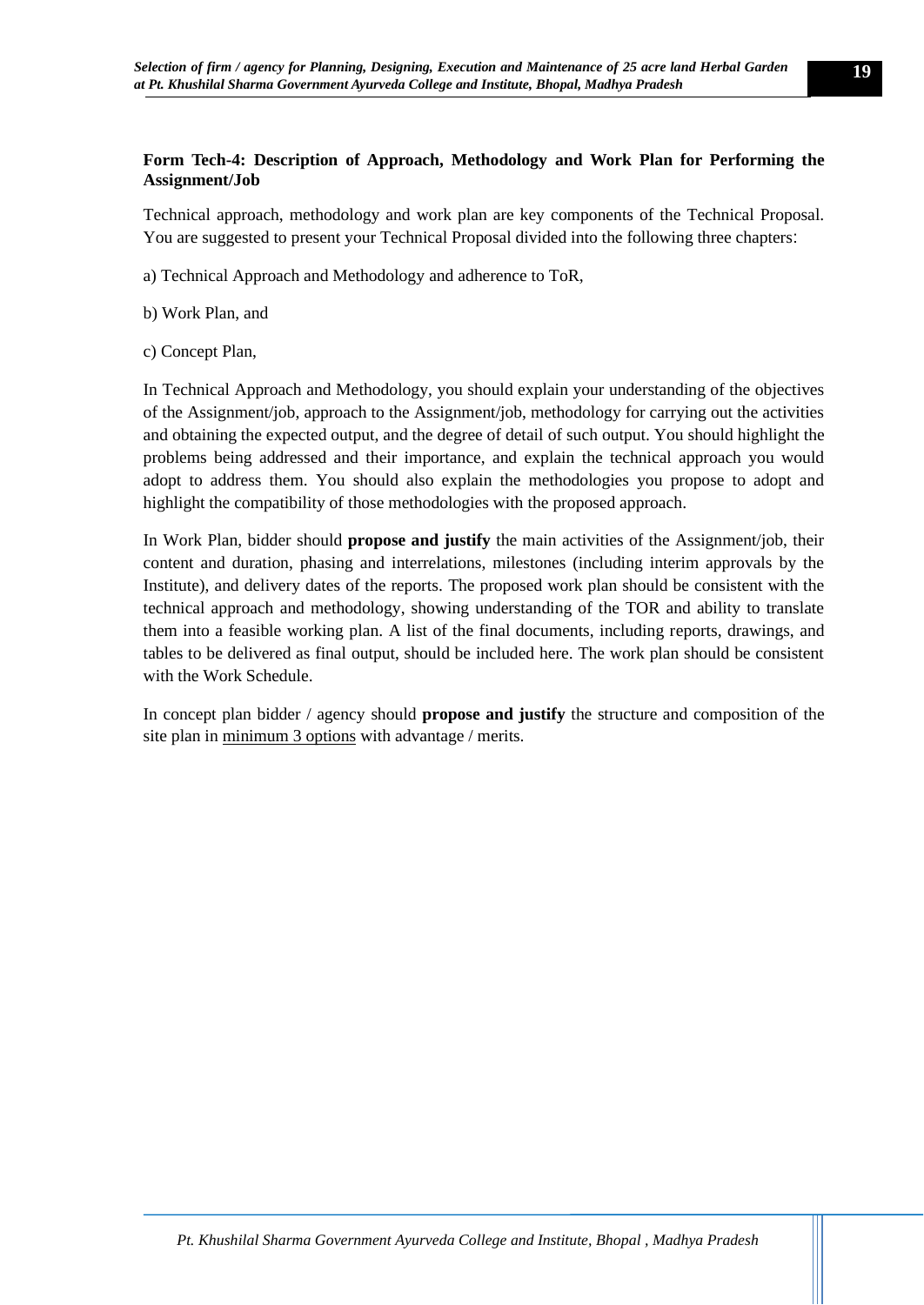| ${\rm SN}$     | Name of<br>Proposed<br>Expert | Name of<br>the Firm | Qualifications | Total<br>Experience | Experience in similar<br>work of transplantation<br>(no.) | Date<br><b>Of</b><br><b>Birth</b> |
|----------------|-------------------------------|---------------------|----------------|---------------------|-----------------------------------------------------------|-----------------------------------|
| $\mathbf{1}$   |                               |                     |                |                     |                                                           |                                   |
| $\overline{2}$ |                               |                     |                |                     |                                                           |                                   |
| 3              |                               |                     |                |                     |                                                           |                                   |
| $\overline{4}$ |                               |                     |                |                     |                                                           |                                   |
| 5              |                               |                     |                |                     |                                                           |                                   |
| 6              |                               |                     |                |                     |                                                           |                                   |
| $\overline{7}$ |                               |                     |                |                     |                                                           |                                   |
| 8              |                               |                     |                |                     |                                                           |                                   |
| 9              |                               |                     |                |                     |                                                           |                                   |

### **Form Tech-5: Team Composition and Task Assignment/Jobs**

*Note: The Bidder shall fill the above summary with best of his discretion. The client, if required, may ask for the documentary evidence related to Age, Qualifications, Experience and year of working with firm at any stage of the project for any professional listed by bidder.*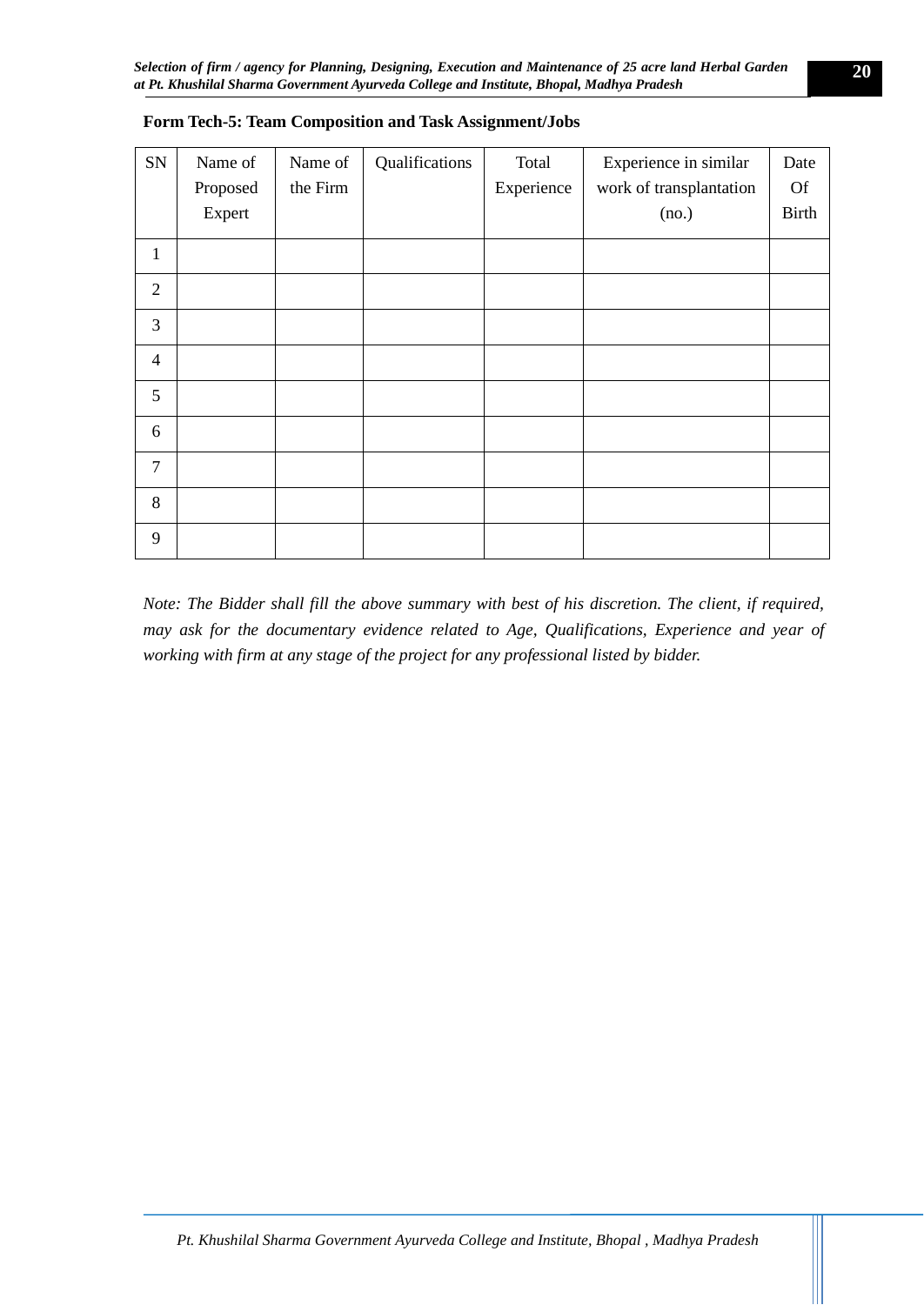# **Tech 6: Curriculum Vitae (CV) for Proposed Experts PERSONAL DETAILS**

| <b>First Name</b> |  |
|-------------------|--|
| Last Name         |  |
| Date of Birth     |  |
| Gender            |  |
| Area of expertise |  |

**Relevant projects experience (maximum 5) in the following format for each project** 

|                       | Project name |  |
|-----------------------|--------------|--|
| Client                |              |  |
| Location              |              |  |
| Responsibility        |              |  |
| From                  |              |  |
| To                    |              |  |
| Description of duties |              |  |

**Employment/Experience record (Begin backwards and go to the beginning of employment. Include assignments that best illustrate capacity to undertake scope of work and meet qualification criteria)** 

| 1                    | From                  |  |
|----------------------|-----------------------|--|
| To                   |                       |  |
| Firm name            |                       |  |
| <b>Position held</b> |                       |  |
|                      | Description of duties |  |
| $\overline{2}$       | From                  |  |
| To                   |                       |  |
| Firm name            |                       |  |
| Position held        |                       |  |
|                      | Description of duties |  |

#### **Education**

| $\mathbf{1}$            | Name of institution                      |       |      |       |  |
|-------------------------|------------------------------------------|-------|------|-------|--|
| Year of passing         |                                          |       |      |       |  |
| Degree obtained         |                                          |       |      |       |  |
| $\mathcal{P}$           | Name of institution                      |       |      |       |  |
| Year of passing         |                                          |       |      |       |  |
| Degree obtained         |                                          |       |      |       |  |
| <b>Computing skills</b> |                                          |       |      |       |  |
| Languages known         |                                          | Speak | Read | Write |  |
|                         | Professional memberships and fellowships |       |      |       |  |

| Membership of Professional |  |  |
|----------------------------|--|--|
| <b>Bodies</b>              |  |  |
| Fellowships / Awards       |  |  |

**Certification:** I, the undersigned, certify to the best of my knowledge and belief, this resume correctly describes my qualification, my experience and me.

Signature Date: DD/MM/YYYY

Place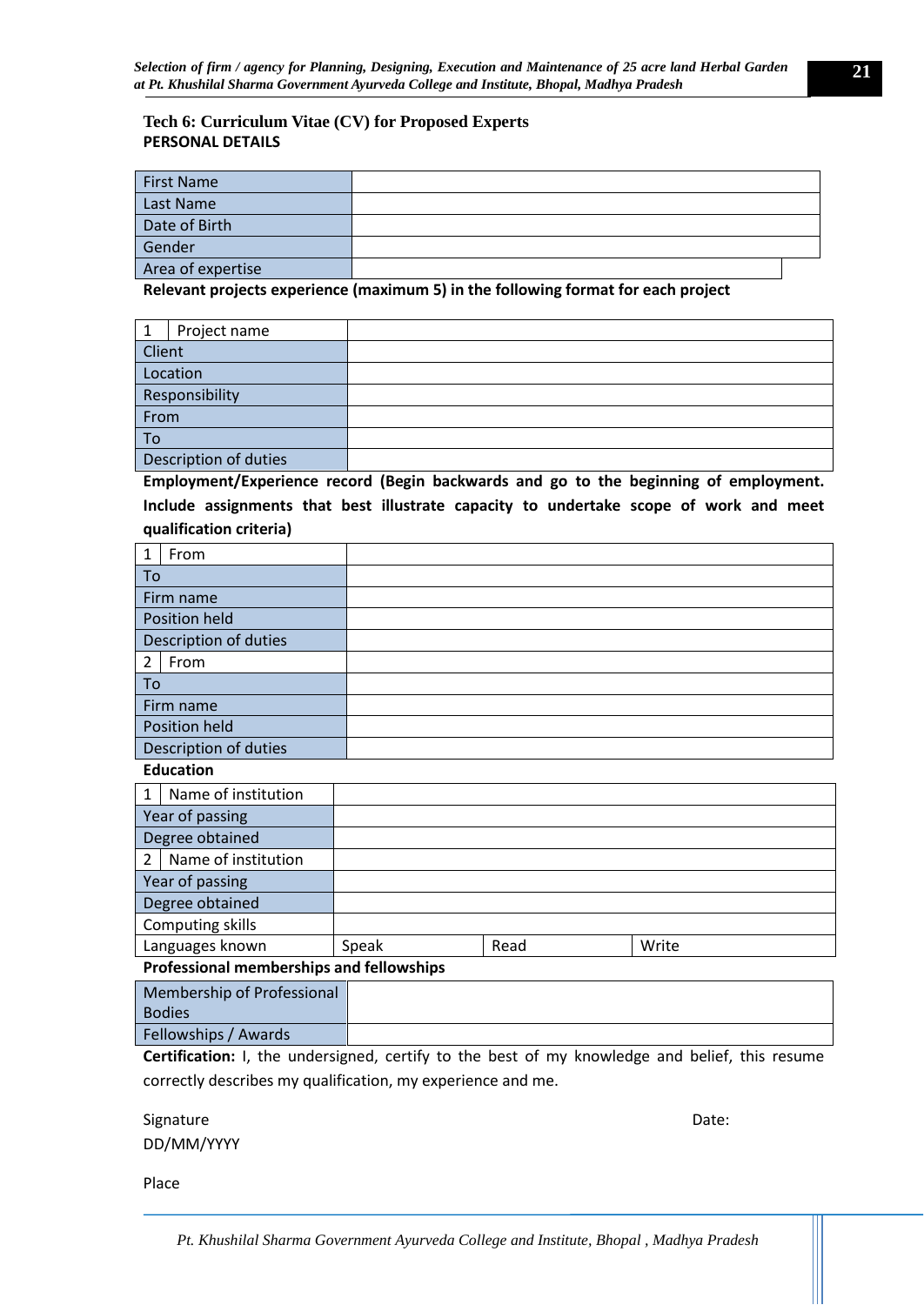| Name of Bidder /<br>agency | <b>Annual Turnover (from similar works)</b> |         |         |         |         |  |  |  |
|----------------------------|---------------------------------------------|---------|---------|---------|---------|--|--|--|
|                            | 2016-17                                     | 2017-18 | 2018-19 | 2019-20 | 2020-21 |  |  |  |
|                            |                                             |         |         |         |         |  |  |  |
|                            |                                             |         |         |         |         |  |  |  |
| Total:                     |                                             |         |         |         |         |  |  |  |
| Average:                   |                                             |         |         |         |         |  |  |  |
|                            |                                             |         |         |         |         |  |  |  |
| Name of the Audit Firm:    |                                             |         |         |         |         |  |  |  |
|                            |                                             |         |         |         |         |  |  |  |
|                            |                                             |         |         |         |         |  |  |  |
|                            |                                             |         |         |         |         |  |  |  |
| Seal of the audit firm     |                                             |         |         |         |         |  |  |  |
| ICAI Registration No.      |                                             |         |         |         |         |  |  |  |
| Date:                      |                                             |         |         |         |         |  |  |  |
| Signature:                 |                                             |         |         |         |         |  |  |  |
| Name:                      |                                             |         |         |         |         |  |  |  |
| Designation:               |                                             |         |         |         |         |  |  |  |

# **Tech 7: Financial Capability of Bidder / agency**

*Note: Attach Audited Balance sheets with Auditors Reports for last five years as Documentary evidence in Support*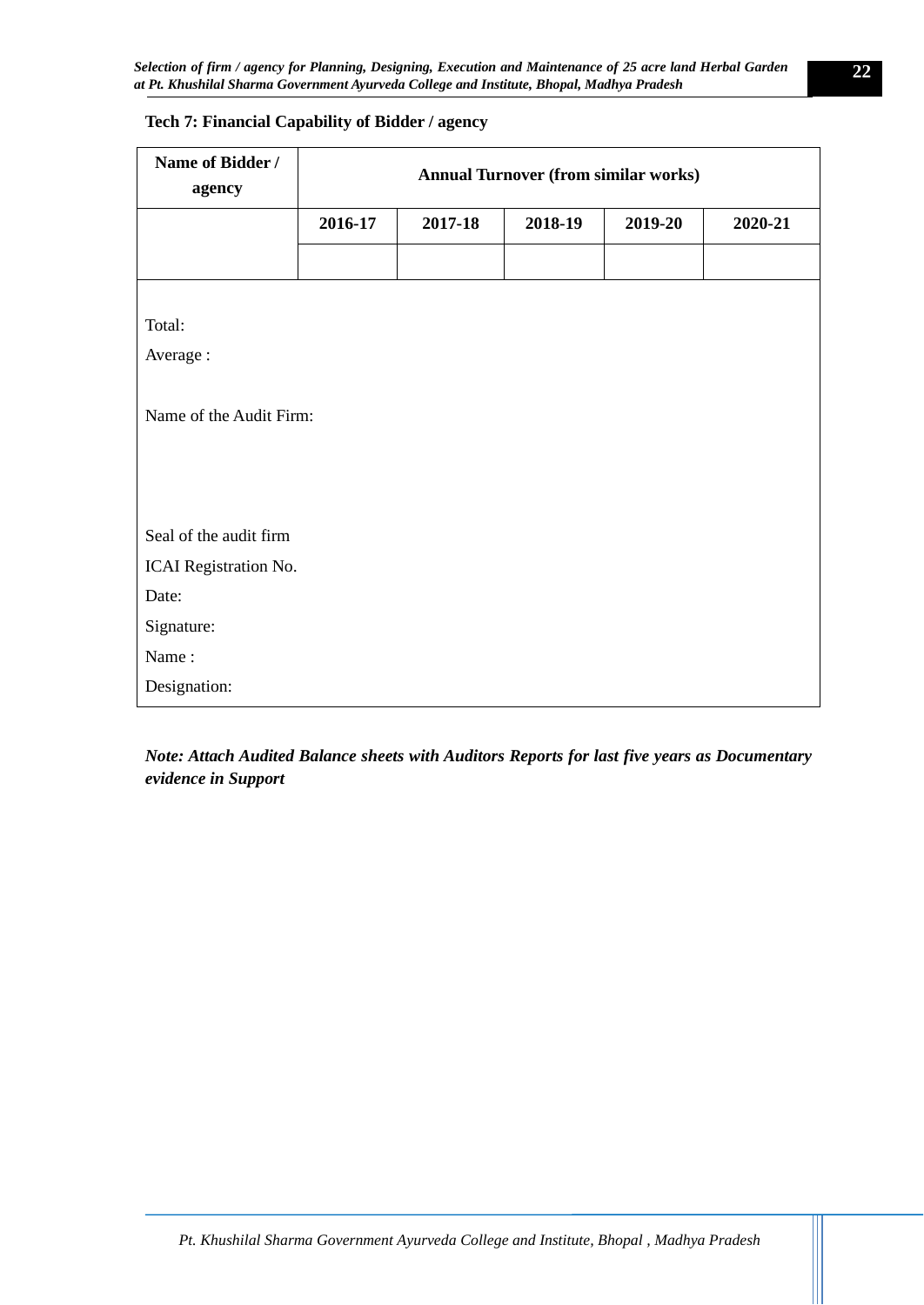| S no. | <b>Item of Activity</b><br>(work) | Month wise Program (in form of Bar Chart)<br>$[1st, 2nd, etc.$ are months from the start of assignment] |                 |                 |                 |                 |  |  |  |  |  |
|-------|-----------------------------------|---------------------------------------------------------------------------------------------------------|-----------------|-----------------|-----------------|-----------------|--|--|--|--|--|
|       | 1 <sup>st</sup>                   | 2 <sup>nd</sup>                                                                                         | 3 <sup>rd</sup> | 4 <sup>th</sup> | 5 <sup>th</sup> | 6 <sup>th</sup> |  |  |  |  |  |
|       |                                   |                                                                                                         |                 |                 |                 |                 |  |  |  |  |  |
|       |                                   |                                                                                                         |                 |                 |                 |                 |  |  |  |  |  |
|       |                                   |                                                                                                         |                 |                 |                 |                 |  |  |  |  |  |
|       |                                   |                                                                                                         |                 |                 |                 |                 |  |  |  |  |  |
|       |                                   |                                                                                                         |                 |                 |                 |                 |  |  |  |  |  |
|       |                                   |                                                                                                         |                 |                 |                 |                 |  |  |  |  |  |
|       |                                   |                                                                                                         |                 |                 |                 |                 |  |  |  |  |  |

#### **Tech 8: Activity (Work) Schedule**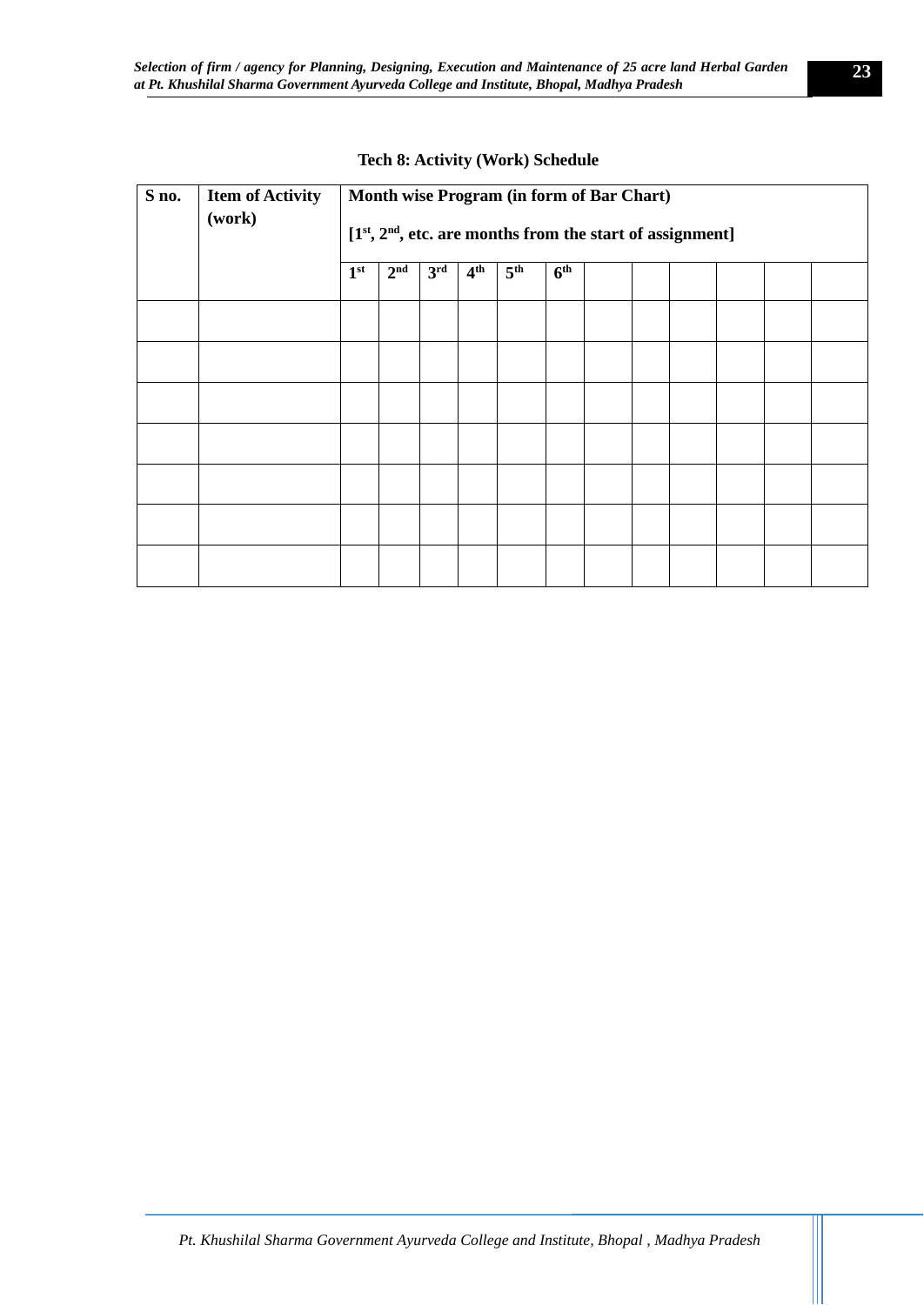### **Tech 9- No-Blacklisting Declaration (On a Stamp Paper of relevant value)**

I M/s. ……………… (Name of the Proposer), (the names and addresses of the registered office) hereby certify and confirm that we or any of our promoter/s / director/s are not barred by Government of Madhya Pradesh (GoMP) / any other entity of GoMP or blacklisted by any state government or central government / department / Local Government / agency in India or from abroad from participating in providing tree transplantation / horticultural Services of any kind, either individually or as member of a Consortium as on the \_\_\_\_\_\_\_\_ (Proposal submission Date).

We further confirm that we are aware that our Application for the captioned Project would be liable for rejection in case any material misrepresentation is made or discovered with regard to the requirements of this RFP at any stage of the Bidding Process or thereafter during the agreement period. Dated this ……………………..Day of …………………., 2021.

Name of the Proposer

Signature of the Authorized person

Name of the Authorized Person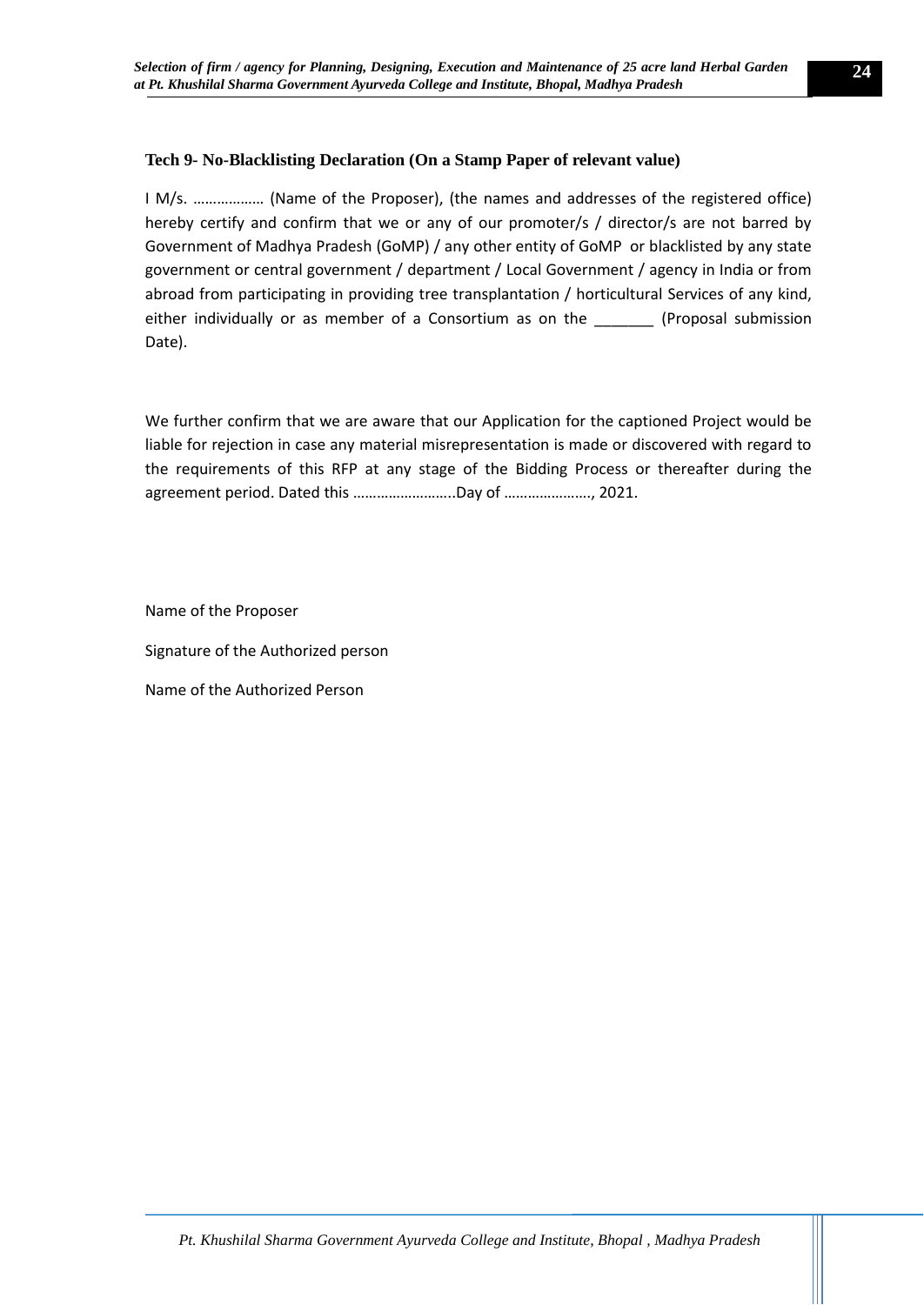# **Form Tech 10: Undertaking**

It is certified that the information furnished here in and as per the document submitted is true and correct and nothing has been concealed or tampered with. We have gone through all the conditions of tender and is liable to any punitive action for furnishing false information / documents.

Dated this \_\_\_\_\_ day of \_\_\_\_\_\_\_\_\_\_\_\_\_\_\_\_\_\_\_\_ 2021.

Name of the Proposer

Signature of the Authorized person

Name of the Authorized Person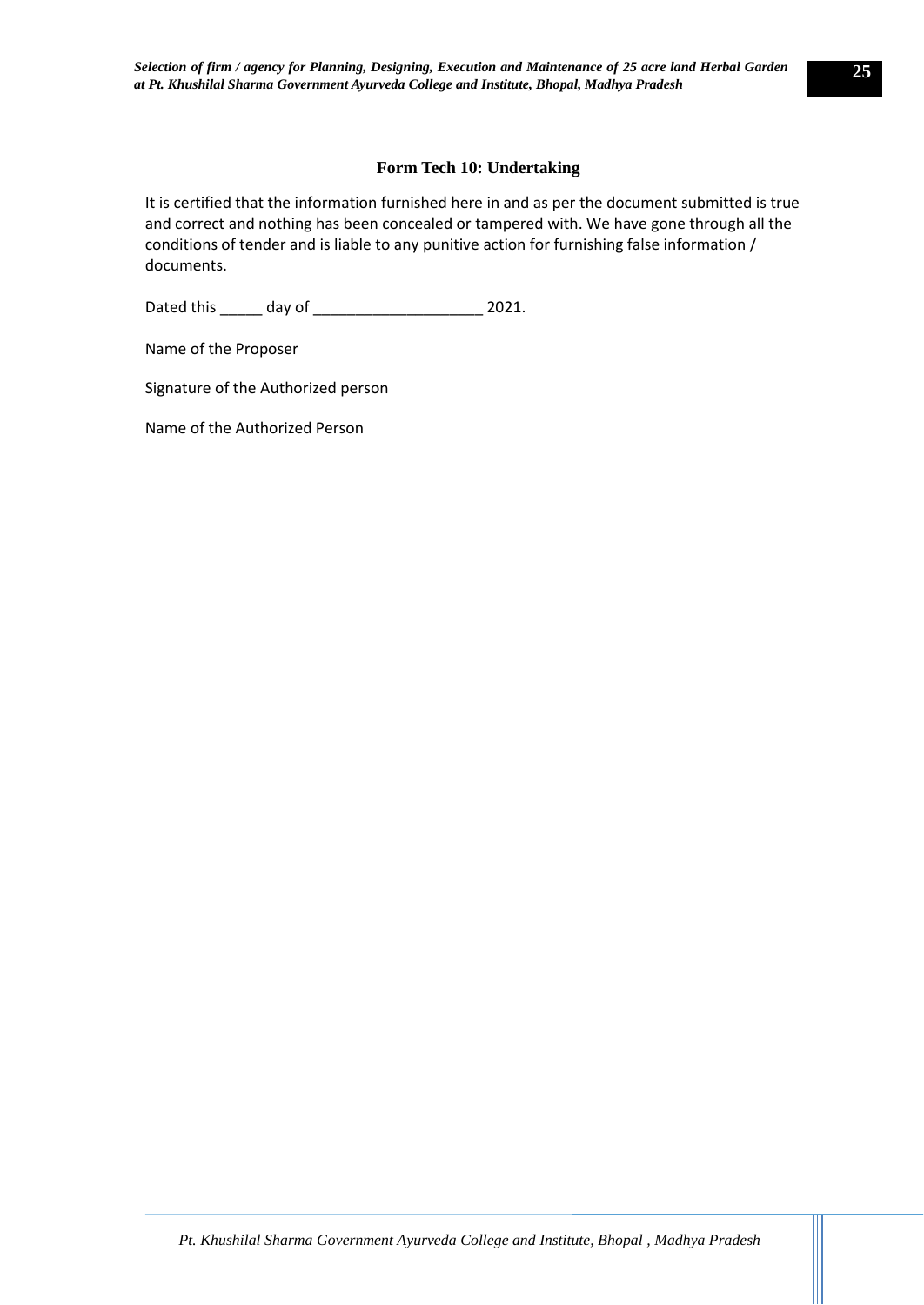# <span id="page-25-0"></span>ANNEXURE C: FINANCIAL PROPOSAL FOR PLANNING, DESIGNING, EXECUTION AND MAINTENANCE OF 25 ACRE LAND HERBAL GARDEN SUBMISSION FORMS (TO BE SUBMITTED ONLINE ONLY)

| Sn  | <b>Item</b>                                                     | <b>Quantity</b>             | Unit              | Rate | <b>Amount</b> |
|-----|-----------------------------------------------------------------|-----------------------------|-------------------|------|---------------|
| 1.  | Landscaping                                                     |                             | 1000 Sqm          |      |               |
| 2.  | contour terracing                                               |                             | Sqm               |      |               |
| 3.  | Poly House (Naturally Ventilated) 500<br>Sq.mts                 | 01                          | Sqm               |      |               |
| 4.  | Shed Net house 500 Sq.mts                                       | 01                          | Sqm               |      |               |
| 5.  | Irrigation facility - Drip system                               |                             | 1000 Sqm          |      |               |
| 6.  | Irrigation facility - Sprinkler system                          |                             | <b>Nos</b>        |      |               |
| 7.  | Procurement of Medicinal Plants                                 | As per the<br>attached list | <b>Nos</b>        |      |               |
| 8.  | Procurement of seed for annual Plants                           |                             | Kg                |      |               |
| 9.  | <b>Plantation of Medicinal Plants</b>                           | As per the<br>attached list | <b>Nos</b>        |      |               |
| 10. | Land preparation $&$<br>sowing/fresh/planting of annual species |                             | $100 \text{ Sgm}$ |      |               |
| 11. | Signage Board - Flex                                            | 02                          | Sqft              |      |               |
| 12. | Signage Board - Iron                                            | 200                         | Sqft              |      |               |
| 13. | Kiosk Unit including software etc.                              | 01                          | Per Unit          |      |               |
| 14. | Walking trails width 1 meter                                    |                             | meter             |      |               |
| 15. | Organic compost unit/OWC Unit -<br>NADEP (12ft x 5ft x 3ft)     | 01                          | Per unit          |      |               |
| 16. | Organic compost unit/OWC Unit -<br>wormy 500 Sq.mts             | 02                          | Per unit          |      |               |
| 17. | Maintenance after implementation<br>- of<br>project             | $\overline{2}$              | Year              |      |               |
|     | <b>Total</b>                                                    |                             |                   |      |               |

Authorized Signature *[In full and initials]:*

Name and Title of Signatory:

Name of Firm:

Address:

Contact No:

E mail id:

Note:

- 1. Rate quoted by the bidder should include any and all labour, material and equipment required including water, fertilizer, chemical, pesticides, scaffolding, staging soil investigation (if required), excavator, trailer etc and all taxes (central / state / GST).
- 2. No extra cost shall be paid for materials and equipment required during maintenance.
- 3. The payment shall be done as per annexure H, payment terms.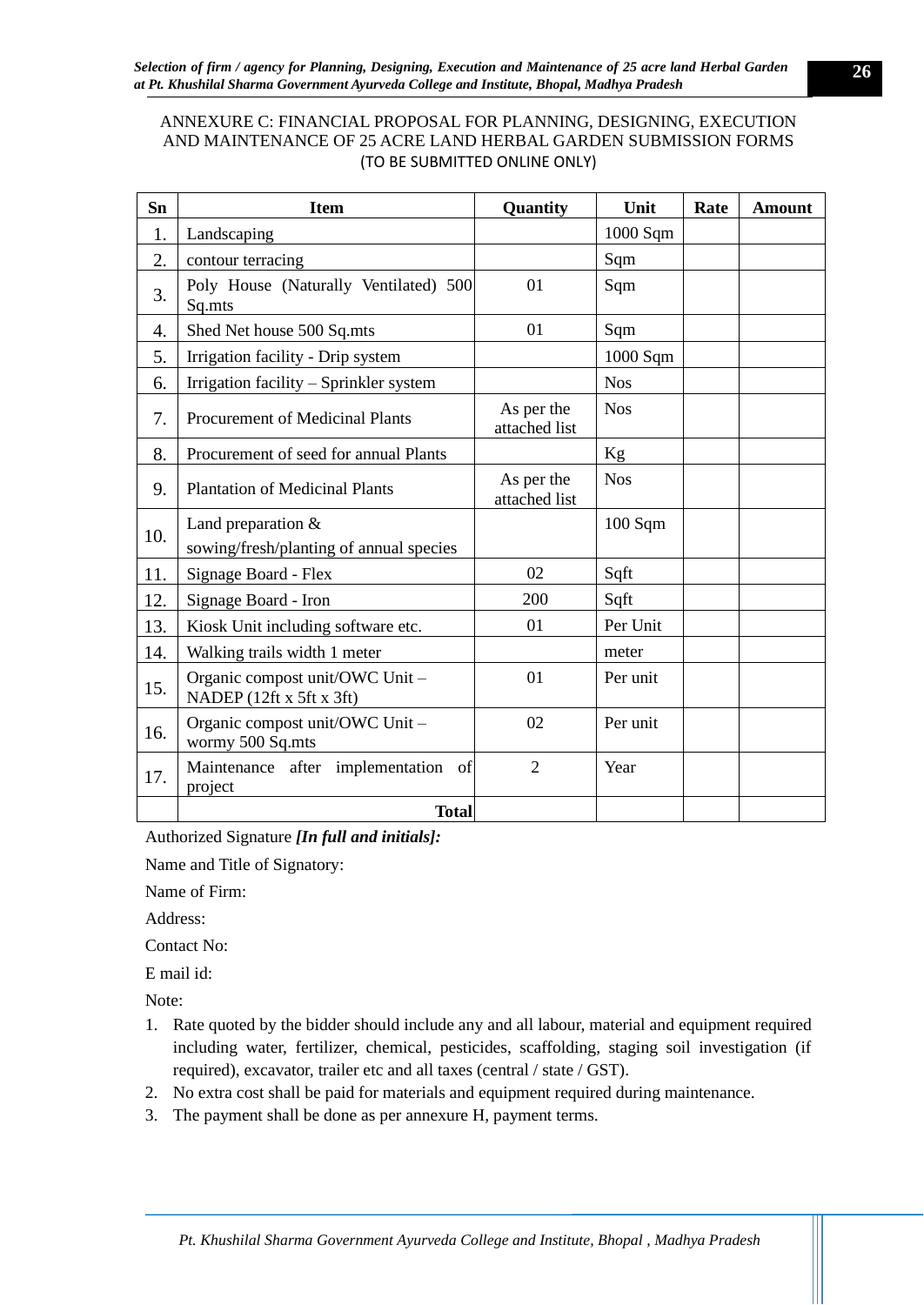### <span id="page-26-0"></span>**Introduction**

#### **ANNEXURE D: TERMS OF REFERENCE**

Health systems based on knowledge and availability of plants with medicinal properties are part of the ancient wisdom and culture of India. Such knowledge has been passed within and across generations, and developed and amended with the benefit of scientific advancement. Among ancient civilisations, India has been known to be rich repository of medicinal plants. The forest in India is the principal repository of large number of medicinal and aromatic plants, which are largely collected as raw materials for manufacture of drugs and perfumery products. About 8,000 herbal remedies have been codified in AYUSH systems in INDIA. Recently, WHO estimated that 80 percent of people worldwide rely on herbal medicines for some aspect of their primary health care needs. According to WHO, around 21,000 plant species have the potential for being used as medicinal plants. Medicinal plants are considered as a rich resources of ingredients which can be used in drug development either pharmacopoeial, non- pharmacopoeial or synthetic drugs. Moreover, some plants are considered as important source of nutrition and as a result of that they are recommended for their therapeutic values. Due to increasing export demand, dependence of the local people on the herbal flora and their implicit faith in the old tradition of Ayurvedic medicine would go a long way in exploiting the wild plants for commercial return and in expanding research activities to gain productive results. Hence Overharvesting, loss of habitat, increasing urbanization and shrinking forest resource base have been causing irreversible loss of medicinal plant population in the natural habitat, resulting in decline in the volume of raw materials.

Pt. Khushilal Sharma Government (Autonomous) Ayurveda College & Institute, Bhopal has an area of around 30 acre as a natural forest other than the 05 acre of Herbal garden of institute. Pt. Khushilal Sharma Government (Autonomous) Ayurveda College & Institute, Bhopal is focused on improving the health of people through health education and grassroots medical solutions. It is a pioneer destination of Ayurveda education, Health services & innovative medical Research on Ayurveda in central India. It has been considered for its up gradation as *"A Centre of Excellence"* by Government of Madhya Pradesh in 2008, and has been awarded prestigious Pt. Uddhavdas Mehta award for excellent services and achievements by State in the year 2014. The Institute is also working as regional centre of central zone for Pharmacovigilance programme under Ministry of AYUSH, Government of India to establish and manage a Database of Adverse Drug Reactions. A fully equipped centre for research facilities namely Pharmacology, Pharmacognosy, Pharmaceutical chemistry, Biochemistry, Microbiology and Biotechnology labs are being established to help us as a unique institute for teaching, training & Research in India. The Institute offers BAMS course (capacity 75 student) and MD facility in 10 different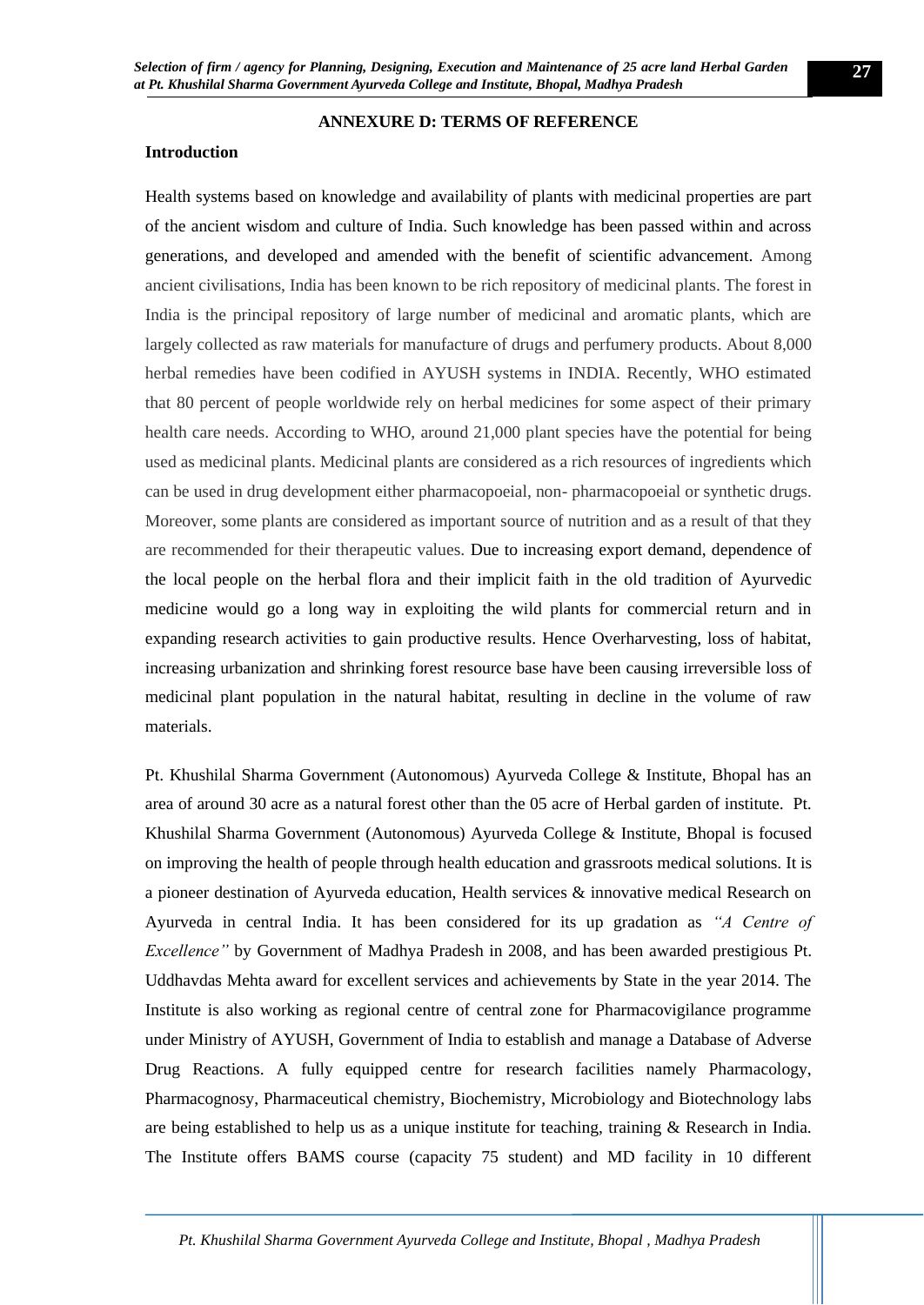specialities (Total 64 seats). The Institutes has 150 beds capacity Hospital with more than 500 OPD per day.

# **Introduction & identification of medicinal plants**

It is required to create awareness among the public about the importance of our traditional heritage of herbal healing with the importance of medicinal plants and their conservation. There is a need of conservation priorities for the medicinal plants, which are facing the maximum stress. The development of present Herbal Garden of State Importance will definitely help to aspirant, researchers and academicians of different as well as public.

### **Objective of the assignment:**

- 1. Plantation of medical & aromatic plants from different geographical zones for having medicinal importance suitable for location.
- 2. Establishment of thematic herbal garden for promotion of eco-tourism.
- 3. Raising the biomass (ex-situ conservation) for research and teaching department and for exchange programmes.
- 4. To establish seed bank for all the accessions collected and transplanted from various agro-climatic zones.
- 5. Popularizing use of local medicinal plants and Ayurvedic system of medicine.
- 6. Conservation of biodiversity in term of MAP.
- 7. Establishment of sustainable medicinal plants resources base and broadcasting of information & serve as repository for future research and teaching.

### **Detailed Scope of work:**

Bidder / agency shall also perform all such services and activities which are not specified herein but that might be required for achieving the desire result. The detailed scope is as follows but not limited to:

### • **For Development of Herbal Garden**

- 1. Development plan / layout of garden based on detail Site Survey:
	- Bidder has to carry out a detail site survey and proposed minimum 3 options for the layout of whole scheme. On finalization and approval of layout plan the development work will commence. Any changes proposed by the department shall be incorporated.
- 2. Preparation of land (laying of beds), landscaping and modification as per approved layout / theme:
	- Removal of stones through manpower or machines.
	- $\blacksquare$  Cutting of seasonal grass, weeds & unwanted plants at declines.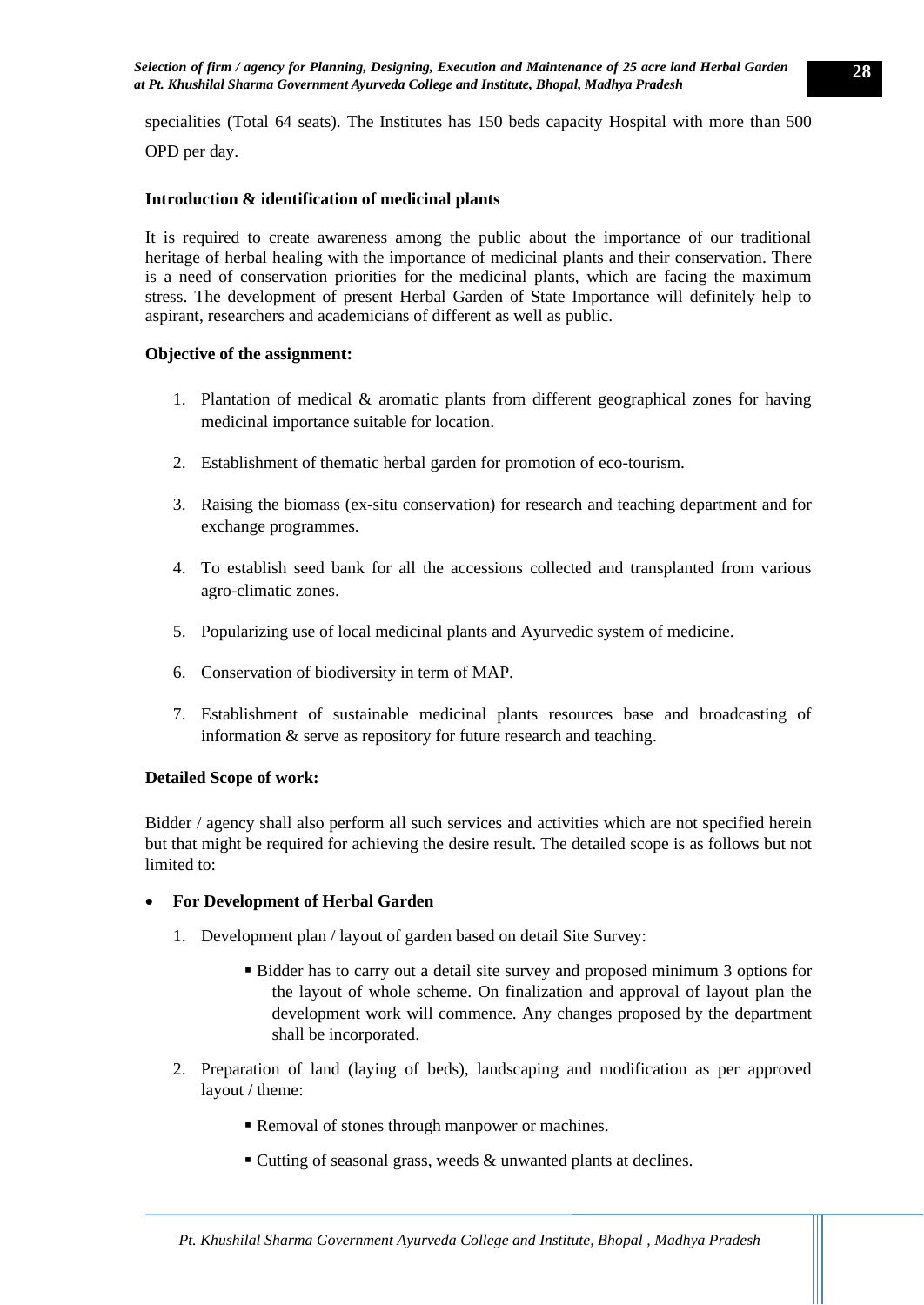- Shifting of medium and big shrubs from centre to periphery if required.
- Addition of fertile Soil, Manure (compost) and sand in the ratio of 6:3:1.
- **Preparation of herb beds in designed manner for annual plants.**
- **Preparation of water beds for water loving plants.**
- 3. Development of irrigation facilities
	- Vertical as well as horizontal lines should be set up underground for easy access to every point through pipes. This will save water and time.
	- Drip irrigation system to be evolved for sensitive & water loving plants. Sprinkler for herb beds.
	- Arrangement of water supply through bore well.
- 4. Collection of medicinal plants, Planting and Signage
	- $\blacksquare$  Plantation of medical & aromatic plants as per the list enclosed.
	- A sign plate with all essential details should be prepared with relevant and authentic information useful for students as well as public. Bar code to be placed on plates.
	- Themes selected according to therapeutic combinations mentioned in Ayurveda like Triphala, Panchkola, Dashmoolam etc as well as ganas of Charaka like Phala verga, Shaka verga and Mahakashayas. (List attached for indicative purpose)
	- Themes of public interest will be like Nav-graha vatika, Rasayana park, Amrutavana and Human health herbal themes will be developed. (Mentioned in list of themes for indicative purpose)
- 5. Walking trails
	- Walking trails should be made for increasing easy connectivity. It can be done in a designed manner around herb beds for easy access to herbs.
- 6. Organic composter Setup
	- **Organic composter unit (NADEP & Wormy) will be installed for the organic** waste collected from garden and canteen of hospital for production of biofertilizers.
- 7. Maintenance  $(2<sup>nd</sup>$  to  $3<sup>rd</sup>$  year)
	- Maintenance of plants, addition of new species, addition of soil, bio-fertilizers, promotion of Eco-tourism and digital documentation of information. The garden will serve as repository for propogation and supply of raw material.
- 8. If required perform Soil and water testing and other feasibility checks for the successful plantation.
- 9. Perform preventive/corrective measures before land preparation activity to ensure successful development.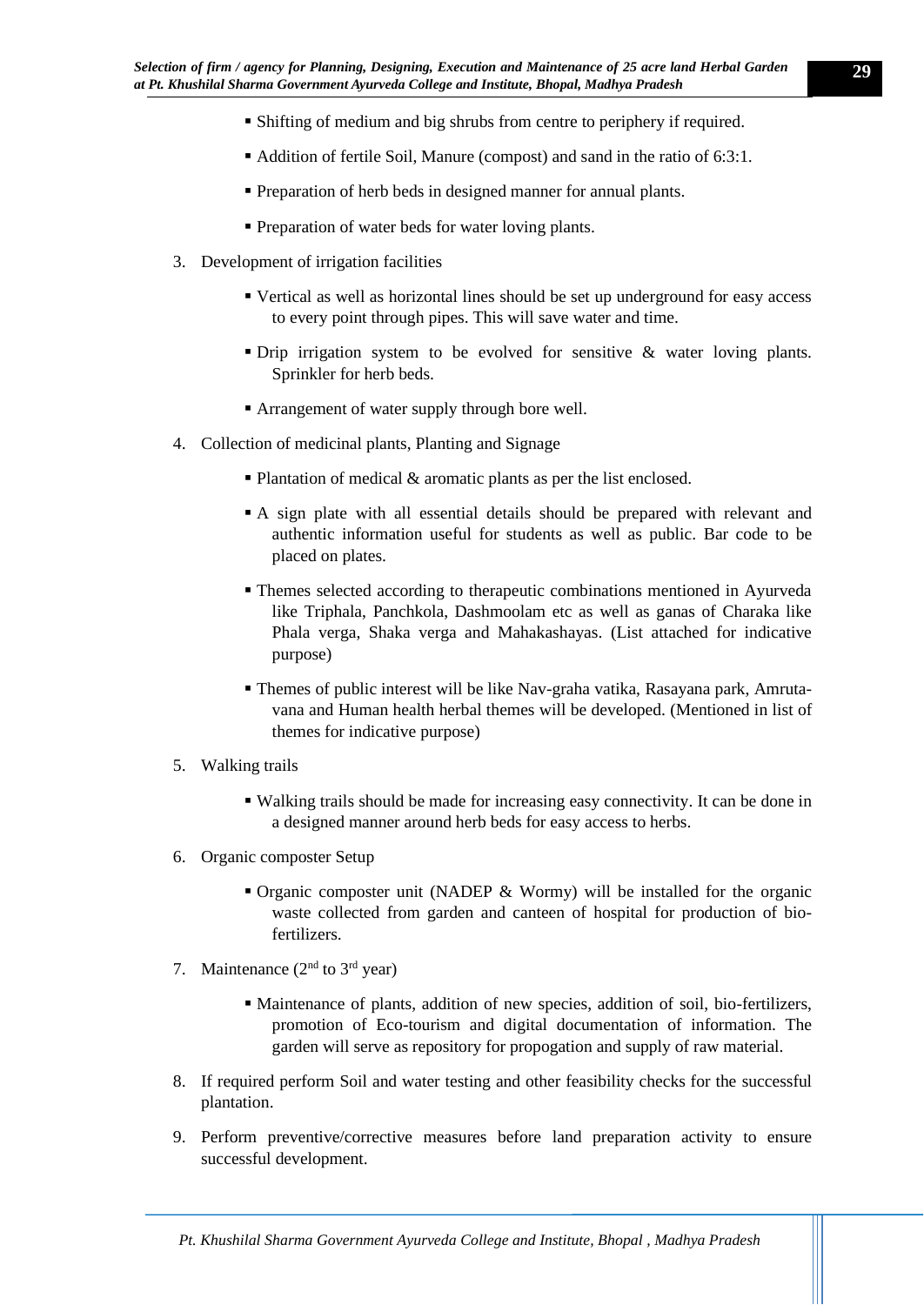- 10. Feed the trees / plants etc. during the garden development process where and when required.
- 11. Excavation of pits of adequate size for planting the trees.
- 12. Arranging appropriate loose soil for backfilling the pits.
- 13. Supply of necessary organics (manure, fertilizer) to the tree for successful regeneration of roots.
- 14. Carry out weeding, pest control, mixing of insecticides etc.
- 15. Bidder has to obtain and maintain insurance for deployed worker and machinery for the assignment / work. All labour, machinery involved in project activity must be insured under applicable law.
- 16. Bidder has to follow the current and enforced Covid-19 guidelines for executing this work during the entire work period
- 17. Deployment of manpower / experts as per manpower deployment schedule

#### • **Post transplantation maintenance**

- 1. Maintenance of herbal garden for 2 years from the date of completion of development part i.e. watering, manuring, soil heaping, weed control, spray of insecticides, to secure the trees and their growth.
- 2. Maintenance of plants, addition of new species, addition of soil, bio-fertilizers, promotion of Eco-tourism and digital documentation of information. The garden will serve as repository for propagation and supply of raw material.
- 3. Replacement or replanting that is gap filling should be done periodically twice in a year/ as per requirement.
- 4. Ensure plant protection (insect/pest control and disease control) and training –pruning of plants regularly.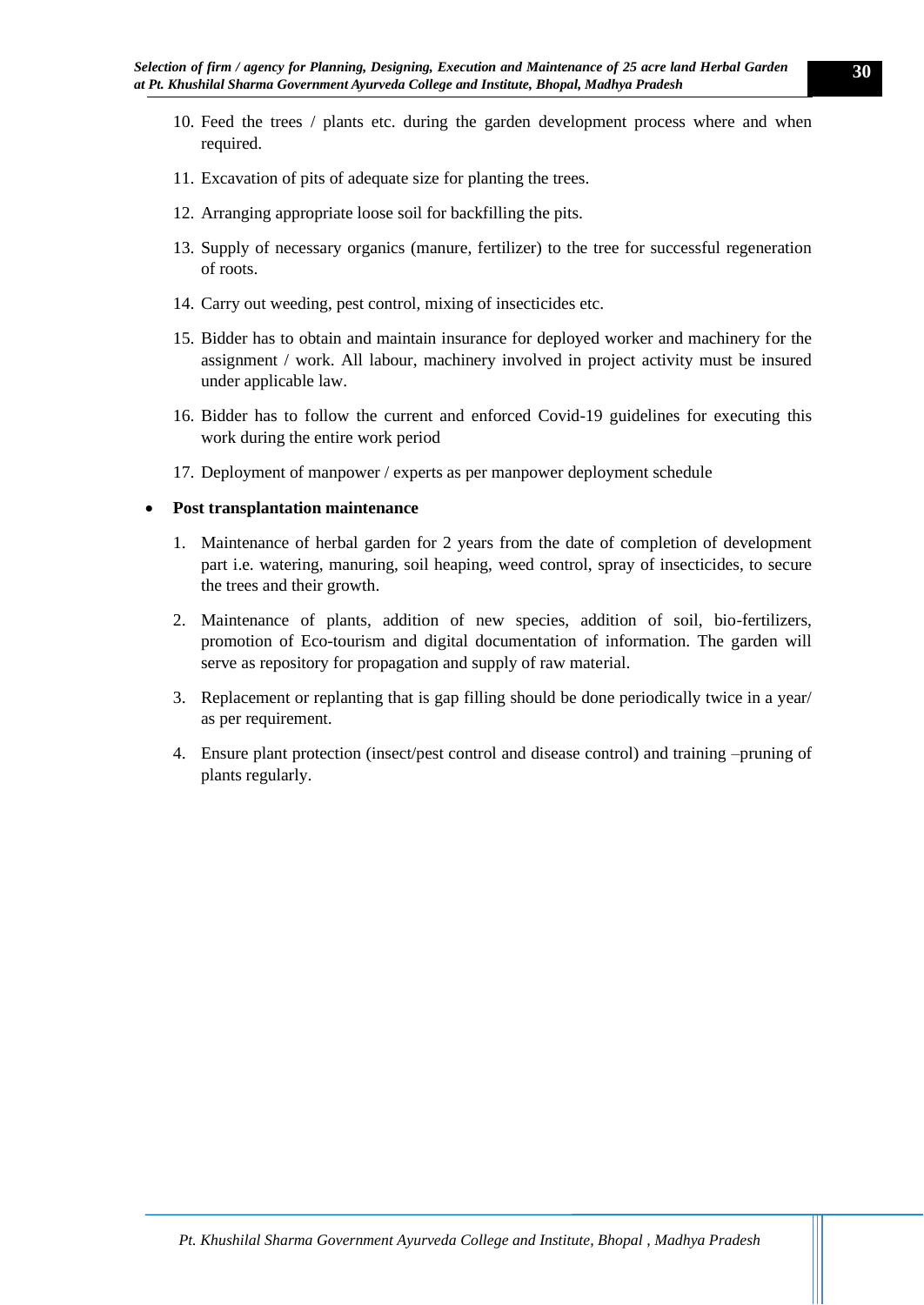# **ANNEXURE-F: DELIVERABLE SCHEDULE**

<span id="page-30-0"></span>

| <b>SN</b>      | <b>Stage</b>                                                                     | <b>Timeline (months from</b><br>notification of award) |
|----------------|----------------------------------------------------------------------------------|--------------------------------------------------------|
| 1              | Site mobilization and submission of proposal<br>along with drawings for approval | 1 month from the date of award                         |
| 2              | 20% Completion of development work on site                                       | 4 months from the date of award                        |
| 3              | 50% Completion of development work on site                                       | 6 months from the date of award                        |
| $\overline{4}$ | 75% Completion of development work on site                                       | 9 months from the date of award                        |
| 5              | 100% Completion of development work on site                                      | 12 months from the date of award                       |
| 6              | of<br>Handing<br>completion<br>Final<br>after<br>over<br>maintenance period      | 36 months (3 years from the date<br>of award of work)  |

### $Note –$

- 1. Delay on part of bidder / agency in any of the milestone (from sr no 1 to 5) will attract penalty of amount equivalent to 1% of the project development cost subject to maximum of 5% of the project development cost.
- 2. If the bidder / agency completes the entire work (from sr no 1 to 5) on time as specified in contract, deduction / penalty imposed in intermediate milestone shall be refunded to bidder / agency.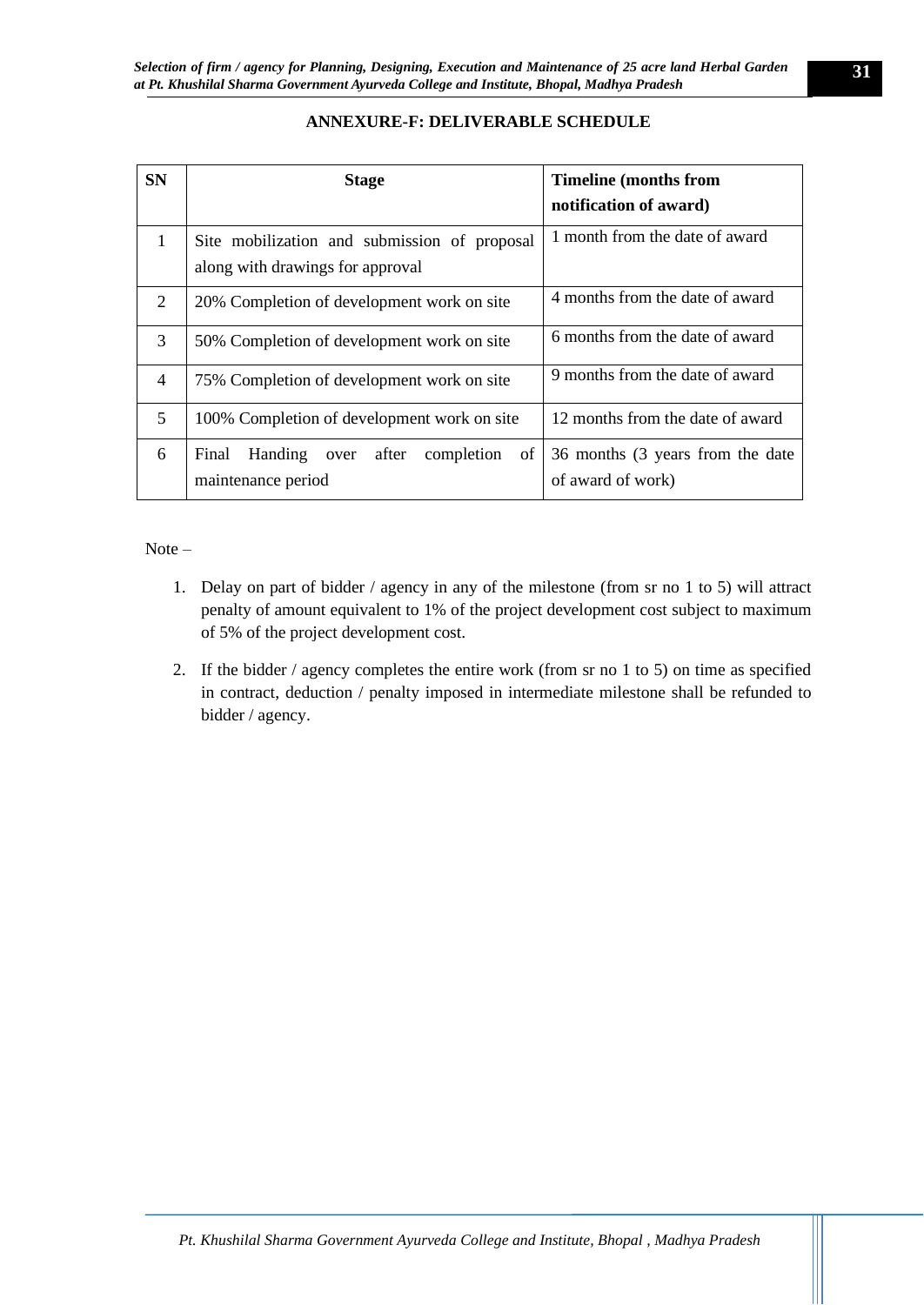# <span id="page-31-0"></span>**ANNEXURE G – LIST OF EXPERTS REQUIRED, QUALIFICATIONS AND INPUTS**

| S.<br>N | <b>PARTICULARS</b>     | NO. OF<br><b>PERSONS</b> | <b>MINIMUM</b><br><b>OUALIFICATIONS</b>      | <b>MINIMUM</b><br><b>EXPERIENCE</b> | <b>DURATION REQUIREMENT</b>                                                                |
|---------|------------------------|--------------------------|----------------------------------------------|-------------------------------------|--------------------------------------------------------------------------------------------|
|         | Team Leader            |                          | B Arch / B Tech<br>(Civil)                   | 15 years                            | Full Time during<br>implementation period of 1<br>year                                     |
| 2       | Landscape<br>Architect | 1                        | $B$ Arch + M Arch<br>(Landscape)             | 10 years                            | Full Time during<br>implementation period of 1<br>year                                     |
| 3       | Site Supervisor        | $\mathfrak{D}$           | Diploma (Civil) -1<br>B.Sc.(Horticulture) -1 | 5 years                             | Full Time during<br>implementation period of 1<br>year and maintenance period<br>of 2 year |
| 4       | Procurement<br>Officer |                          | <b>Bachelor</b>                              | 5 years                             | As an when required                                                                        |

#### *Notes:*

*Bidder has to submit the CV, Qualification and Experience certificate of experts.*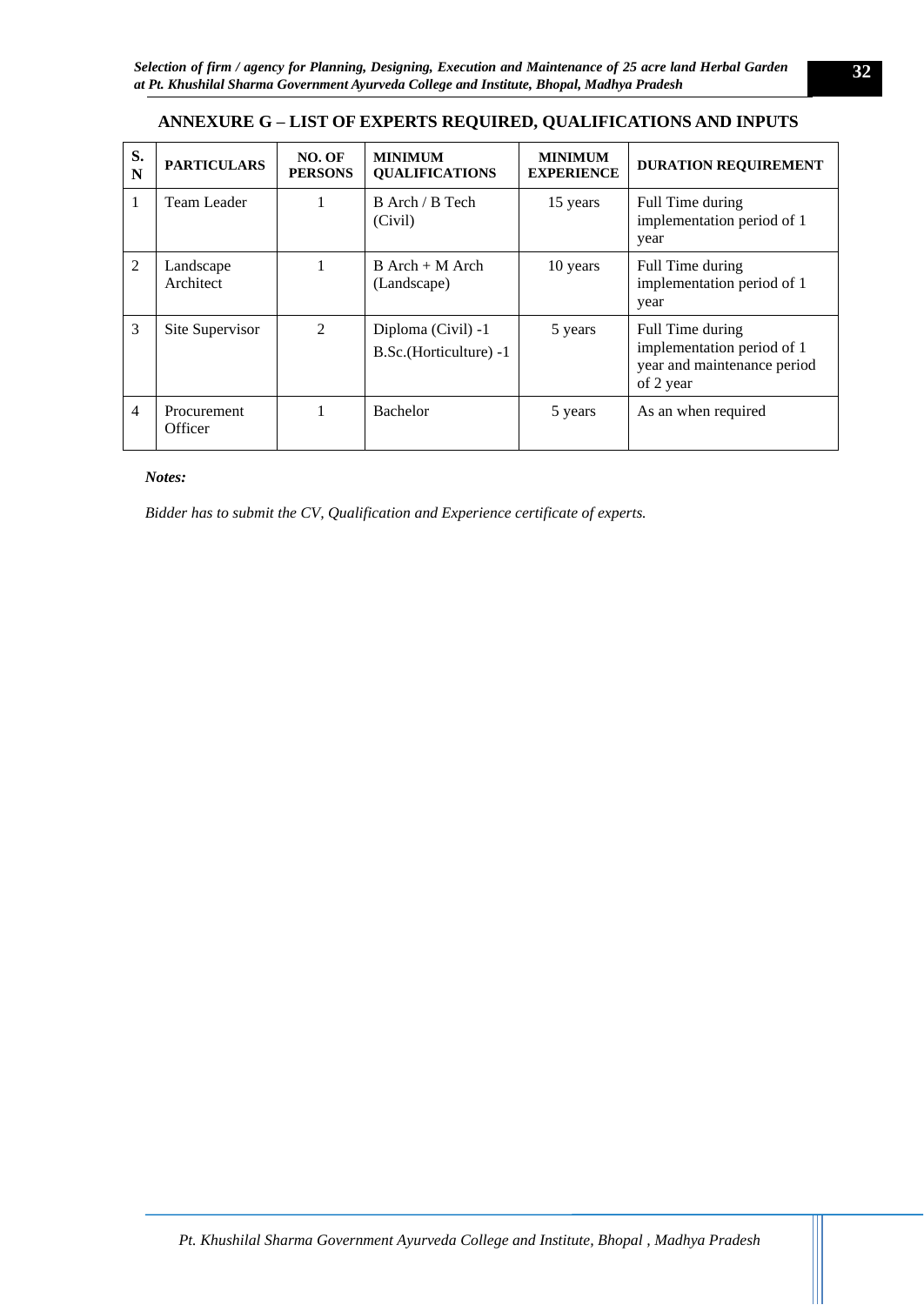# **ANNEXURE H – PAYMENT TERMS**

# <span id="page-32-0"></span>(Applicable if the bidder quoted LS value for development work, except maintenance. Else the payment shall be made on item rate basis)

| <b>Stage</b>  | <b>Stage of Completion</b>                                                                                                                                                                                             | <b>Absolute Amount</b>                                                          |
|---------------|------------------------------------------------------------------------------------------------------------------------------------------------------------------------------------------------------------------------|---------------------------------------------------------------------------------|
| $\mathsf{A}$  | Mobilization advance on signing of agreement and<br>submission of performance guarantee of amount equivalent<br>to 10% of contract value for development work                                                          | 10% of contract value for<br>development work                                   |
| B             | Completion of Land preparation<br>On.<br>work<br>and<br>commissioning of drip irrigation system                                                                                                                        | 20% of contract value for<br>development work                                   |
| $\mathcal{C}$ | On completion of Development works related to soft scape<br>including plantation, lawn etc.                                                                                                                            | 50% of contract value for<br>development work                                   |
| D             | completion of all infrastructure<br>development,<br>On<br>hardscape, installation of OWC (Organic Waste Convertor)<br>unit etc. (100% work shall be completed as per the scope of<br>work and technical specification) | 90% of contract value for<br>development work                                   |
| E             | On hand over of the project after the end of maintenance<br>period                                                                                                                                                     | 100% of contract value for<br>development work                                  |
| $\mathbf{F}$  | Payment against maintenance on submission of monthly<br>invoice at the end of every month                                                                                                                              | 100% on submission of<br>invoice and verification of<br>work by concern officer |

### **Notes:**

• Rate quoted by the bidder should inclusive of any and all labour, material and equipment required for implementation and maintenance, water, fertilizer, chemical, pesticides, scaffolding, staging soil investigation (if required), excavator, trailer etc and all taxes (central / state / GST).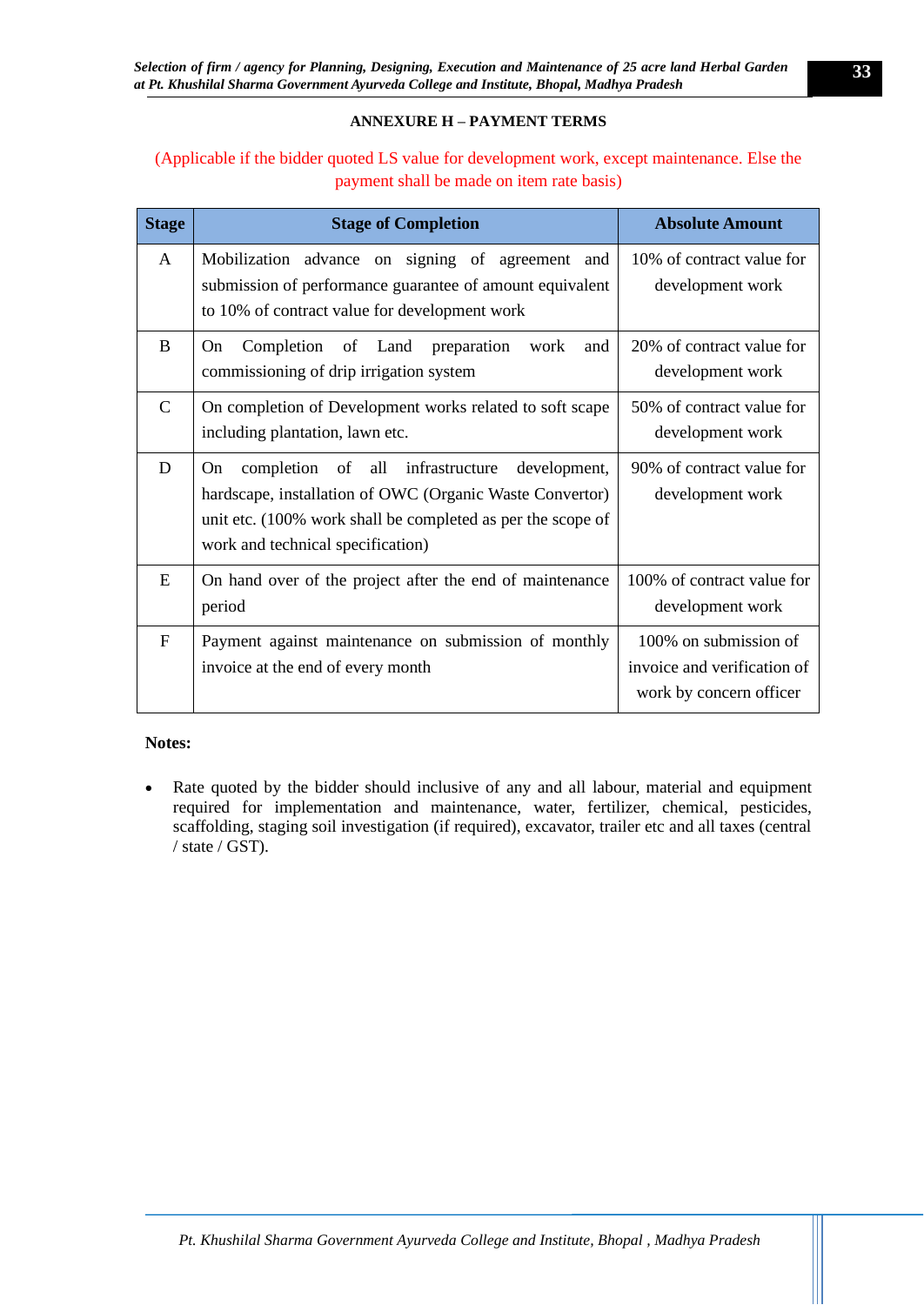### **ANNEXURE I: STANDARD CONTRACT DOCUMENT**

#### **Section1: Form of Contract**

<span id="page-33-1"></span><span id="page-33-0"></span>

| <b>CONTRACT FOR:</b>           | [Insert Title of project]                                                                                                                                                                                 |
|--------------------------------|-----------------------------------------------------------------------------------------------------------------------------------------------------------------------------------------------------------|
| <b>CONTRACT NUMBER:</b>        | [Please insert project number]                                                                                                                                                                            |
| THIS CONTRACT is made BETWEEN: | [insert Client] (hereinafter referred to as 'the<br>Client')                                                                                                                                              |
| AND:                           | [name of Bidder / agency] (hereinafter referred<br>to as 'the Bidder / agency') [Please insert the<br>name of the Bidder / agency's representative<br>and communication address of the Bidder /<br>agency |

#### **WHEREAS:**

- A. CEO and Principal, Pt. Khushilal Sharma Government Ayurveda College and Institute, Bhopal , Madhya Pradesh on behalf of the Pt. Khushilal Sharma Government Ayurveda College and Institute, Bhopal , Madhya Pradesh (**'the Client'**) requires the Bidder / agency to provide the services as defined in Section 4 (**'the Services'**); and
- B. The Bidder / agency has agreed to provide the Services on the terms and conditions set out in this Contract.

#### **IT IS HEREBY AGREED as follows:**

#### **1. Documents**

This Contract comprises the following documents:

Section 1: Form of Contract

Section 2: General Conditions

Section 3: Special Conditions

Section 4: Terms of Reference

Section 5: Schedule of Payment

Section 6: Performance Security / Guarantee

Annexes: Detailed at Special Conditions of Contract, **Clause 2.**

This Contract constitutes the entire agreement between the Parties in respect of the Bidder / agency's obligations and supersedes all previous communications between the Parties, other than as expressly provided for in **Section 3 and / or Section 4**.

#### **2. Contract Signature**

If the Original Form of Contract is not returned to the Contracting Officer (as identified in Section 3) duly completed, signed and dated on behalf of the Bidder / agency within **30 days** of the date of signature on behalf of the Client, Client, or participating ULBs will be entitled, at its (their) sole discretion, to declare this Contract void.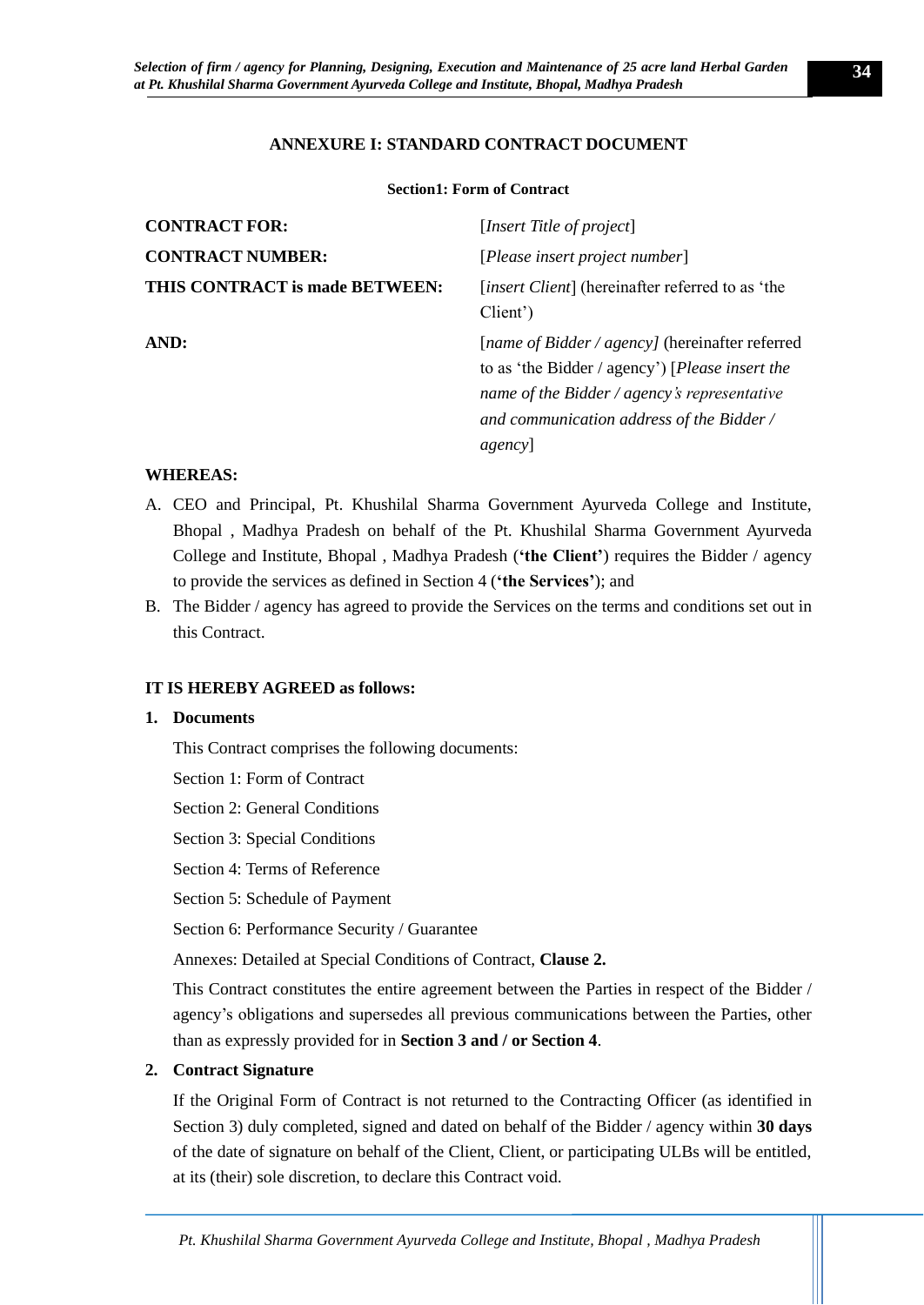No payment will be made to the Bidder / agency under this Contract until a copy of the Form of Contract, signed on behalf of the Bidder / agency, is returned to the Contracting Officer.

# **3. Commencement and Duration of the work**

The Bidder / agency shall start the work on [*insert start date*] (**'the Start Date'**) and shall complete them by [*insert end date or period*] ('the End Date/the Contract Period') unless this Contract is terminated earlier in accordance with its terms and conditions.

# **4. Project Cost**

Payments under this Contract shall be INR …………… [*insert in numbers and words*] for the entire project inclusive of all applicable government taxes, GST – national and state, as applicable.

# **5. Time of the Essence**

For and on behalf of Client

Time shall be of the essence as regards the fulfillment by the Bidder / agency of its obligations under this Contract.

| and on behan of enemy                |       |
|--------------------------------------|-------|
| Signature:                           |       |
| Name:                                | Date: |
|                                      |       |
| For and on behalf of Bidder / agency |       |
| Signature:                           |       |
| Name:                                | Date: |
|                                      |       |
| Witness 1                            |       |
| Name:                                |       |
| Date:                                |       |
| Address:                             |       |
|                                      |       |
| Witness 2                            |       |
| Name:                                |       |
| Date:                                |       |
| Address:                             |       |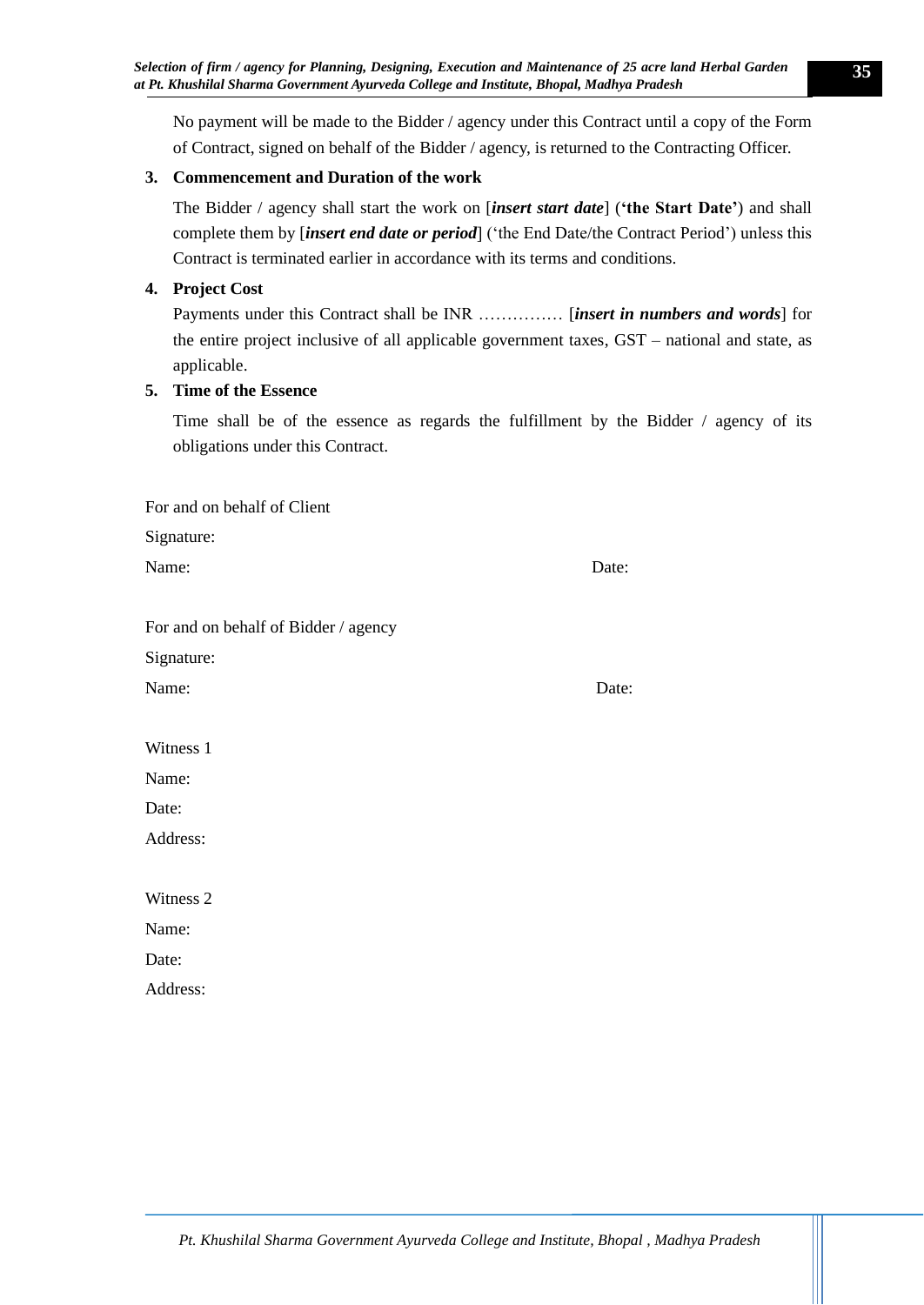# **Section 2: General Conditions of Contract**

### <span id="page-35-0"></span>**Definitions and Interpretation**

# **1. Definitions**

- the Bidder / agency' means the company with whom this Contract is placed.
- the Bidder / agency's Representative' means the person named in Section 3 who is responsible for all contractual aspects of the Contract on behalf of the Bidder / agency.
- 'the Bidder / agency's Personnel' means any person instructed pursuant to this Contract to undertake any of the Bidder / agency's obligations under this Contract, including the Bidder / agency's employees, agents and sub-bidder / agencies.
- 'Sub-bidder / agency' means any natural person, private or government entity, or a combination of the above, to whom any part of the Services is subcontracted by the Bidder / agency.
- the Client's Representative' means any entity appointed by the Client to act on the Client's behalf with regard to procurement and/or management of this Contract.
- 'the Services' means the services set out in the Terms of Reference.
- 'the Project Officer' means the person named in **Section 3** who is responsible for issuing instructions and dealing with all correspondence in connection with the technical aspects of the Contract.
- 'the Contracting Officer' means the person named in **Section 3** who is responsible for all contractual aspects of the Contract, and to whom invoices should be sent.
- Contract Documents' means the documents listed in the Contract Agreement, including any amendments thereto.
- 'Contract Price' means the price payable to the Bidder / agency as specified in the Contract Agreement, subject to such additions and adjustments thereto or deductions there from, as may be made pursuant to the Contract.
- 'Contract' means the Contract Agreement entered into between the Client and the Bidder / agency, together with the Contract Documents referred to therein, including all attachments, appendices, and all documents incorporated by reference therein.
- 'GCC' means General Conditions of the Contract.
- 'SCC' means the Special Conditions of Contract.
- 'Change in Control' means that the person(s) (including corporate bodies) directly or indirectly in control of the Bidder / agency at the time this Contract is entered into cease to be in control.
- 'Control' means the power of a person to ensure that the affairs of the Bidder / agency are conducted in accordance with the wishes of that person.

# **2. Interpretation**

2.1 In the event of any inconsistency between the Form of Contract (**Section 1**), these General Conditions (**Section 2**) and the Special Conditions (**Section 3**), the Special Conditions shall prevail.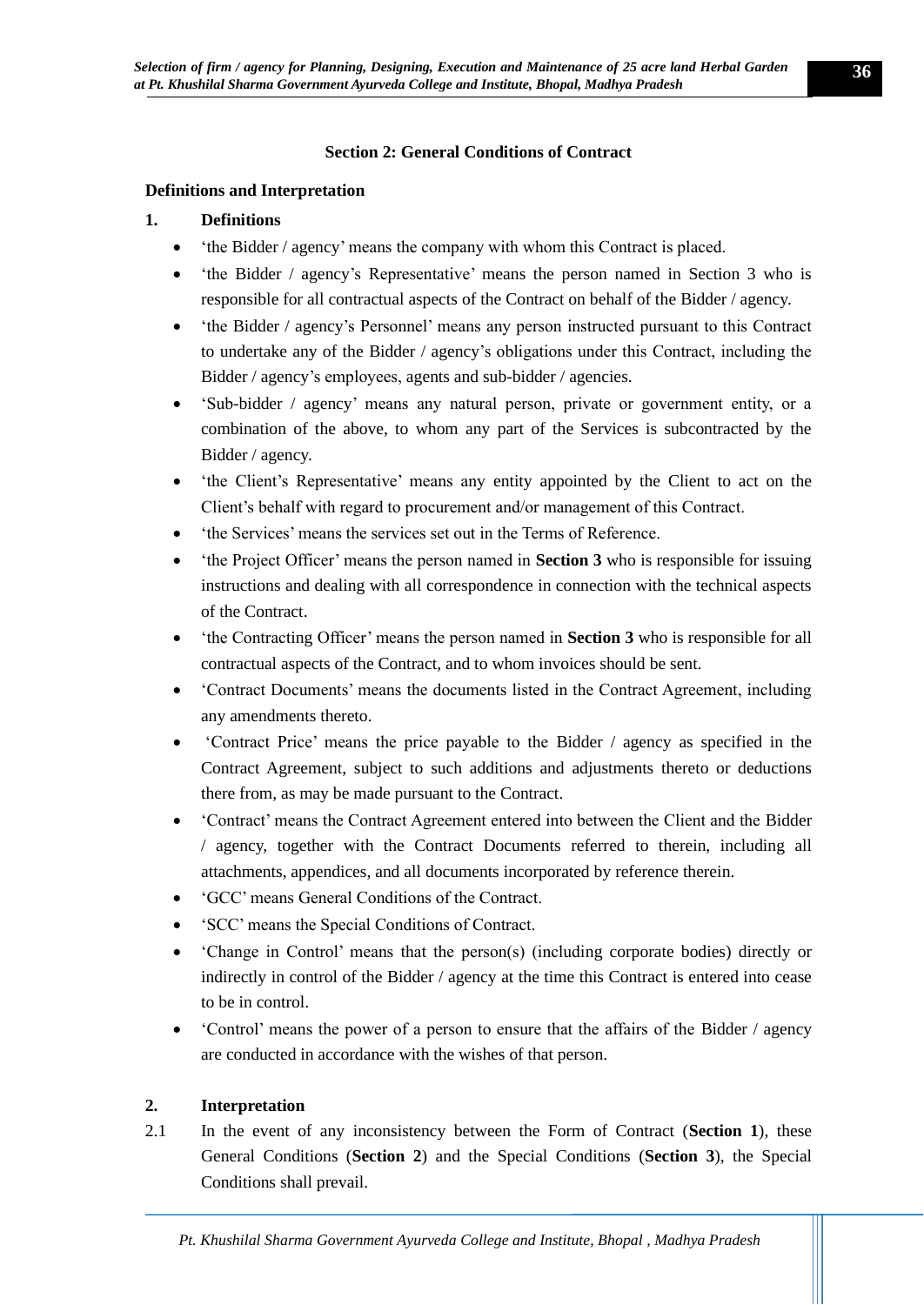- 2.2 Except as expressly provided in **Clause 3** the Bidder / agency is not the agent of the Client and has no authority to represent and shall not purport to represent or enter into any commitments on behalf of the Client in any respect.
- 2.3 Nothing in this Contract is intended to make nor shall it make the Client the Client of the Bidder / agency or any of the Bidder / agency's Personnel.
- 2.4 All communications by the Bidder / agency relating to notifications or applications for consents or instructions must be addressed to the Client Contract Officer whose name and address are given in **Section 3.**

# **Obligations of the Bidder / agency**

# **3. Obligations**

3.1 The Bidder / agency shall perform all its obligations under this Contract (including the provision of the Services) with all necessary skill, diligence, efficiency and economy to satisfy generally accepted professional standards expected from experts.

# **4. Personnel**

- 4.1 All members of the Bidder / agency's Personnel shall be appropriately qualified, experienced and in a suitable physical condition so as to ensure that the Bidder / agency complies with all the Bidder / agency's obligations under this Contract.
- 4.2 No changes or substitutions may be made to members of the Bidder / agency's Personnel identified as key personnel in **Section 4** of this Contract without prior written consent of the Client.
- 4.3 Replacement of personnel will only be considered under exceptional circumstances (e.g.: Death, Prolonged illness and on leaving the company) and will be subject to prior approval by Client.
- 4.4 If the Client considers any member of the Bidder / agency's Personnel unsuitable, the Bidder / agency shall substitute such member as quickly as reasonably possible without direct or indirect charge to the Client with a replacement acceptable to the Client.
- 4.5 The Bidder / agency is responsible for all acts and omissions of the Bidder / agency's Personnel and for the health, safety and security of such persons and their property.

# **5. Sub-Bidder / agency**

5.1 The Bidder / agency shall not sub-contract any of its obligations under this Contract without the prior written consent of the Client.

# **6. Disclosure of Information**

6.1 The Bidder / agency and the Bidder / agency's Personnel shall not, without the prior written consent of the Client, disclose to any third party any confidential information obtained during or arising from this Contract (other than in the proper performance of this Contract or as may be required by authority of competent jurisdiction). In addition, no publicity is to be given to this Contract without the prior written consent of the Client.

# **7. Intellectual Property Rights**

- 7.1 All the reports prepared under the assignment are subject to intellectual property rights.
- **8. Confidentiality**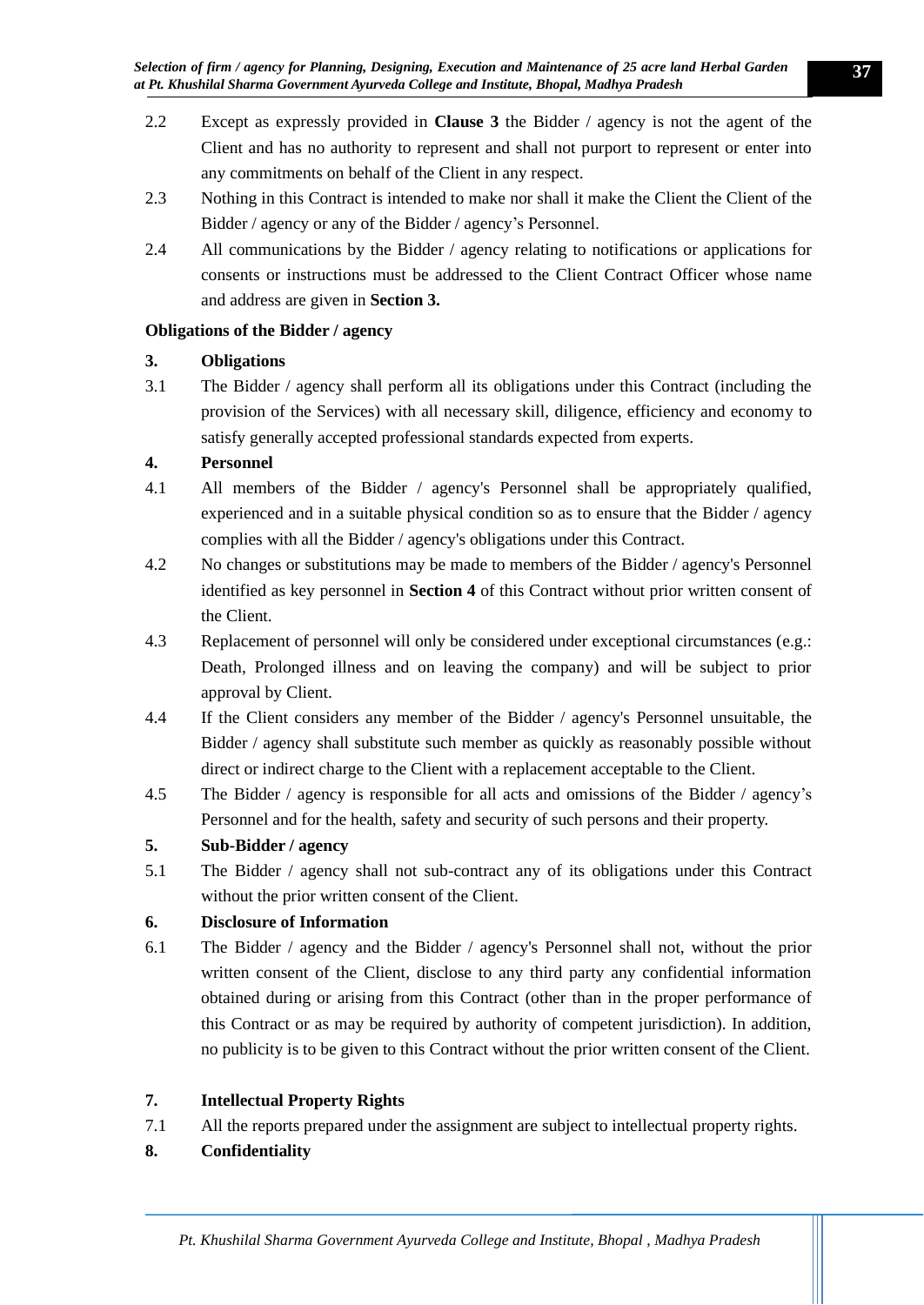- 8.1 Neither of the Parties shall, without the consent of the other, divulge or suffer or permit its officers, employees, or agents to divulge to any person (other than to any of its or their respective officers or employees who require the same to enable them to properly carry out their duties) any information concerning the operations, contracts, commercial or financial arrangements or affairs of the other Party. Both Parties agree that confidentiality obligations do not apply to:
	- a) Information that is already known to third parties without breach of this Contract; and
	- b) Information that is required to be disclosed by an order of a court of competent jurisdiction or an appropriately empowered public authority, or as a result of an obligation arising under the Right to Information Act or other public disclosure law.

# **9. Access**

9.1 The Client will have access to the data collected by the Bidder / agency if required

# **10. Corruption, Commission and Discounts**

- 10.1 The Bidder / agency warrants and represents to the Client that neither the Bidder / agency nor any of the Bidder / agency's Personnel:
	- a) has given, offered or agreed to give or accepted, any gift or consideration of any kind as an inducement or reward for doing or forbearing to do or for having done or forborne to do any act in relation to the obtaining or execution of any contract or for showing or forbearing to show favour or disfavor to any person or entity in relation to any contract; or
	- b) has entered into any contract in connection with which commission has been paid or agreed to be paid by or to the Bidder / agency or Bidder / agency's Personnel or on their behalf or to their knowledge unless, before such contract was made, particulars of any such commission and of the terms of any agreement for the payment of such commission were disclosed in writing to the Client, whose written consent was subsequently given to such payment.
- 10.2 Neither the Bidder / agency nor any of the Bidder / agency's Personnel shall accept for or on their own benefit any trade commission, discount or similar payment or benefit in connection with this Contract.

# **11. Indemnity**

11.1 Except where arising from the negligence of the Client or Client's employees, the Bidder / agency shall indemnify the Client in respect of any costs or damages howsoever arising out of or related to breach of warranty or representation, contract or statutory duty, or tortuous acts or omissions by the Bidder / agency or the Bidder / agency's Personnel or any claims made against the Client by third parties in respect thereof.

# **Price and Payment**

# **12. Applicable Provisions and Payment**

- 12.1 Unless different provisions are substituted in **Section 3,Clauses 1 to 9** inclusive shall apply in relation to price and payment.
- 12.2 The amount are payable as per the **Schedule of Payment, Section 5.**

# **13. Payment against services**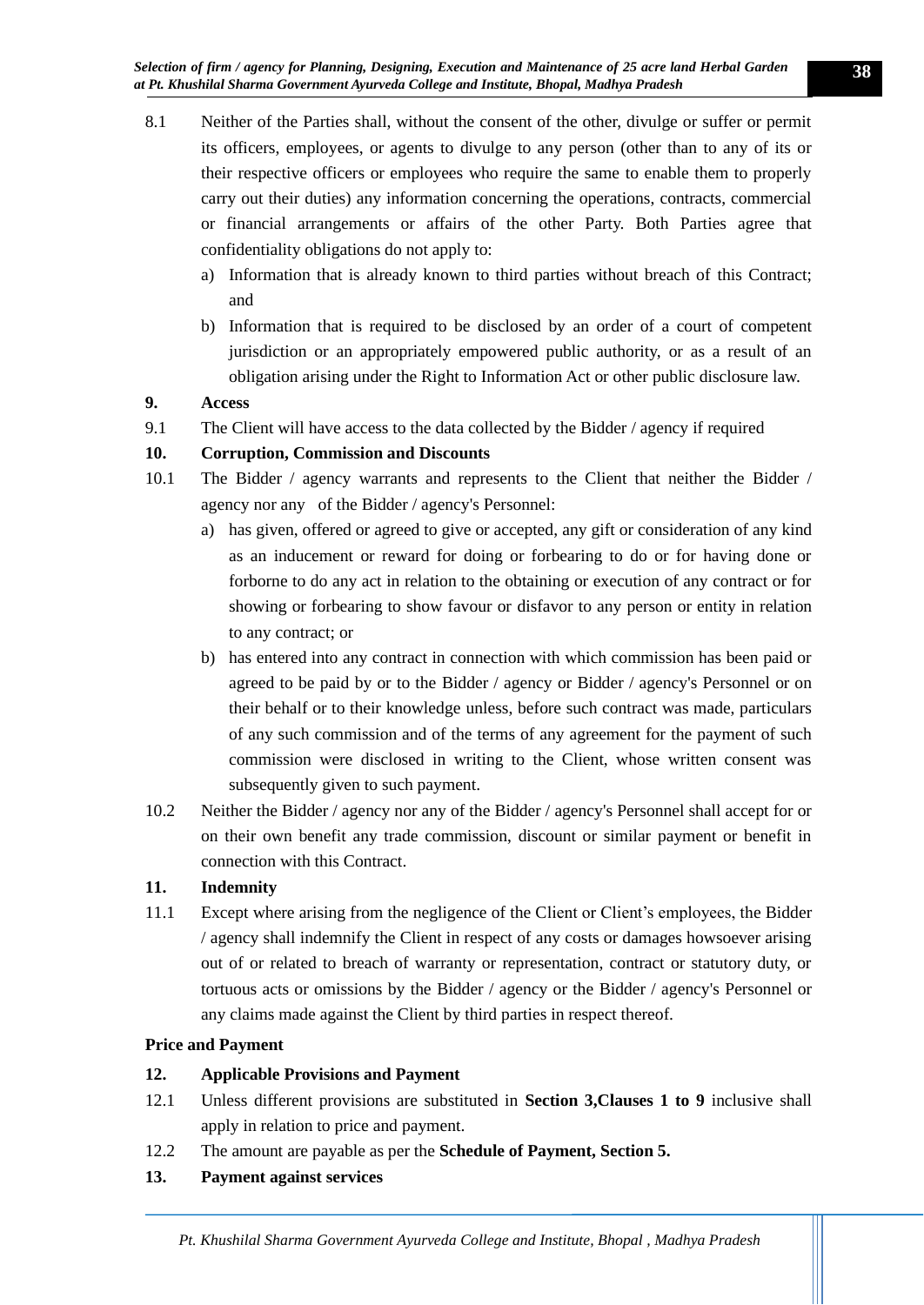13.1 The payable are deemed to cover the cost of salary, overseas inducements, leave allowances, bonuses, profit, taxes, insurances, superannuation, non-working days and all other costs except those otherwise specifically provided for in this Contract.

# **14. Invoicing Instructions**

- 14.1 Invoices should be submitted against agreed milestones or as specified at **Section 5, Schedule of Payments** in duplicate and in accordance with the remainder of **Clause 15.**
- 14.2 The Client shall unless otherwise expressly provided in **Section 3** make payments due by direct credit through the India Bank Clearing Systems. All invoices must contain details of the India bank account to which payments are to be made.
- 14.3 Invoices should include a form of letterhead, the Contract reference number and bear an original signature. They should be numbered sequentially and dated, and marked 'For the attention of the Contract Officer' named in **Section 3.** The final invoice presented in connection with this Contract should be endorsed 'Final Invoice'.

# **15. Payment**

- 15.1 Subject to the Client being satisfied that the Bidder / agency is or has been carrying out their duties, obligations and responsibilities under this Contract, sums duly approved shall be paid within 15 days of receipt of a valid invoice.
- 15.2 If for any reason the Client is dissatisfied with performance of this Contract or there has been a unreasonable delay without client's approval an appropriate sum may be withheld from any payment otherwise due. In such event the Client shall identify the particular Services with which it is dissatisfied together with the reasons for such dissatisfaction, and payment of the amount outstanding will be made upon remedy of any unsatisfactory work or resolution of outstanding queries.

# **16. Taxes and Duties**

16.1 The Bidder shall fully familiarize themselves about the applicable taxes (such as: GST, Cess etc.) on amounts payable by the Institute under the Contract. All taxes (applicable at the time of tender or enforced during the project period) must be included by the bidder in the financial proposal including GST. If changes in the applicable taxes or any new tax enforced during the project period due to change in legislation or for any other reason shall be borne by the bidder.

# **Force Majeure and Termination**

# **17. Force Majeure**

- 17.1 Where the performance by the Bidder / agency of its obligations under this Contract is delayed, hindered or prevented by an event or events beyond the reasonable control of the Bidder / agency and against which an experienced bidder / agency could not reasonably have been expected to take precautions, the Bidder / agency shall promptly notify the Client in writing, specifying the nature of the force majeure event and stating the anticipated delay in the performance of this Contract.
- 17.2 From the date of receipt of notice given in accordance with **Clause 17.1**, the Client may, at its sole discretion, either suspend this Contract for up to a period of **6 months** ('the Suspension Period') or terminate this Contract forthwith.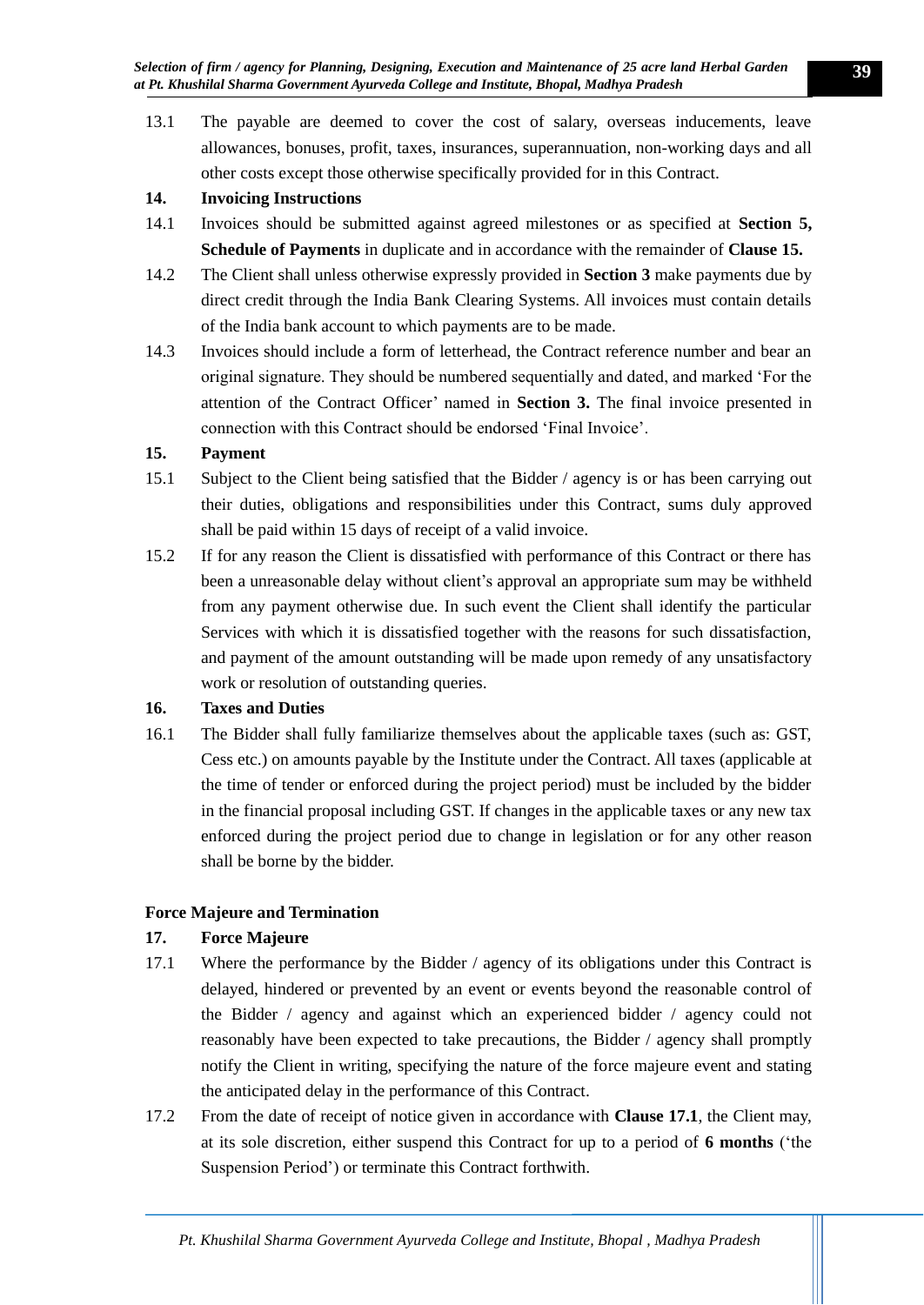17.3 If by the end of the Suspension Period the Parties have not agreed a further period of suspension or re-instatement of the Contract, this Contract shall terminate automatically.

# **18. Suspension or Termination with Default of the Bidder / agency**

- 18.1 The Client may notify the Bidder / agency of the suspension or termination of this Contract where the Services or any part of them are not provided to the satisfaction of the Client, giving the reasons for such dissatisfaction and, in the case of suspension, the action required by the Bidder / agency to remedy that dissatisfaction and the time within which it must be completed.
- 18.2 Where this Contract is suspended under **Clause 18.1** and the Bidder / agency subsequently fails to remedy the dissatisfaction, the Client may terminate this Contract forthwith.
- 18.3 The Client may, without prejudice to its other rights, including but not limited to the right to claim for costs and losses incurred terminate this Contract forthwith where:
	- a) the Bidder / agency or any member of the Bidder / agency's Personnel, either directly or through their servants or agents, breaches any of their obligations under this Contract; or
	- b) the Bidder / agency or any member of the Bidder / agency's Personnel has committed an offence under the Prevention of Corruption Acts 1988 or the National Security Act 1980 or in breach of **Clause 10** of this Contract; or
	- c) the Bidder / agency is an individual or a partnership and at any time:
		- (i) becomes bankrupt; or
		- (ii) is the subject of a receiving order or administration order; or
	- d) the Bidder / agency is a company and:
		- (i) an order is made or a resolution is passed for the winding up of the Bidder / agency; or
		- (ii) a receiver or administrator is appointed in respect of the whole or any part of the undertaking of the Bidder / agency.
	- e) the Bidder / agency is a partnership or a company and there is a Change in Control. However, the Contract will continue if the Client states that it has 'no objection' to the continuation of the Contract after the Change in Control.
- 18.4 Where this Contract is terminated in accordance with this Clause, the Bidder / agency shall without prejudice to the Client's other remedies, take any steps necessary to terminate the provision of the Services in a timely and orderly manner but shall not be entitled to any further payment in relation to this Contract.

# **General Provisions**

# **19. Variations**

19.1 No variation/amendment in the terms or scope of this Contract shall be effective without the prior written consent of both Parties and recorded in writing in the form of a letter entitled 'Contract Amendment No.'. Without such consent neither Party shall have any liability in respect of work performed outside the Services set out in Section 4. In case of amendments in terms of reference the rates for the additional tasks if any shall be decided in mutual agreement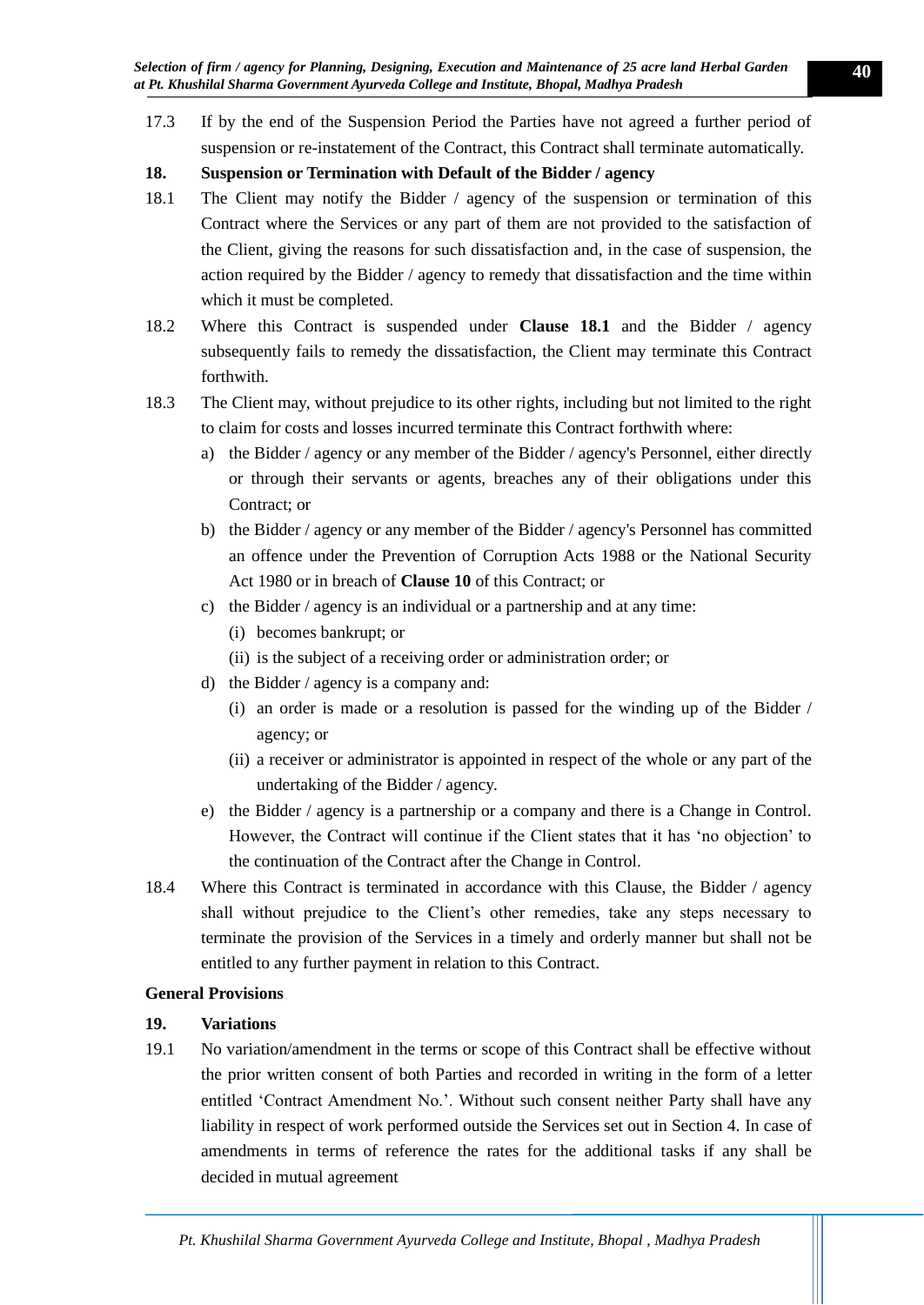# **20. Assignment**

20.1 The Bidder / agency shall not, without the prior written consent of the Client, assign or transfer or cause to be assigned or transferred, whether actually or as the result of takeover, merger or other change of identity or character of the Bidder / agency, any of its rights or obligations under this Contract or any part, share or interest therein.

# **21. Law and Jurisdiction**

21.1 This Contract shall be governed by the laws of Republic of India.

# **22. Amicable Settlement**

22.1 This Contract shall constitute the entire Agreement between the Parties, and may not be altered or amended except by the written agreement of the Parties. No duties, obligations, liabilities or warranties other than those expressly provided in this Contract and its attachments shall be applied. Both Parties to this Agreement will make every attempt to resolve in an amicable way all differences concerning the interpretation of this Contract and the execution of the work. Any dispute or disagreement which cannot be resolved by both Parties and any controversy claim or dispute otherwise arising in connection with this Contract or breach thereof shall be referred to the Arbitration Tribunal as per the ARBITRATION AND CONCILIATION ACT, 1996.

# **23. Delay and Liquidated Damage**

- 23.1 The rate quoted by the Bidder / agency shall remain firm throughout the contract period (which shall also include the extended period allowed if any by PT. KLSGACI due to any exigency) and nor shall there be any price escalation paid to the Bidder / agency in any case.
- 23.2 The Bidder / agency shall not be entitled to any additional payment or remuneration over and above the price quoted by him if the contract period is exceeded and the work is delayed for any reason whether attributable to the bidder / Contractor or not.
- 23.3 Failure on any part of the contract but not limited to the following:
	- a. Failure to work in conformation to applicable rules, standards & agreed terms.
	- b. Inordinate delays in activity resulting in the delay in overall completion of the project.
- 23.4 The Bidder / agency shall be entitled for a Liquidated damage of 5% of the quoted price if he fails to complete the work within the time period.

<span id="page-40-0"></span>Without prejudice to any claim in respect of Bidder / agency scope of work, as a consequence of the agreement, PT. KLSGACI may recover actual cost of such faults or appoint other agency at the risk and cost of bidder / agency to complete the balance / entire work if the Bidder / agency fails to deliver the deliverables as per the schedule submitted by him for the deliverables.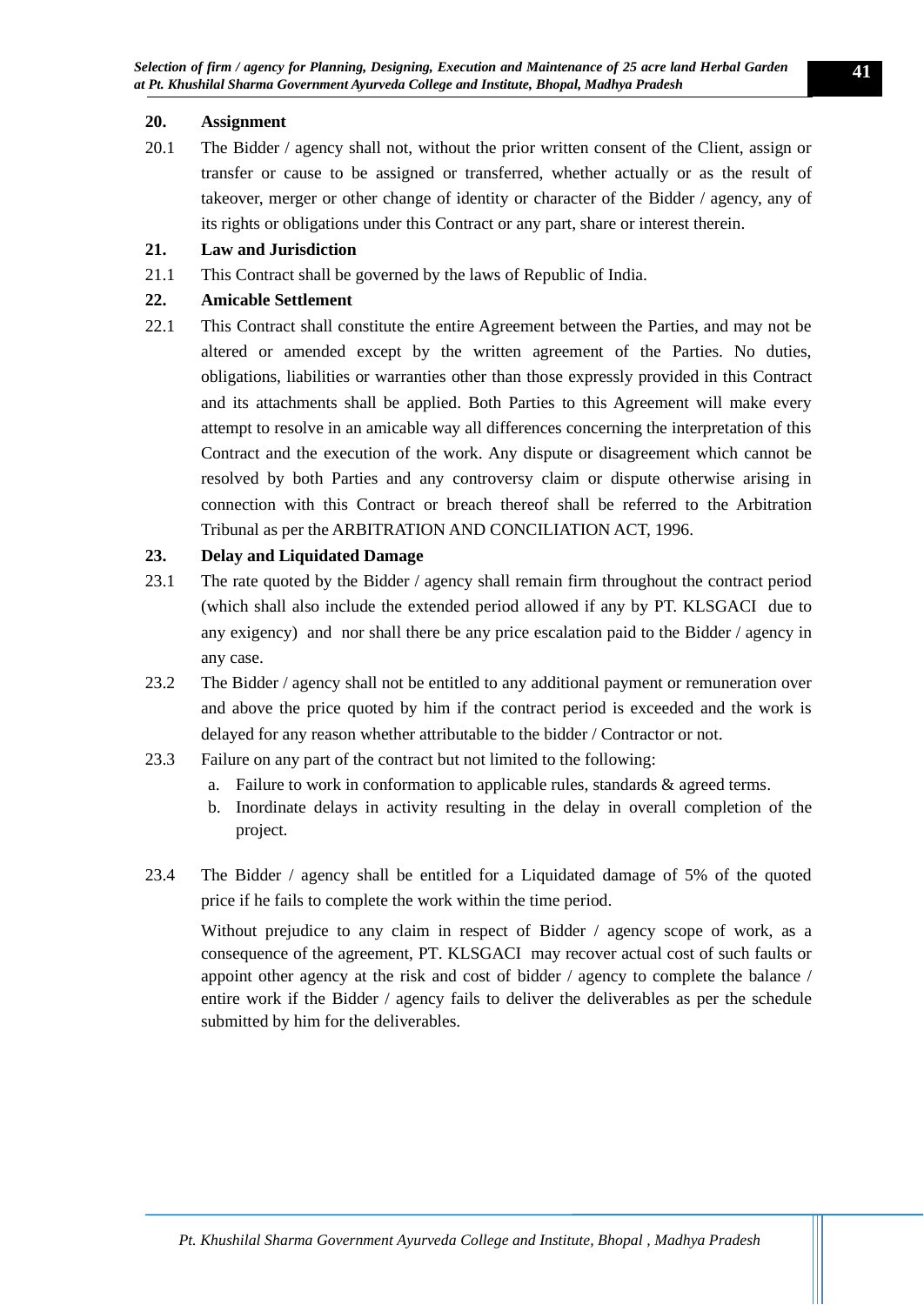# **Section 3: Special Conditions**

*[Select the appropriate wording using the samples below or other acceptable wording, and delete the text in italics]*

- **1. Officials**
- **1.1 The Contract Officer is:** [*please insert details as below*]

Name:

Designation:

Communication Address:

Phone:

Fax:

Email:

# **1.2 The Project Officer is: [***please insert details as below***]**

Name:

Designation:

Communication Address:

Phone:

Fax:

Email:

# **1.3 The Bidder / agency's Representative is: [***please insert details as below***]**

Name:

Designation:

Communication Address:

Phone: Fax: Email:

# **2. Additional documents to be included in this Contract**

The following documents are included in and form part of the Contract: Annex X. Minutes of the meeting between the Client and the Bidder  $\ell$  agency dated xx 21 [If there are any modifications to the General Conditions of Contract, the clauses that replace GCC clauses should be inserted here. Additional clauses can also be inserted here, but care should be taken to ensure that this does not cause interpretation difficulties.]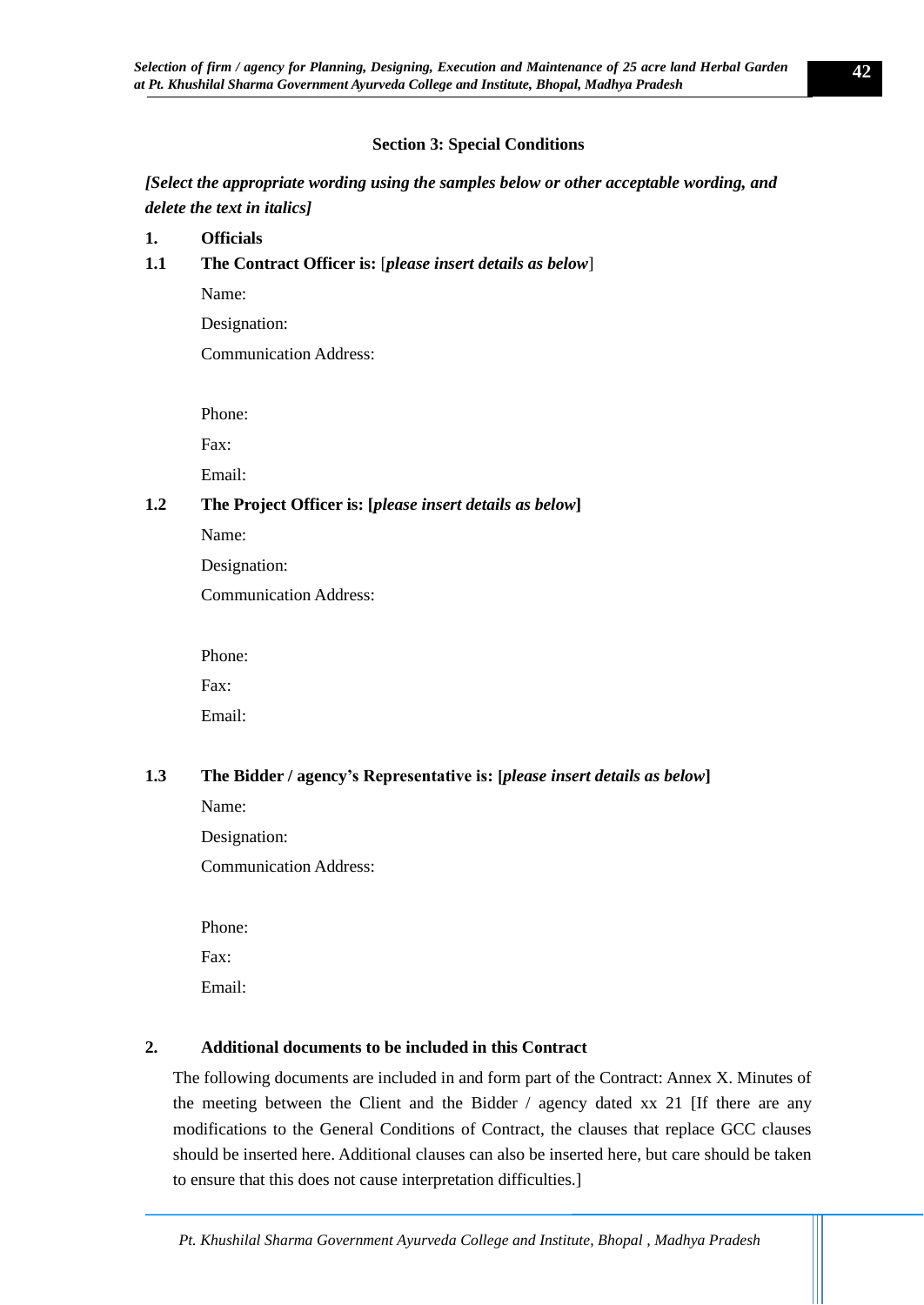# **3. Payment Structure**

The payment schedule is contained at Section 5 on Schedule of Payments [*Any changes should be advised to the Bidder / agency during negotiations.*]

# **4. Marking And Documentation**

i) The marking and documentation shall be: [*insert in detail the markings on the packing and all documentation required; sample below*]

Title of Services

Details of Project Officer as in 1.2 of SCC

Standard International Norms for Marking

# **5. Arbitration/Dispute Resolution**

The place of arbitration/Dispute Resolution shall be Bhopal.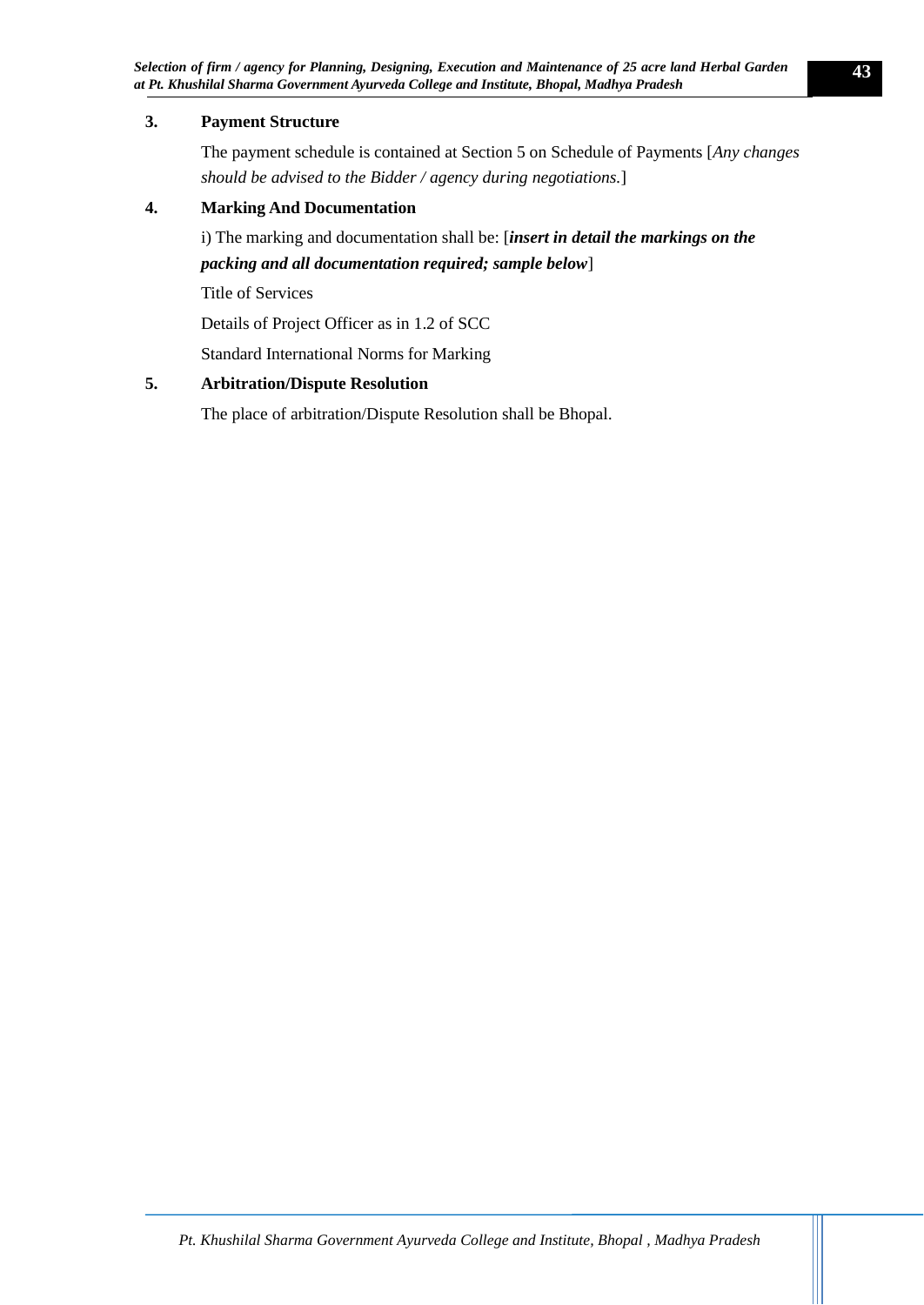# **Section 4: Terms of Reference**

<span id="page-43-0"></span>Insert the Terms of Reference here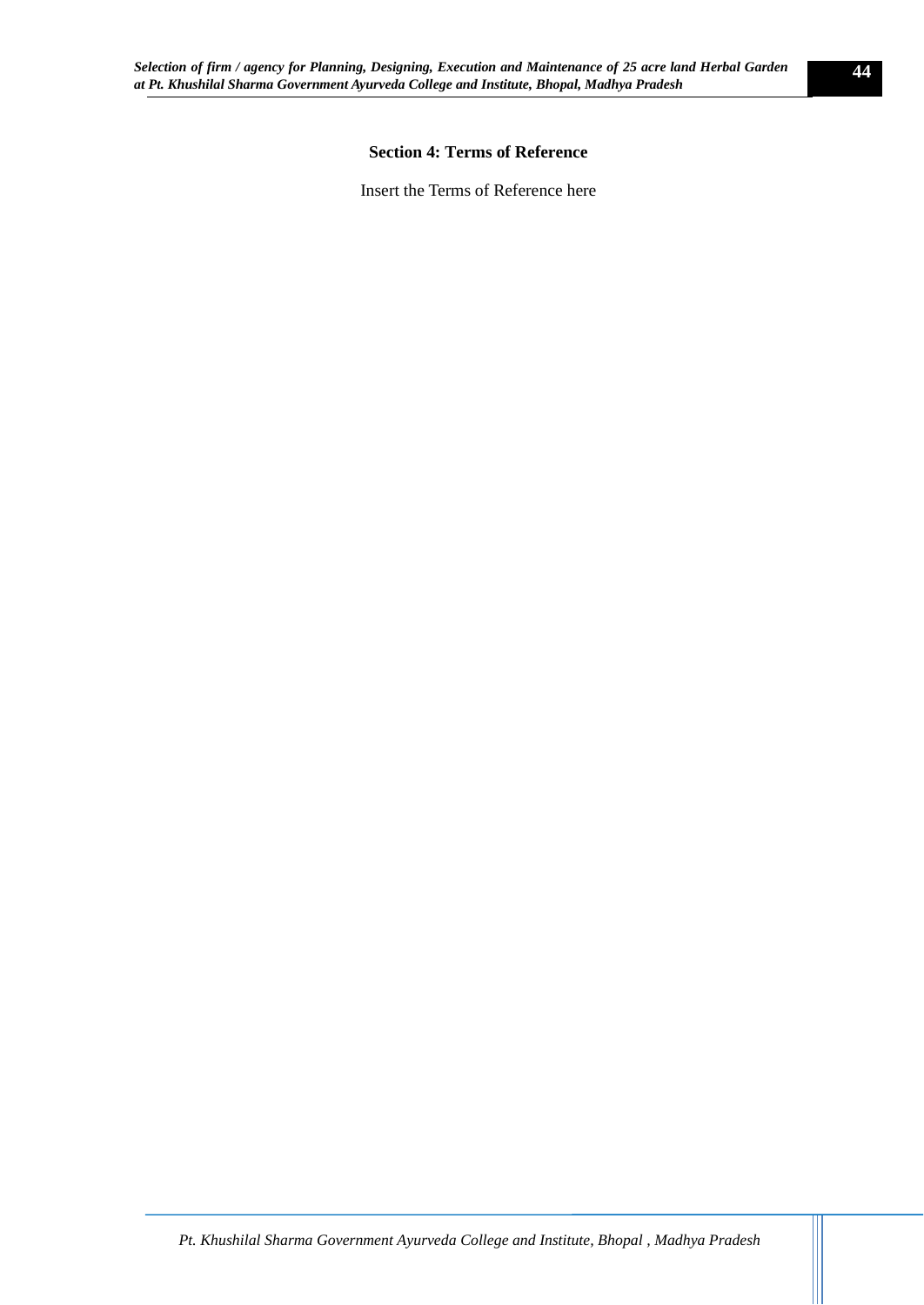### **Section 5: Schedule of Payment**

<span id="page-44-0"></span>Insert the Schedule of Payment here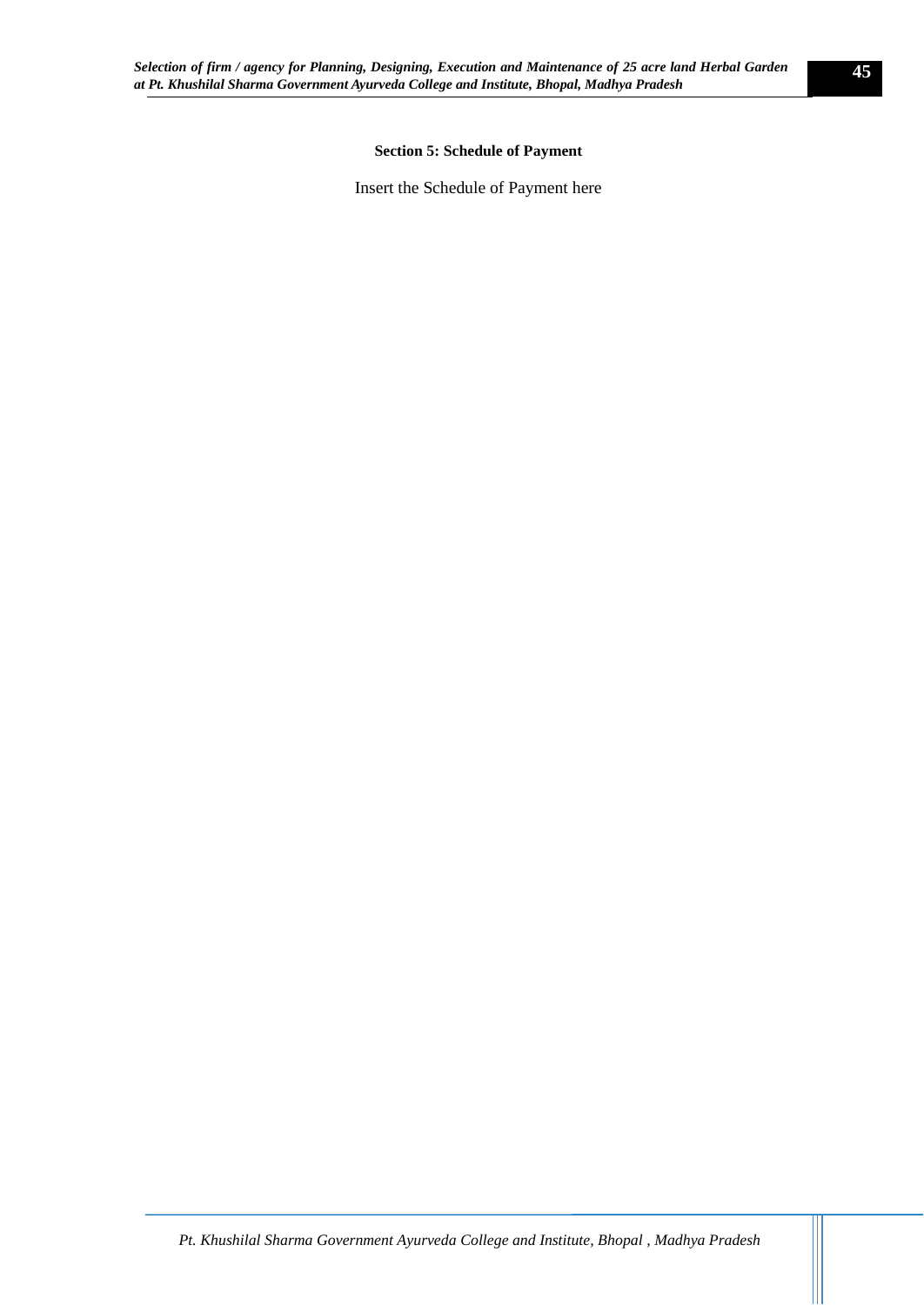### **Section 6: Performance Security / Guarantee**

<span id="page-45-0"></span>To

Principal and CEO , Pt. Khushilal Sharma Government Ayurveda College and Institute, Bhopal , Madhya Pradesh, (hereinafter referred as the PT. KLSGACI , which expression shall, unless repugnant to the context or meaning thereof, include its successors, administrators and assigns) having awarded to M/s…………………….., having its office at ………………... (hereinafter referred as the "Bidder / agency" which expression shall, unless repugnant to the context or meaning thereof, include its successors, administrators, executors and assigns), vide the PT. KLSGACI 's Agreement no. ………………. dated……………….. valued at Rs. ……………….. (Rupees ………………..), (hereinafter referred to as the "Agreement") for Planning, Designing, Execution and Maintenance of Herbal Garden at Pt. Khushilal Sharma Government Ayurveda College and Institute, Bhopal, Madhya Pradeshand the Bidder / agency having agreed to furnish a Bank Guarantee amounting to Rs. ……………….. (Rupees ………………..) to the PT. KLSGACI for performance of the said Agreement.

1. We, ……………….. (hereinafter referred to as the "Bank") at the request of the Bidder / agency do hereby undertake to pay to the PT. KLSGACI an amount not exceeding Rs. ………………… (Rupees …………………. ) Against any loss or damage caused to or suffered or would be caused to or suffered by the PT. KLSGACI by reason of any breach by the said Cons of any of the terms or conditions contained in the said Agreement.

2. We, ……………….. (indicate the name of the Bank) do hereby undertake to pay the amounts due and payable under this Guarantee without any demur, merely on a demand from the PT. KLSGACI stating that the amount/claimed is due by way of loss or damage caused to or would be caused to or suffered by the PT. KLSGACI by reason of breach by the said Bidder / agency of any of the terms or conditions contained in the said Agreement or by reason of the Bidder / agency's failure to perform the said Agreement. Any such demand made on the bank shall be conclusive as regards the amount due and payable by the Bank under this Guarantee. However, our liability under this Guarantee shall be restricted to an amount not exceeding Rs. ……………….. (Rupees …………………..).

3. We, ……………….. (indicate the name of Bank) undertake to pay to the PT. KLSGACI any money so demanded notwithstanding any dispute or disputes raised by the Bidder / agency in any suit or proceeding pending before any court or tribunal relating thereto, our liability under this present being absolute and unequivocal. The payment so made by us under this bond shall be a valid discharge of our liability for payment there under and the Bidder / agency shall have no claim against us for making such payment.

4. We, ……………….. (indicate the name of Bank) further agree that the Guarantee herein contained shall remain in full force and effect during the period that would be taken for the performance of the said Agreement and that it shall continue to be enforceable till all the dues of the PT. KLSGACI under or by virtue of the said Agreement have been fully paid and its claims satisfied or discharged or till the PT. KLSGACI certifies that the terms and conditions of the said Agreement have been fully and properly carried out by the said Bidder / agency and accordingly discharges this Guarantee. Unless a demand or claim under this Guarantee is made on us in\ writing on or before a period of one year from the date of this Guarantee, we shall be discharged from all liability under this Guarantee thereafter.